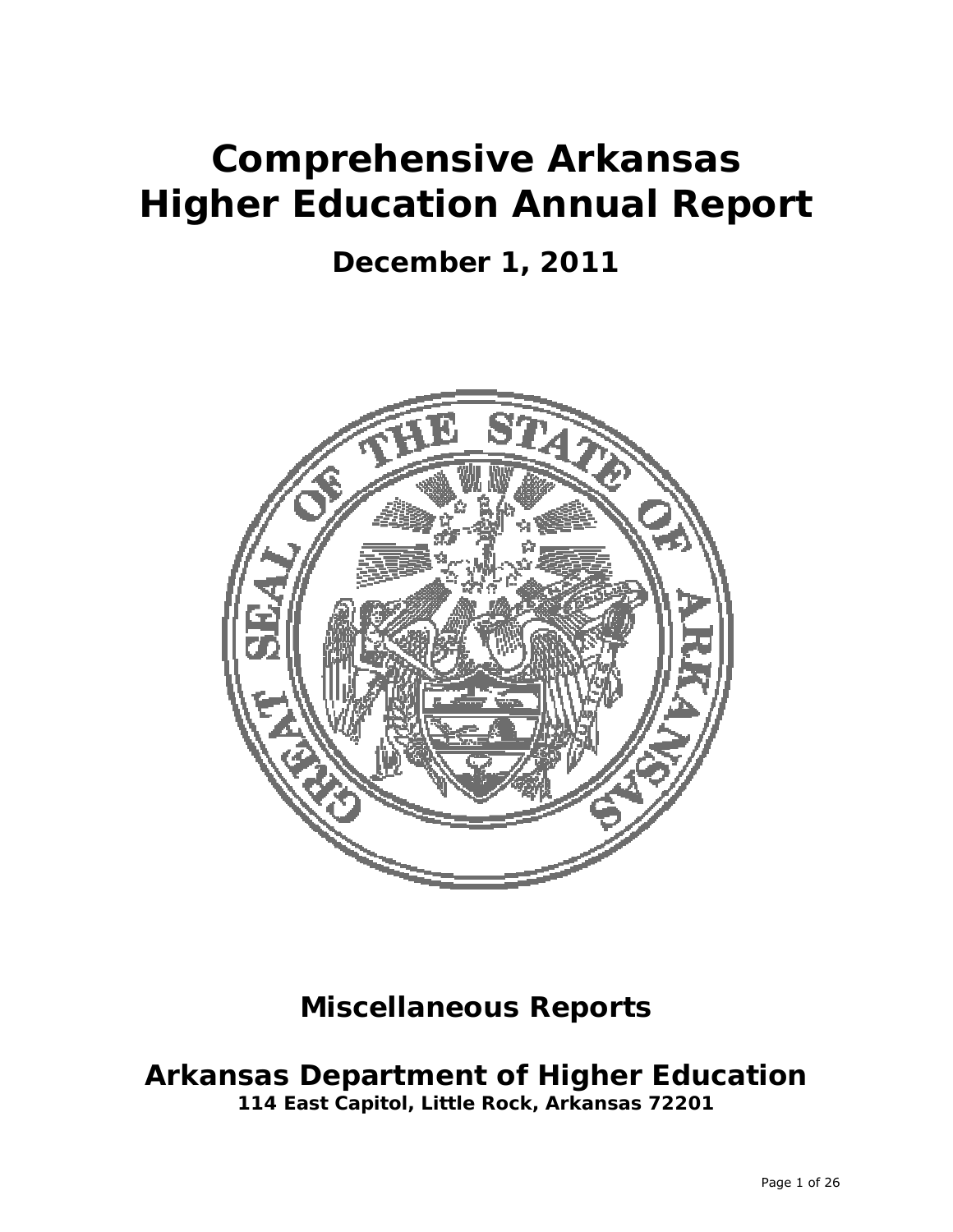The following miscellaneous reports were provided to the legislature and staff over the last year.

| March 2011       | Lottery RIA Responses for 2010 Fall Term                                                                                                |
|------------------|-----------------------------------------------------------------------------------------------------------------------------------------|
|                  | Out-of-State Students for the UA System                                                                                                 |
| <b>July 2011</b> | Lottery RIA Responses for 2011 Spring Term                                                                                              |
|                  | Foreign Language Students:                                                                                                              |
|                  | Current Academic Programs Offered in Foreign Language<br><b>Fields</b><br>Students with Foreign Language Majors for AY 2010 -<br>AY2011 |
| August 2011      | <b>Athletics by Gender</b>                                                                                                              |
|                  | <b>Professional Practice Information</b>                                                                                                |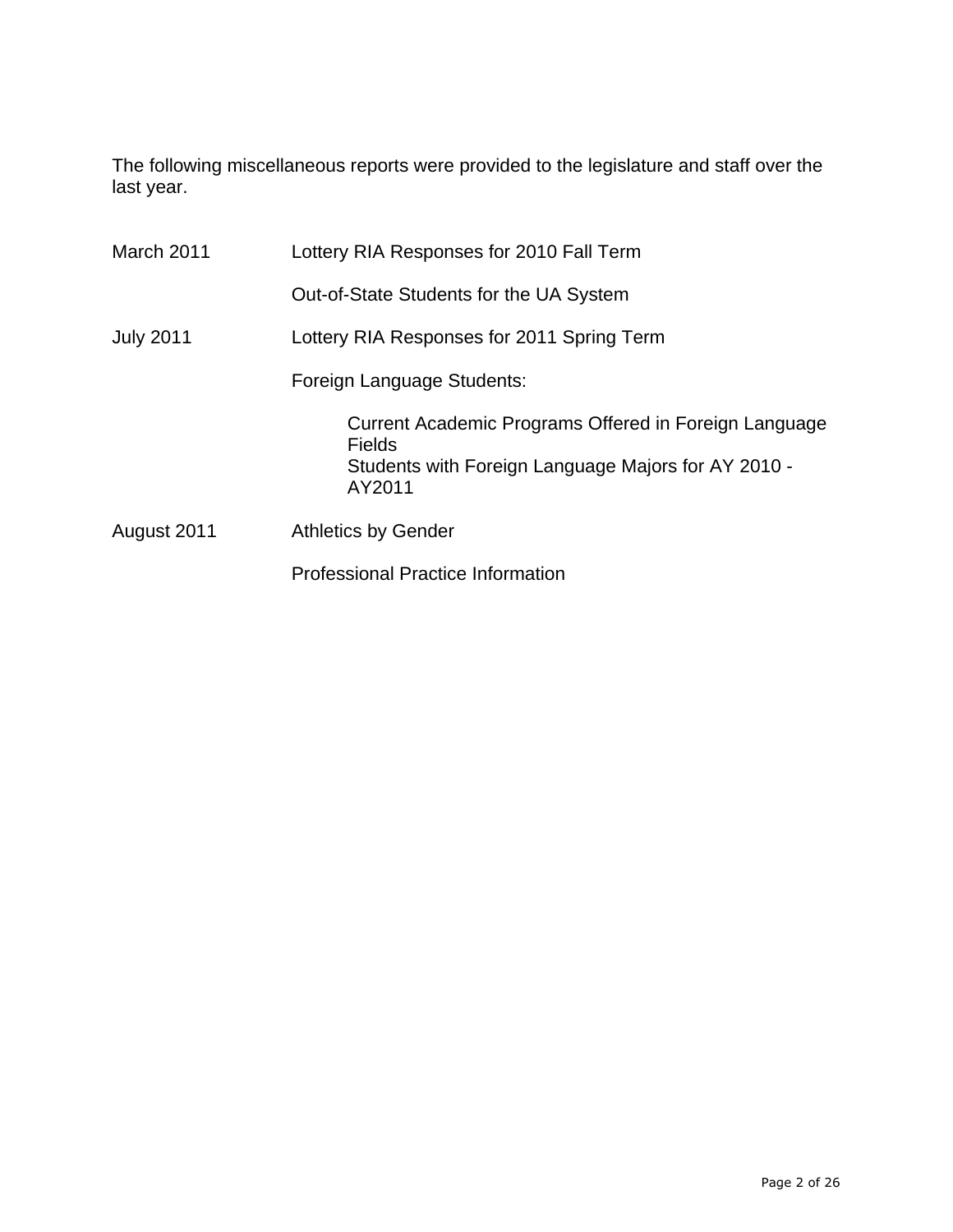#### **Lottery RIA Responses 2010 Fall Term**

#### **(RIA = Release of Information Authorization**

**Updated 3/24/2011**

|                     |              |                |                          |                |                          |              |                          |                |                             |               |                          |               |                          |                | <b>State-Assisted Students Only</b> |                |
|---------------------|--------------|----------------|--------------------------|----------------|--------------------------|--------------|--------------------------|----------------|-----------------------------|---------------|--------------------------|---------------|--------------------------|----------------|-------------------------------------|----------------|
| Inst.               | College      | Students       | Code 1                   |                |                          | Code 2       | Code 3                   |                | Code 4                      |               | Code 5                   |               | Code 1                   |                | Code 2                              |                |
| Type                | Abbr.        | Enrolled       | #                        | %              | $\#$                     | %            | #                        | %              | $\#$                        | %             | $\#$                     | %             | #                        | ℅              | $\#$                                | %              |
| $\mathbf{1}$        | <b>ASUJ</b>  | 13,415         | 4,068                    | 30.3%          | 1,869                    | 13.9%        | 7,190                    | 53.6%          | 288                         | 2.1%          | $\blacksquare$           | 0.0%          | 4,068                    | 68.5%          | 1,869                               | 31.5%          |
| $\mathbf{1}$        | <b>ATU</b>   | 9,815          | 3,989                    | 40.6%          | 789                      | 8.0%         | 4,359                    | 44.4%          | 678                         | 6.9%          | $\overline{\phantom{a}}$ | 0.0%          | 3,989                    | 83.5%          | 789                                 | 16.5%          |
| $\mathbf{1}$        | <b>HSU</b>   | 3,713          | 1,457                    | 39.2%          | 300                      | 8.1%         | 1,956                    | 52.7%          | $\blacksquare$              | 0.0%          | $\blacksquare$           | 0.0%          | 1.457                    | 82.9%          | 300                                 | 17.1%          |
| $\mathbf{1}$        | <b>SAUM</b>  | 3,379          | 1,373                    | 40.6%          | 152                      | 4.5%         | 1,853                    | 54.8%          | $\mathbf{1}$                | 0.0%          | $\overline{\phantom{a}}$ | 0.0%          | 1,373                    | 90.0%          | 152                                 | 10.0%          |
| $\mathbf{1}$        | UAF          | 21,405         | 7,626                    | 35.6%          | 1,103                    | 5.2%         | 12,676                   | 59.2%          | $\sim$                      | 0.0%          | $\blacksquare$           | 0.0%          | 7,626                    | 87.4%          | 1,103                               | 12.6%          |
| $\mathbf{1}$        | <b>UAFS</b>  | 7,716          | 2,181                    | 28.3%          | 346                      | 4.5%         | 4,646                    | 60.2%          | 543                         | 7.0%          | $\blacksquare$           | 0.0%          | 2,181                    | 86.3%          | 346                                 | 13.7%          |
| $\mathbf{1}$        | <b>UALR</b>  | 13,176         | 3,064                    | 23.3%          | 921                      | 7.0%         | 9,191                    | 69.8%          | $\blacksquare$              | 0.0%          | $\blacksquare$           | 0.0%          | 3,064                    | 76.9%          | 921                                 | 23.1%          |
| $\mathbf{1}$        | <b>UAM</b>   | 3,638          | 646                      | 17.8%          | 174                      | 4.8%         | 2,651                    | 72.9%          | 167                         | 4.6%          | $\overline{\phantom{a}}$ | 0.0%          | 646                      | 78.8%          | 174                                 | 21.2%          |
| $\overline{1}$      | <b>UAMS</b>  | 2,836          | 605                      | 21.3%          | 188                      | 6.6%         | 2,043                    | 72.0%          | $\blacksquare$              | 0.0%          | $\overline{\phantom{a}}$ | 0.0%          | 605                      | 76.3%          | 188                                 | 23.7%          |
| $\mathbf{1}$        | <b>UAPB</b>  | 3,428          | 1,270                    | 37.0%          | 151                      | 4.4%         | 2,006                    | 58.5%          | $\mathbf{1}$                | 0.0%          | $\overline{\phantom{a}}$ | 0.0%          | 1,270                    | 89.4%          | 151                                 | 10.6%          |
| $\mathbf{1}$        | UCA          | 11,444         | 3,281                    | 28.7%          | 508                      | 4.4%         | 7,109                    | 62.1%          | 546                         | 4.8%          | $\overline{\phantom{a}}$ | 0.0%          | 3,281                    | 86.6%          | 508                                 | 13.4%          |
| $\overline{2}$      | <b>ANC</b>   | 2,003          | 1,488                    | 74.3%          |                          | 0.0%         | 515                      | 25.7%          | $\blacksquare$              | 0.0%          | $\overline{\phantom{a}}$ | 0.0%          | 1,488                    | 100.0%         | $\overline{\phantom{a}}$            | 0.0%           |
| $\overline{c}$      | <b>ASUB</b>  | 4,683          | 3,215                    | 68.7%          | 1,468                    | 31.3%        | $\overline{\phantom{a}}$ | 0.0%           | $\blacksquare$              | 0.0%          | $\overline{\phantom{a}}$ | 0.0%          | 3,215                    | 68.7%          | 1,468                               | 31.3%          |
| $\overline{2}$      | <b>ASUMH</b> |                |                          |                |                          |              | 1,259                    |                | 59                          |               | $\blacksquare$           |               |                          |                |                                     | 28.7%          |
| $\overline{2}$      | <b>ASUN</b>  | 1,587<br>2,085 | 189<br>788               | 11.9%<br>37.8% | 76<br>163                | 4.8%<br>7.8% | 737                      | 79.3%<br>35.3% | 396                         | 3.7%<br>19.0% | $\mathbf{1}$             | 0.0%<br>0.0%  | 189<br>788               | 71.3%<br>82.9% | 76<br>163                           | 17.1%          |
|                     | <b>BRTC</b>  |                |                          |                |                          |              |                          |                |                             |               |                          |               |                          |                |                                     | 45.8%          |
| $\overline{2}$      |              | 2,498          | 215                      | 8.6%           | 182                      | 7.3%         | 1,913                    | 76.6%          | 187                         | 7.5%          | $\overline{\phantom{a}}$ | 0.0%          | 215                      | 54.2%          | 182                                 |                |
| $\overline{2}$      | <b>CCCUA</b> | 1,523          | 244                      | 16.0%          | 52                       | 3.4%         | 1,227                    | 80.6%          | $\blacksquare$              | 0.0%          | $\overline{\phantom{a}}$ | 0.0%          | 244                      | 82.4%          | 52                                  | 17.6%          |
| $\overline{2}$      | <b>EACC</b>  | 1,505          | 267                      | 17.7%          | 133                      | 8.8%         | 1,104                    | 73.4%          | $\mathbf{1}$                | 0.1%          | $\blacksquare$           | 0.0%          | 267                      | 66.8%          | 133                                 | 33.3%          |
| $\overline{2}$      | <b>MSCC</b>  | 2,339          | 161                      | 6.9%           | 231                      | 9.9%         | 1,583                    | 67.7%          | 364                         | 15.6%         | $\blacksquare$           | 0.0%          | 161                      | 41.1%          | 231                                 | 58.9%          |
| $\overline{2}$      | <b>NAC</b>   | 2,421          | 413                      | 17.1%          | 376                      | 15.5%        | 1,441                    | 59.5%          | 191                         | 7.9%          | $\overline{\phantom{a}}$ | 0.0%          | 413                      | 52.3%          | 376                                 | 47.7%          |
| $\overline{2}$      | <b>NPCC</b>  | 3,845          | 479                      | 12.5%          | 317                      | 8.2%         | 2,603                    | 67.7%          | 446                         | 11.6%         | $\overline{\phantom{a}}$ | 0.0%          | 479                      | 60.2%          | 317                                 | 39.8%          |
| $\overline{2}$      | <b>NWACC</b> | 8,365          | 696                      | 8.3%           | 505                      | 6.0%         | 6,547                    | 78.3%          | 617                         | 7.4%          | $\overline{\phantom{a}}$ | 0.0%          | 696                      | 58.0%          | 505                                 | 42.0%          |
| $\overline{2}$      | <b>OTC</b>   | 1,542          | 328                      | 21.3%          | 75                       | 4.9%         | 638                      | 41.4%          | 501                         | 32.5%         | $\blacksquare$           | 0.0%          | 328                      | 81.4%          | 75                                  | 18.6%          |
| $\overline{2}$      | <b>OZC</b>   | 1,563          | 143                      | 9.1%           | 39                       | 2.5%         | 1,212                    | 77.5%          | 169                         | 10.8%         | $\blacksquare$           | 0.0%          | 143                      | 78.6%          | 39                                  | 21.4%          |
| $\overline{2}$      | <b>PCCUA</b> | 2,155          | 999                      | 46.4%          | 1,156                    | 53.6%        | $\overline{\phantom{a}}$ | 0.0%           | $\mathcal{L}^{\mathcal{L}}$ | 0.0%          | $\blacksquare$           | 0.0%          | 999                      | 46.4%          | 1,156                               | 53.6%          |
| $\overline{2}$      | PTC          | 11,216         | 6,716                    | 59.9%          | 1,804                    | 16.1%        | 2,391                    | 21.3%          | 305                         | 2.7%          | $\overline{\phantom{a}}$ | 0.0%          | 6,716                    | 78.8%          | 1.804                               | 21.2%          |
| $\overline{2}$      | <b>RMCC</b>  | 1,116          | 490                      | 43.9%          | 65                       | 5.8%         | 371                      | 33.2%          | 190                         | 17.0%         | $\overline{a}$           | 0.0%          | 490                      | 88.3%          | 65                                  | 11.7%          |
| $\overline{2}$      | <b>SACC</b>  | 1,760          | 232                      | 13.2%          | 75                       | 4.3%         | 1,178                    | 66.9%          | 275                         | 15.6%         | $\blacksquare$           | 0.0%          | 232                      | 75.6%          | 75                                  | 24.4%          |
| $\overline{2}$      | <b>SAUT</b>  | 1,851          | 153                      | 8.3%           | 45                       | 2.4%         | 899                      | 48.6%          | 754                         | 40.7%         | $\blacksquare$           | 0.0%          | 153                      | 77.3%          | 45                                  | 22.7%          |
| $\overline{2}$      | <b>SEAC</b>  | 2,181          | 1,111                    | 50.9%          | 238                      | 10.9%        | 661                      | 30.3%          | 171                         | 7.8%          | $\blacksquare$           | 0.0%          | 1,111                    | 82.4%          | 238                                 | 17.6%          |
| $\overline{2}$      | <b>UACCB</b> | 1,705          | 248                      | 14.5%          | 174                      | 10.2%        | 1,063                    | 62.3%          | 220                         | 12.9%         | $\blacksquare$           | 0.0%          | 248                      | 58.8%          | 174                                 | 41.2%          |
| $\overline{2}$      | <b>UACCH</b> | 1,557          | 108                      | 6.9%           | 20                       | 1.3%         | 1,273                    | 81.8%          | 156                         | 10.0%         | $\blacksquare$           | 0.0%          | 108                      | 84.4%          | 20                                  | 15.6%          |
| $\overline{2}$      | <b>UACCM</b> | 2,462          | 746                      | 30.3%          | 109                      | 4.4%         | 1,549                    | 62.9%          | 58                          | 2.4%          | $\overline{\phantom{a}}$ | 0.0%          | 746                      | 87.3%          | 109                                 | 12.7%          |
| P                   | <b>ABC</b>   | 1,121          | $\blacksquare$           | 0.0%           | 1.121                    | 100.0%       | $\overline{\phantom{a}}$ | 0.0%           | $\overline{\phantom{a}}$    | 0.0%          | $\overline{\phantom{a}}$ | 0.0%          | $\overline{\phantom{a}}$ | 0.0%           | 1,121                               | 100.0%         |
| P                   | CBC          | 736            | $\overline{\phantom{a}}$ | 0.0%           | $\overline{\phantom{a}}$ | 0.0%         | $\blacksquare$           | 0.0%           | $\overline{a}$              | 0.0%          | 736                      | 100.0%        | $\blacksquare$           |                | $\blacksquare$                      |                |
| P                   | CRC          | 201            | 40                       | 19.9%          | 6                        | 3.0%         | 45                       | 22.4%          | 42                          | 20.9%         | 68                       | 33.8%         | 40                       | 87.0%          | 6                                   | 13.0%          |
| P                   | <b>HC</b>    | 1,467          | $\overline{a}$           | 0.0%           | $\overline{\phantom{a}}$ | 0.0%         | $\overline{\phantom{a}}$ | 0.0%           | $\overline{a}$              | 0.0%          | 1,467                    | 100.0%        | $\overline{a}$           |                | $\overline{a}$                      |                |
| P                   | HU           | 6,748          | 3                        | 0.0%           | $\overline{\phantom{a}}$ | 0.0%         | $\overline{\phantom{a}}$ | 0.0%           | $\overline{\phantom{a}}$    | 0.0%          | 6,745                    | 100.0%        | 3                        | 100.0%         | $\overline{\phantom{a}}$            | 0.0%           |
| P                   | <b>JBU</b>   | 2,131          | $\overline{\phantom{a}}$ | 0.0%           | $\overline{\phantom{a}}$ | 0.0%         | $\overline{7}$           | 0.3%           | $\overline{\phantom{a}}$    | 0.0%          | 2,124                    | 99.7%         | $\overline{\phantom{a}}$ |                | $\overline{\phantom{a}}$            |                |
| P                   | LC           | 651            | $\overline{\phantom{a}}$ | 0.0%           | 3                        | 0.5%         | $\overline{\phantom{a}}$ | 0.0%           | $\overline{\phantom{a}}$    | 0.0%          | 648                      | 99.5%         |                          | 0.0%           | 3                                   | 100.0%         |
| P                   | OBU          | 1,504          | $\overline{a}$           | 0.0%           |                          | 0.0%         |                          | 0.0%           | $\overline{a}$              | 0.0%          | 1,504                    | 100.0%        |                          |                |                                     |                |
| P                   | <b>PSC</b>   | 696            | 54                       | 7.8%           | 22                       | 3.2%         | 620                      | 89.1%          | $\overline{\phantom{a}}$    | 0.0%          |                          | 0.0%          | 54                       | 71.1%          | 22                                  | 28.9%          |
| P                   | <b>UO</b>    | 630            |                          | 0.0%           |                          | 0.0%         |                          | 0.0%           | $\overline{a}$              | 0.0%          | 630                      | 100.0%        |                          |                |                                     |                |
| P                   | <b>WBC</b>   |                |                          |                |                          |              |                          |                |                             |               |                          |               |                          |                |                                     |                |
|                     |              | 615            | $\overline{2}$           | 0.3%           | $\overline{4}$           | 0.7%<br>6.9% |                          | 0.0%<br>59.3%  |                             | 0.0%          | 609                      | 99.0%<br>0.0% | $\overline{2}$           | 33.3%<br>82.0% | $\overline{4}$                      | 66.7%<br>18.0% |
| 4-Year Universities |              | 93,965         | 29,560                   | 31.5%          | 6,501                    |              | 55,680                   |                | 2,224                       | 2.4%          |                          |               | 29,560                   |                | 6,501                               |                |
| 2-Year Colleges     |              | 61,962         | 19,429                   | 31.4%          | 7,303                    | 11.8%        | 30,164                   | 48.7%          | 5,060                       | 8.2%          | $\mathbf{1}$             | 0.0%          | 19,429                   | 72.7%          | 7,303                               | 27.3%          |
| Private             |              | 16,500         | 99                       | 0.6%           | 1,156                    | 7.0%         | 672                      | 4.1%           | 42                          | 0.3%          | 14,531                   | 88.1%         | 99                       | 7.9%           | 1,156                               | 92.1%          |
| Total               |              | 172,427        | 49,088                   | 28.5%          | 14,960                   | 8.7%         | 86,516                   | 50.2%          | 7,326                       | 4.2%          | 14,532                   | 8.4%          | 49,088                   | 76.6%          | 14,960                              | 23.4%          |

#### **Meaning of Codes 1-5:**

Code 1 Student is a State Assistance Recipient and authorizes the releaseof information

Code 2 Student is a State Assistance Recipient and does not authorize the release of information

Code 3 Student is not a State Assistance Recipient and is not required to complete the "RIA" form

Code 4 Student is a High School Student enrolled in "concurrent" coursesonly and is not required to complete the "RIA" form

Code 5 Student attends a private/independent institution (including BSN or JSN) in which this information will be collected by ADHE (this code is to be used by BSN, JSN, or the private institutions

only).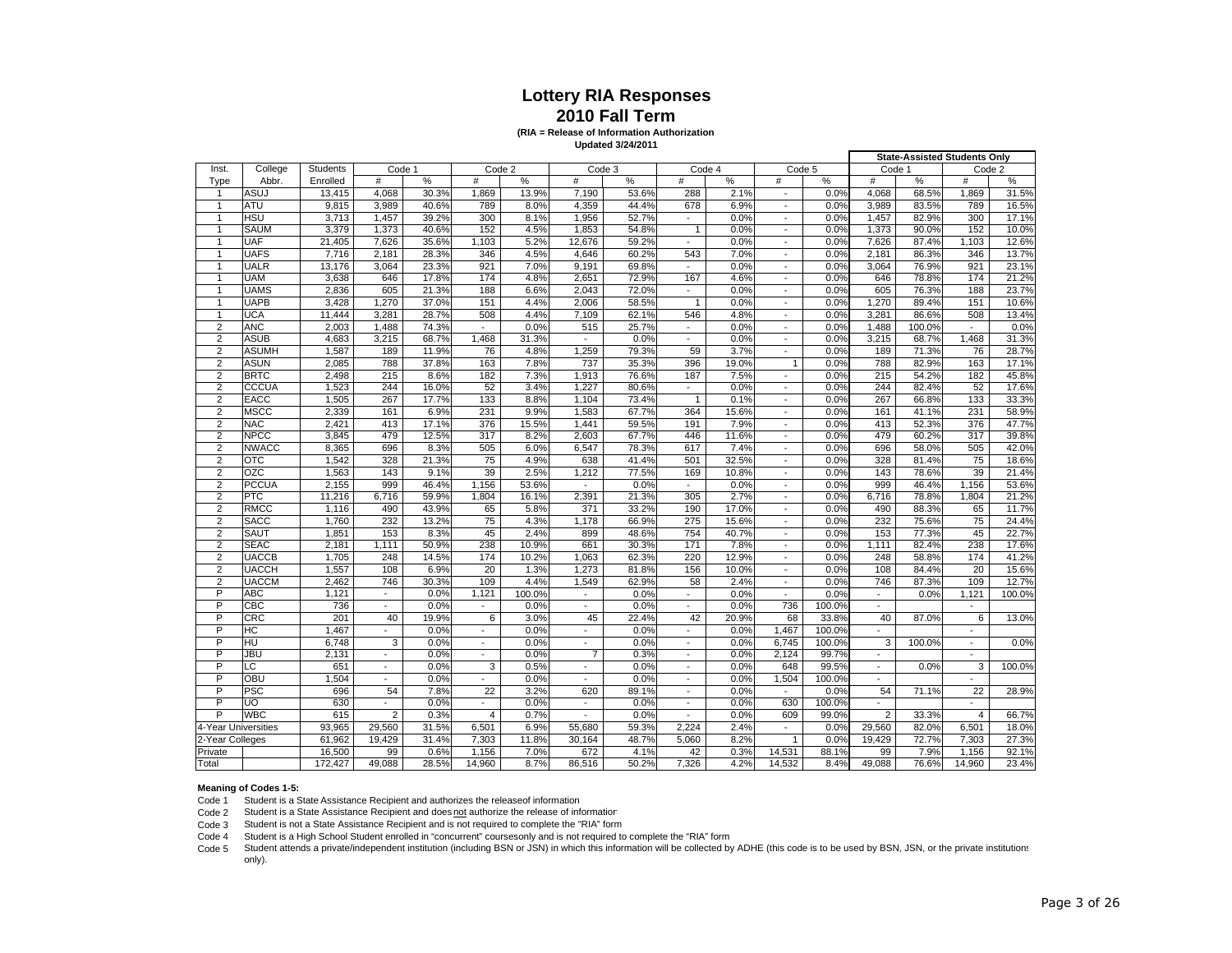## **Non‐Resident Students in UA System**

|  |  | Using Resident State Field (Indicates Current Residency Status) |
|--|--|-----------------------------------------------------------------|
|--|--|-----------------------------------------------------------------|

| Inst. Type     | College      | AY2010 | AY2011* | Avg.   |
|----------------|--------------|--------|---------|--------|
| 1              | <b>UAF</b>   | 6,992  | 7,600   | 7,296  |
| 1              | <b>UAFS</b>  | 991    | 974     | 983    |
| 1              | <b>UALR</b>  | 1,042  | 1,053   | 1,048  |
| 1              | <b>UAM</b>   | 499    | 440     | 470    |
| $\mathbf{1}$   | <b>UAMS</b>  | 321    | 318     | 320    |
| $\mathbf{1}$   | <b>UAPB</b>  | 1,324  | 1,258   | 1,291  |
| $\overline{2}$ | <b>CCCUA</b> | 99     | 65      | 82     |
| $\overline{2}$ | <b>PCCUA</b> | 84     | 73      | 79     |
| $\overline{2}$ | <b>UACCB</b> | 12     | 4       | 8      |
| $\overline{2}$ | <b>UACCH</b> | 79     | 74      | 77     |
| $\overline{2}$ | <b>UACCM</b> | 2      | 21      | 12     |
|                | Totals       | 11,445 | 11,880  | 11,663 |

\* AY2011 not complete Report of 3/7/2011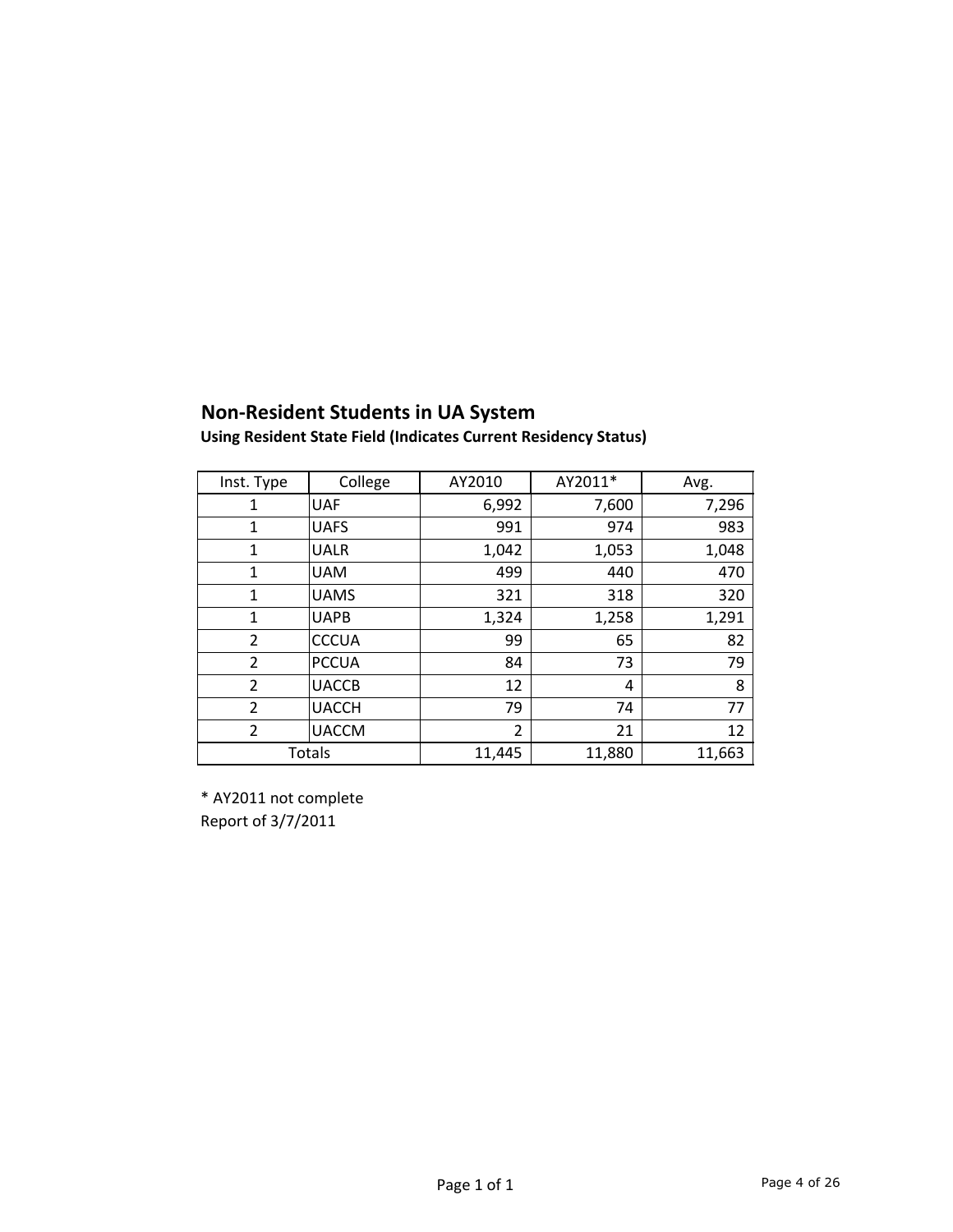#### **Lottery RIA Responses**

#### **2011 Spring Term**

(RIA = Release of Information Authorization) Report as of 7/1/2011

| Inst.               | College                    | Students   | Code 1                      |               |                          | Code 2         |                                   | Code 3        |                                                      | Code 4       |                          | Code 5       |                          | Code 1        |                          | Code 2          |
|---------------------|----------------------------|------------|-----------------------------|---------------|--------------------------|----------------|-----------------------------------|---------------|------------------------------------------------------|--------------|--------------------------|--------------|--------------------------|---------------|--------------------------|-----------------|
| Type                | Abbr.                      | Enrolled   | #                           | $\%$          | #                        | %              | #                                 | $\%$          | #                                                    | $\%$         | #                        | %            | #                        | %             | #                        | $\%$            |
| $\mathbf{1}$        | ASUJ                       | 13,210     | 528                         | 4.0%          | 2,036                    | 15.4%          | 10,339                            | 78.3%         | 307                                                  | 2.3%         | L.                       | 0.0%         | 528                      | 20.6%         | 2,036                    | 79.4%           |
| $\mathbf 1$         | <b>ATU</b>                 | 9,038      | 3,868                       | 42.8%         | 628                      | 6.9%           | 3,819                             | 42.3%         | 723                                                  | 8.0%         | L.                       | 0.0%         | 3,868                    | 86.0%         | 628                      | 14.0%           |
| $\mathbf 1$         | <b>HSU</b>                 | 3,463      | 1,626                       | 47.0%         | 346                      | 10.0%          | 1,490                             | 43.0%         | $\overline{\phantom{a}}$                             | 0.0%         | ÷,                       | 0.0%         | 1,626                    | 82.5%         | 346                      | 17.5%           |
| $\mathbf{1}$        | SAUM                       | 3,087      | 1,470                       | 47.6%         | 187                      | 6.1%           | 1,429                             | 46.3%         | $\mathbf 1$                                          | 0.0%         | ÷,                       | 0.0%         | 1,470                    | 88.7%         | 187                      | 11.3%           |
| $\mathbf 1$         | <b>UAF</b>                 | 20,586     | 9,276                       | 45.1%         | 1,978                    | 9.6%           | 9,332                             | 45.3%         | $\mathcal{L}_{\mathcal{A}}$                          | 0.0%         | L.                       | 0.0%         | 9,276                    | 82.4%         | 1,978                    | 17.6%           |
| $\mathbf 1$         | <b>UAFS</b>                | 7,057      | 2,367                       | 33.5%         | 352                      | 5.0%           | 3,847                             | 54.5%         | 491                                                  | 7.0%         | ÷,                       | 0.0%         | 2,367                    | 87.1%         | 352                      | 12.9%           |
| $\mathbf 1$         | <b>UALR</b>                | 12,301     | 3,340                       | 27.2%         | 835                      | 6.8%           | 8,126                             | 66.1%         | $\mathcal{L}_{\mathcal{A}}$                          | 0.0%         | $\mathbb{Z}^2$           | 0.0%         | 3,340                    | 80.0%         | 835                      | 20.0%           |
| $\mathbf{1}$        | <b>UAM</b>                 | 3,482      | 662                         | 19.0%         | 189                      | 5.4%           | 2,631                             | 75.6%         | $\overline{\phantom{a}}$                             | 0.0%         | $\overline{\phantom{a}}$ | 0.0%         | 662                      | 77.8%         | 189                      | 22.2%           |
| $\mathbf 1$         | <b>UAMS</b>                | 2,678      | 613                         | 22.9%         | 155                      | 5.8%           | 1,910                             | 71.3%         | $\mathcal{L}_{\mathcal{A}}$                          | 0.0%         | $\overline{\phantom{a}}$ | 0.0%         | 613                      | 79.8%         | 155                      | 20.2%           |
| $\mathbf 1$         | <b>UAPB</b>                | 2,988      | 1,264                       | 42.3%         | 145                      | 4.9%           | 1,578                             | 52.8%         | $\,1\,$                                              | 0.0%         | ä,                       | 0.0%         | 1,264                    | 89.7%         | 145                      | 10.3%           |
| $\mathbf 1$         | <b>UCA</b>                 | 10,481     | 3,360                       | 32.1%         | 480                      | 4.6%           | 6,131                             | 58.5%         | 507                                                  | 4.8%         | $\frac{1}{2}$            | 0.0%         | 3,360                    | 87.5%         | 480                      | 12.5%           |
| $\overline{2}$      | ANC                        | 1,886      | 1,517                       | 80.4%         | $\sim$                   | 0.0%           | 369                               | 19.6%         | $\overline{\phantom{a}}$                             | 0.0%         | ä,                       | 0.0%         | 1,517                    | 100.0%        | $\sim$                   | 0.0%            |
| $\overline{2}$      | <b>ASUB</b>                | 4,482      | 3,130                       | 69.8%         | 1,351                    | 30.1%          | $\overline{\phantom{a}}$          | 0.0%          | $\overline{\phantom{a}}$                             | 0.0%         | $\overline{\phantom{m}}$ | 0.0%         | 3,130                    | 69.9%         | 1,351                    | 30.1%           |
| $\overline{2}$      | <b>ASUMH</b>               | 1,453      | 201                         | 13.8%         | 133                      | 9.2%           | 1,091                             | 75.1%         | 28                                                   | 1.9%         | ä,                       | 0.0%         | 201                      | 60.2%         | 133                      | 39.8%           |
| $\mathbf{2}$        | <b>ASUN</b>                | 1,977      | 865                         | 43.8%         | 157                      | 7.9%           | 557                               | 28.2%         | 398                                                  | 20.1%        | ä,                       | 0.0%         | 865                      | 84.6%         | 157                      | 15.4%           |
| $\overline{2}$      | <b>BRTC</b>                | 2,462      | 844                         | 34.3%         | 474                      | 19.3%          | 936                               | 38.0%         | 208                                                  | 8.4%         |                          | 0.0%         | 844                      | 64.0%         | 474                      | 36.0%           |
| $\overline{2}$      | <b>CCCUA</b>               | 1,500      | 155                         | 10.3%         | 35                       | 2.3%           | 986                               | 65.7%         | 324                                                  | 21.6%        | ÷,                       | 0.0%         | 155                      | 81.6%         | 35                       | 18.4%           |
| $\overline{2}$      | EACC                       | 1,399      | 718                         | 51.3%         | 257                      | 18.4%          | 423                               | 30.2%         | $\mathbf 1$                                          | 0.1%         | $\overline{\phantom{a}}$ | 0.0%         | 718                      | 73.6%         | 257                      | 26.4%           |
| $\mathbf 2$         | <b>MSCC</b>                | 1,925      | 373                         | 19.4%         | 800                      | 41.6%          | 417                               | 21.7%         | 335                                                  | 17.4%        | ÷,                       | 0.0%         | 373                      | 31.8%         | 800                      | 68.2%           |
| $\overline{2}$      | <b>NAC</b>                 | 2,332      | 388                         | 16.6%         | 343                      | 14.7%          | 1,406                             | 60.3%         | 195                                                  | 8.4%         | $\Box$                   | 0.0%         | 388                      | 53.1%         | 343                      | 46.9%           |
| $\mathbf 2$         | <b>NPCC</b>                | 3,765      | 625                         | 16.6%         | 3,140                    | 83.4%          | $\overline{\phantom{a}}$          | 0.0%          | $\overline{\phantom{a}}$                             | 0.0%         | ÷,                       | 0.0%         | 625                      | 16.6%         | 3,140                    | 83.4%           |
| $\overline{2}$      | <b>NWACC</b>               | 8,176      | 607                         | 7.4%          | 608                      | 7.4%           | 6,430                             | 78.6%         | 531                                                  | 6.5%         | $\overline{\phantom{m}}$ | 0.0%         | 607                      | 50.0%         | 608                      | 50.0%           |
| $\mathbf 2$         | OTC                        | 1,456      | 341                         | 23.4%         | 62                       | 4.3%           | 601                               | 41.3%         | 452                                                  | 31.0%        | ÷,                       | 0.0%         | 341                      | 84.6%         | 62                       | 15.4%           |
| $\overline{2}$      | <b>OZC</b>                 | 1,571      | 141                         | 9.0%          | 44                       | 2.8%           | 1,249                             | 79.5%         | 137                                                  | 8.7%         | L.                       | 0.0%         | 141                      | 76.2%         | 44                       | 23.8%           |
| $\mathbf 2$         | <b>PCCUA</b>               | 1,885      | 471                         | 25.0%         | 54                       | 2.9%           | 97                                | 5.1%          | 1,263                                                | 67.0%        | $\overline{\phantom{a}}$ | 0.0%         | 471                      | 89.7%         | 54                       | 10.3%           |
| $\overline{2}$      | PTC                        | 11,468     | 9,193                       | 80.2%         | $\overline{\phantom{a}}$ | 0.0%           | 2,268                             | 19.8%         | $\overline{\phantom{a}}$                             | 0.0%         | $\overline{\phantom{m}}$ | 0.0%         | 9,193                    | 100.0%        | ÷,                       | 0.0%            |
| $\mathbf{2}$        | RMCC                       | 1,083      | 485                         | 44.8%         | 74                       | 6.8%           | 352                               | 32.5%         | 172                                                  | 15.9%        | $\overline{a}$           | 0.0%         | 485                      | 86.8%         | 74                       | 13.2%           |
| $\overline{2}$      | SACC                       | 1,729      | 83                          | 4.8%          | 35                       | 2.0%           | 1,611                             | 93.2%         | $\overline{\phantom{a}}$                             | 0.0%         |                          | 0.0%         | 83                       | 70.3%         | 35                       | 29.7%           |
| $\overline{2}$      | SAUT                       | 2,601      | 277                         | 10.6%         | 79                       | 3.0%           | 690                               | 26.5%         | 1,555                                                | 59.8%        |                          | 0.0%         | 277                      | 77.8%         | 79                       | 22.2%           |
| $\overline{2}$      | <b>SEAC</b>                | 1,977      | 1,307                       | 66.1%         | 238                      | 12.0%          | 304                               | 15.4%         | 121                                                  | 6.1%         | $\overline{a}$           | 0.0%         | 1,307                    | 84.6%         | 238                      | 15.4%           |
| $\mathbf 2$         | <b>UACCB</b>               | 1,564      | 181                         | 11.6%         | 155                      | 9.9%           | 1,119                             | 71.5%         | 109                                                  | 7.0%         | L.                       | 0.0%         | 181                      | 53.9%         | 155                      | 46.1%           |
| $\overline{2}$      | <b>UACCH</b>               | 1,400      | 915                         | 65.4%         | 243                      | 17.4%          | 163                               | 11.6%         | 79                                                   | 5.6%         | ÷,                       | 0.0%         | 915                      | 79.0%         | 243                      | 21.0%           |
| $\mathbf 2$<br>P    | <b>UACCM</b><br><b>ABC</b> | 2,328      | 784<br>$\omega$             | 33.7%<br>0.0% | 108<br>990               | 4.6%<br>100.0% | 1,308<br>$\overline{\phantom{a}}$ | 56.2%<br>0.0% | 58                                                   | 2.5%<br>0.0% | ä,<br>ä,                 | 0.0%<br>0.0% | 784<br>$\omega$          | 87.9%<br>0.0% | 108<br>990               | 12.1%<br>100.0% |
| P                   | CBC                        | 990<br>677 | $\bar{\phantom{a}}$         | 0.0%          | $\overline{\phantom{a}}$ | 0.0%           | $\overline{\phantom{a}}$          | 0.0%          | $\overline{\phantom{a}}$<br>$\overline{\phantom{a}}$ | 0.0%         | 665                      | 98.2%        | ÷.                       |               | ä,                       |                 |
| P                   | CRC                        | 179        | 39                          | 21.8%         | 6                        | 3.4%           | 37                                | 20.7%         | 30                                                   | 16.8%        | 51                       | 28.5%        | 39                       | 86.7%         | $6\overline{6}$          | 13.3%           |
| ${\sf P}$           | HC                         | 1,404      | $\mathcal{L}^{\mathcal{A}}$ | 0.0%          | $\overline{\phantom{a}}$ | 0.0%           | $\mathbb{Z}^2$                    | 0.0%          | $\mathcal{L}_{\mathcal{A}}$                          | 0.0%         | 1,404                    | 100.0%       | ÷.                       |               | $\omega$                 |                 |
| P                   | HU                         | 5,114      | $\bar{\phantom{a}}$         | 0.0%          | $\overline{\phantom{a}}$ | 0.0%           | $\overline{\phantom{a}}$          | 0.0%          | $\overline{\phantom{a}}$                             | 0.0%         | 5,114                    | 100.0%       | $\overline{\phantom{a}}$ |               |                          |                 |
| ${\sf P}$           | <b>JBU</b>                 | 2,011      | $\omega$                    | 0.0%          | $\mathbb{Z}^2$           | 0.0%           | $\omega$                          | 0.0%          | ä,                                                   | 0.0%         | 189                      | 9.4%         | $\omega$                 |               | ÷,                       |                 |
| P                   | LC                         | 569        | $\overline{\phantom{a}}$    | 0.0%          | $\overline{\phantom{a}}$ | 0.0%           | $\overline{\phantom{a}}$          | 0.0%          | ÷,                                                   | 0.0%         | 569                      | 100.0%       | $\overline{\phantom{a}}$ |               | $\overline{\phantom{a}}$ |                 |
| P                   | OBU                        | 1,400      | $\sim$                      | 0.0%          | $\blacksquare$           | 0.0%           | $\overline{\phantom{a}}$          | 0.0%          | ÷,                                                   | 0.0%         | 1,396                    | 99.7%        | $\omega$                 |               | $\blacksquare$           |                 |
| P                   | <b>PSC</b>                 | 654        | $\overline{\phantom{a}}$    | 0.0%          | $\overline{\phantom{a}}$ | 0.0%           | $\overline{\phantom{a}}$          | 0.0%          | ä,                                                   | 0.0%         |                          | 0.0%         | $\blacksquare$           |               |                          |                 |
| ${\sf P}$           | UO                         | 573        | $\mathcal{L}$               | 0.0%          | $\omega$                 | 0.0%           | $\overline{\phantom{a}}$          | 0.0%          | L.                                                   | 0.0%         | 573                      | 100.0%       | $\omega$                 |               | L.                       |                 |
| P                   | <b>WBC</b>                 | 545        | $\mathbf 1$                 | 0.2%          | 3                        | 0.6%           | $\blacksquare$                    | 0.0%          | $\mathcal{L}_{\mathcal{A}}$                          | 0.0%         | 537                      | 98.5%        | $\mathbf 1$              | 25.0%         | $\overline{3}$           | 75.0%           |
| $\mathsf{V}$        | <b>BSN</b>                 | 801        | 20                          | 2.5%          | 3                        | 0.4%           | ÷,                                | 0.0%          | $\overline{\phantom{a}}$                             | 0.0%         | 778                      | 97.1%        | 20                       | 87.0%         | $\overline{\mathbf{3}}$  | 13.0%           |
| $\vee$              | <b>JSN</b>                 | 80         | $\overline{\phantom{a}}$    | 0.0%          | $\overline{\phantom{a}}$ | 0.0%           | $\overline{a}$                    | 0.0%          | $\overline{\phantom{a}}$                             | 0.0%         | $\overline{\phantom{a}}$ | 0.0%         | ä,                       |               | $\sim$                   |                 |
| 4-Year Universities |                            | 88,371     | 28,374                      | 32.1%         | 7,331                    | 8.3%           | 50,632                            | 57.3%         | 2,030                                                | 2.3%         | ÷,                       | 0.0%         | 28,374                   | 79.5%         | 7,331                    | 20.5%           |
| 2-Year Colleges     |                            | 60,419     | 23,601                      | 39.1%         | 8,390                    | 13.9%          | 22,377                            | 37.0%         | 5,966                                                | 9.9%         |                          | 0.0%         | 23,601                   | 73.8%         | 8,390                    | 26.2%           |
| Private/Nursing     |                            | 14,997     | 60                          | 0.4%          | 1,002                    | 6.7%           | 37                                | 0.2%          | 30                                                   | 0.2%         | 11,276                   | 75.2%        | 60                       | 5.6%          | 1,002                    | 94.4%           |
| Total               |                            | 163,787    | 52,035                      | 31.8%         | 16,723                   | 10.2%          | 73,046                            | 44.6%         | 8,026                                                | 4.9%         | 11,276                   | 6.9%         | 52,035                   | 75.7%         | 16,723                   | 24.3%           |

#### **Meaning of Codes 1-5:**

Code 1 Student is a State Assistance Recipient and authorizes the releaseof information

Code 2 Student is a State Assistance Recipient and does not authorize the release of information

Code 3 Student is not a State Assistance Recipient and is not required to complete the "RIA" form

Code 4 Student is a High School Student enrolled in "concurrent" coursesonly and is not required to complete the "RIA" form

Code 5 Student attends a private/independent institution (including BSN or JSN) in which this information will be collected by ADHE (this code is to be used by BSN, JSN, or the private institutions only).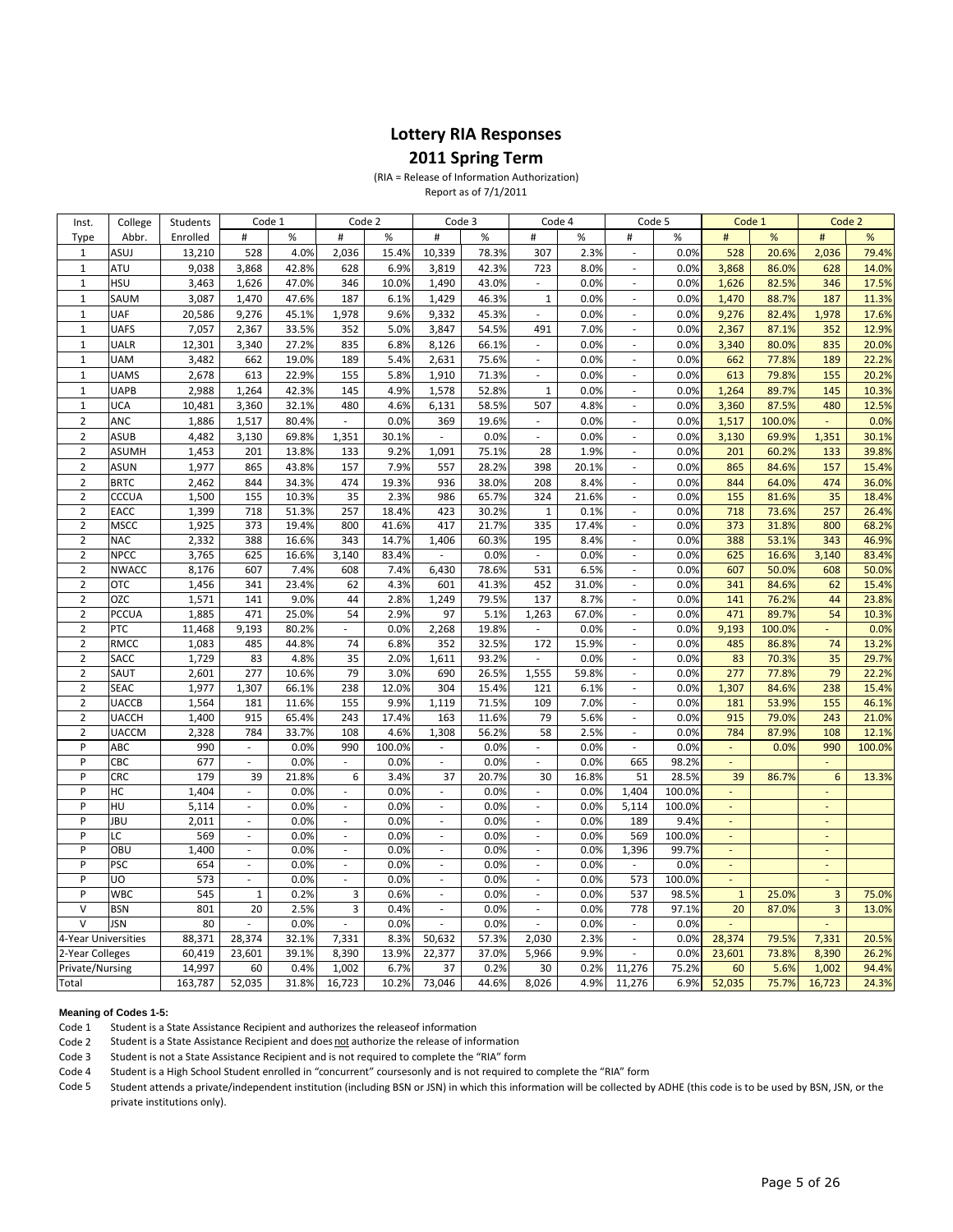### **Current Academic Programs Offered in Foreign Language Fields**

(Defined by CIP Code 16: Foreign Languages, Literatures, and Linguistics)

| $\#$           | Inst. Type   | College     | Degree Level   | Award      | Degree Name                                        |
|----------------|--------------|-------------|----------------|------------|----------------------------------------------------|
| $\mathbf{1}$   | 1            | ASUJ        | 5              | BA         | French                                             |
| $\overline{2}$ | $\mathbf{1}$ | ASUJ        | 5              | BA         | Spanish                                            |
| 3              | 1            | <b>ASUJ</b> | 5              | <b>BA</b>  | World Languages and Cultures                       |
| 4              | $\mathbf{1}$ | <b>ATU</b>  | 5              | BA         | Foreign Language                                   |
| 5              | $\mathbf{1}$ | <b>ATU</b>  | 7              | MA         | Spanish                                            |
| 6              | $\mathbf{1}$ | <b>HSU</b>  | 5              | <b>BA</b>  | Spanish                                            |
| $\overline{7}$ | $\mathbf{1}$ | SAUM        | 5              | BA         | Foreign Language                                   |
| 8              | $\mathbf{1}$ | <b>UAF</b>  | 5              | BA         | <b>Classical Studies</b>                           |
| 9              | $\mathbf 1$  | <b>UAF</b>  | 5              | <b>BA</b>  | French                                             |
| 10             | $\mathbf{1}$ | <b>UAF</b>  | 5              | BA         | German                                             |
| 11             | $\mathbf{1}$ | <b>UAF</b>  | 5              | BA         | Russian & Soviet Studies                           |
| 12             | $\mathbf{1}$ | <b>UAF</b>  | 5              | <b>BA</b>  | Spanish                                            |
| 13             | $\mathbf{1}$ | <b>UAF</b>  | $\overline{7}$ | MA         | <b>Comparative Literature and Cultural Studies</b> |
| 14             | $\mathbf{1}$ | <b>UAF</b>  | 7              | MA         | French                                             |
| 15             | $\mathbf 1$  | <b>UAF</b>  | 7              | MA         | German                                             |
| 16             | $\mathbf{1}$ | <b>UAF</b>  | 7              | MA         | Spanish                                            |
| 17             | $\mathbf{1}$ | <b>UAF</b>  | 7              | <b>MFA</b> | Translation                                        |
| 18             | $\mathbf{1}$ | <b>UAF</b>  | 17             | PhD        | Comparative Literature and Cultural Studies        |
| 19             | $\mathbf{1}$ | <b>UAFS</b> | 5              | BA         | Spanish                                            |
| 20             | $\mathbf{1}$ | <b>UALR</b> | 3              | AA         | Interpretation: American Sign Language/English     |
| 21             | $\mathbf{1}$ | <b>UALR</b> | 5              | BA         | French                                             |
| 22             | $\mathbf{1}$ | <b>UALR</b> | 5              | BA         | <b>German Studies</b>                              |
| 23             | $\mathbf{1}$ | <b>UALR</b> | 5              | BA         | Interpretation: American Sign Language/English     |
| 24             | $\mathbf{1}$ | <b>UALR</b> | 5              | BA         | Spanish                                            |
| 25             | $\mathbf{1}$ | <b>UALR</b> | 5              | BA         | <b>World Languages</b>                             |
| 26             | $\mathbf{1}$ | <b>UAM</b>  | 5              | BA         | Modern Languages                                   |
| 27             | $\mathbf{1}$ | <b>UAPB</b> | 5              | <b>BA</b>  | French                                             |
| 28             | $\mathbf{1}$ | <b>UCA</b>  | 5              | ВA         | French                                             |
| 29             | $\mathbf{1}$ | <b>UCA</b>  | 5              | <b>BA</b>  | Linguistics                                        |
| 30             | 1            | <b>UCA</b>  | 5              | BA         | Modern Languages                                   |
| 31             | $\mathbf{1}$ | <b>UCA</b>  | 5              | BA         | Spanish                                            |
| 32             | $\mathbf{1}$ | <b>UCA</b>  | 5              | <b>BS</b>  | French                                             |
| 33             | $\mathbf 1$  | <b>UCA</b>  | 5              | <b>BS</b>  | Spanish                                            |
| 34             | $\mathbf 1$  | <b>UCA</b>  | $\overline{7}$ | MA         | Spanish                                            |

Degree Levels:

5 = Bachelors Degree

7 = Masters Degree

17 = Doctoral Degrees: Research/Scholarhip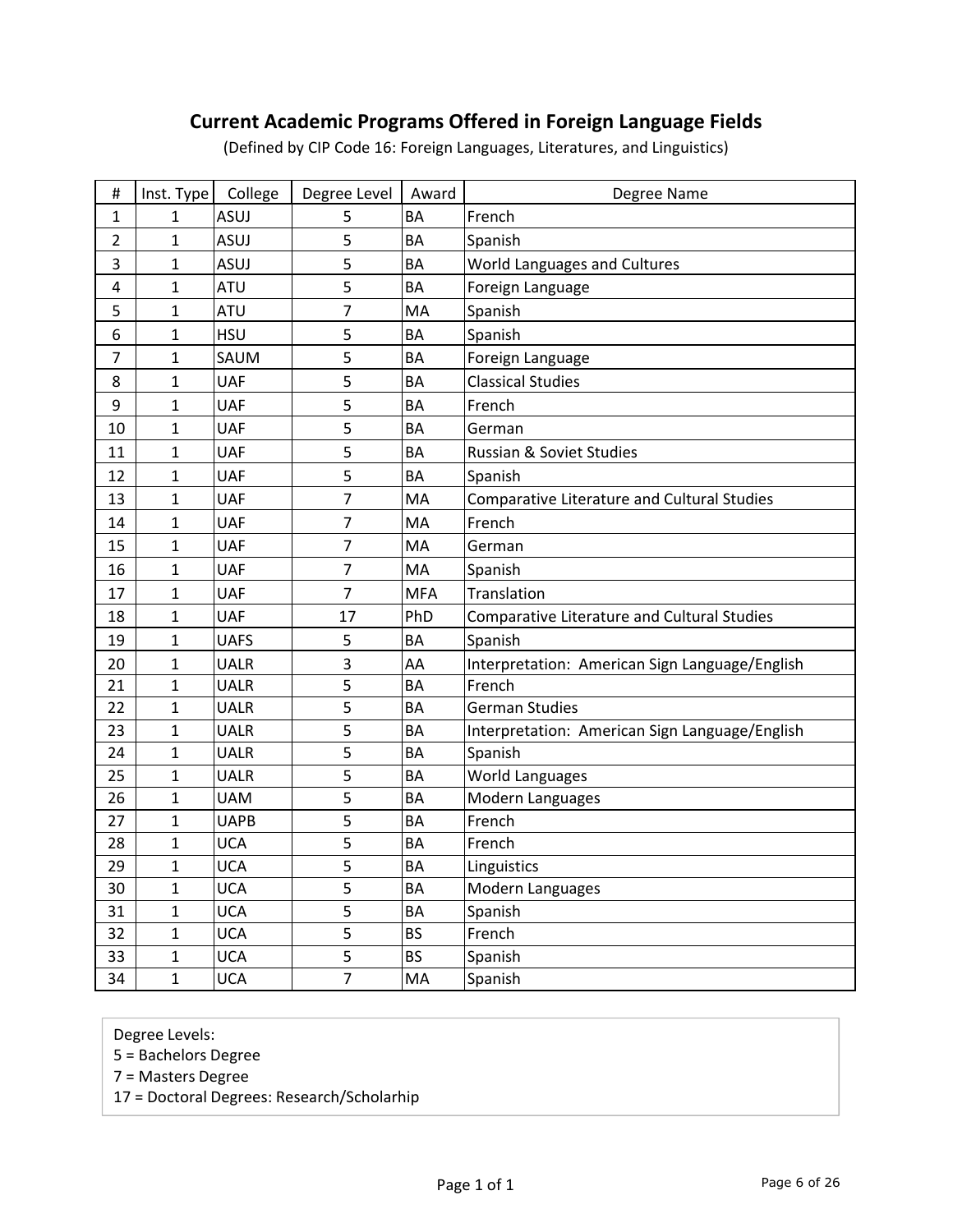#### **Students with Foreign Language Majors for AY 2010 ‐ AY2011**

(Defined by CIP Code 16: Foreign Languages, Literatures, and Linguistics) Including Student Majors of Degree\_1, Degree\_2, or Degree\_3

| Acad. Yr. | Inst. Type   | College     | Degree Level | Award      | Degree Name                                        | <b>Students</b> | Sub-Total |
|-----------|--------------|-------------|--------------|------------|----------------------------------------------------|-----------------|-----------|
| 2010      | $\mathbf{1}$ | ASUJ        | 5            | <b>BA</b>  | French                                             | 5               |           |
| 2010      | $\mathbf{1}$ | <b>ASUJ</b> | 5            | <b>BA</b>  | Spanish                                            | 30              |           |
| 2010      | $\mathbf{1}$ | ASUJ        | 5            | <b>BA</b>  | World Languages and Cultures                       | $\mathbf{1}$    | 36        |
| 2010      | $\mathbf{1}$ | <b>ATU</b>  | 5            | <b>BA</b>  | Foreign Language                                   | 36              |           |
| 2010      | $\mathbf{1}$ | <b>ATU</b>  | 7            | MA         | Spanish                                            | 6               | 42        |
| 2010      | $\mathbf{1}$ | <b>HSU</b>  | 5            | <b>BA</b>  | Spanish                                            | 19              | 19        |
| 2010      | 1            | SAUM        | 5            | <b>BA</b>  | Foreign Language                                   | 9               | 9         |
| 2010      | $\mathbf{1}$ | <b>UAF</b>  | 5            | <b>BA</b>  | <b>Classical Studies</b>                           | 36              |           |
| 2010      | $\mathbf{1}$ | <b>UAF</b>  | 5            | <b>BA</b>  | French                                             | 70              |           |
| 2010      | $\mathbf{1}$ | <b>UAF</b>  | 5            | <b>BA</b>  | German                                             | 49              |           |
| 2010      | $\mathbf{1}$ | <b>UAF</b>  | 5            | BA         | Spanish                                            | 176             |           |
| 2010      | $\mathbf{1}$ | <b>UAF</b>  | 7            | MA         | <b>Comparative Literature and Cultural Studies</b> | 10              |           |
| 2010      | $\mathbf{1}$ | <b>UAF</b>  | 7            | MA         | French                                             | 7               |           |
| 2010      | $\mathbf{1}$ | <b>UAF</b>  | 7            | MA         | German                                             | 6               |           |
| 2010      | $\mathbf{1}$ | <b>UAF</b>  | 7            | MA         | Spanish                                            | 18              |           |
| 2010      | $\mathbf{1}$ | <b>UAF</b>  | 7            | <b>MFA</b> | Translation                                        | 4               |           |
| 2010      | $\mathbf{1}$ | <b>UAF</b>  | 17           | PhD        | Comparative Literature and Cultural Studies        | 21              | 397       |
| 2010      | $\mathbf{1}$ | <b>UAFS</b> | 5            | <b>BA</b>  | Spanish                                            | 32              | 32        |
| 2010      | $\mathbf{1}$ | <b>UALR</b> | 3            | AA         | Interpretation: American Sign Language/English     | 34              |           |
| 2010      | $\mathbf{1}$ | <b>UALR</b> | 5            | <b>BA</b>  | French                                             | 18              |           |
| 2010      | $\mathbf{1}$ | <b>UALR</b> | 5            | <b>BA</b>  | <b>German Studies</b>                              | 9               |           |
| 2010      | $\mathbf{1}$ | <b>UALR</b> | 5            | <b>BA</b>  | Interpretation: American Sign Language/English     | 34              |           |
| 2010      | $\mathbf{1}$ | <b>UALR</b> | 5            | <b>BA</b>  | Spanish                                            | 105             | 200       |
| 2010      | $\mathbf{1}$ | <b>UAM</b>  | 5            | <b>BA</b>  | Modern Languages                                   | 12              | 12        |
| 2010      | $\mathbf{1}$ | <b>UCA</b>  | 5            | <b>BA</b>  | French                                             | 11              |           |
| 2010      | $\mathbf{1}$ | <b>UCA</b>  | 5            | <b>BA</b>  | Linguistics                                        | 8               |           |
| 2010      | $\mathbf{1}$ | <b>UCA</b>  | 5            | <b>BA</b>  | Spanish                                            | 56              |           |
| 2010      | $\mathbf{1}$ | <b>UCA</b>  | 7            | MA         | Spanish                                            | 16              | 91        |
|           |              |             |              |            |                                                    | 838             | 838       |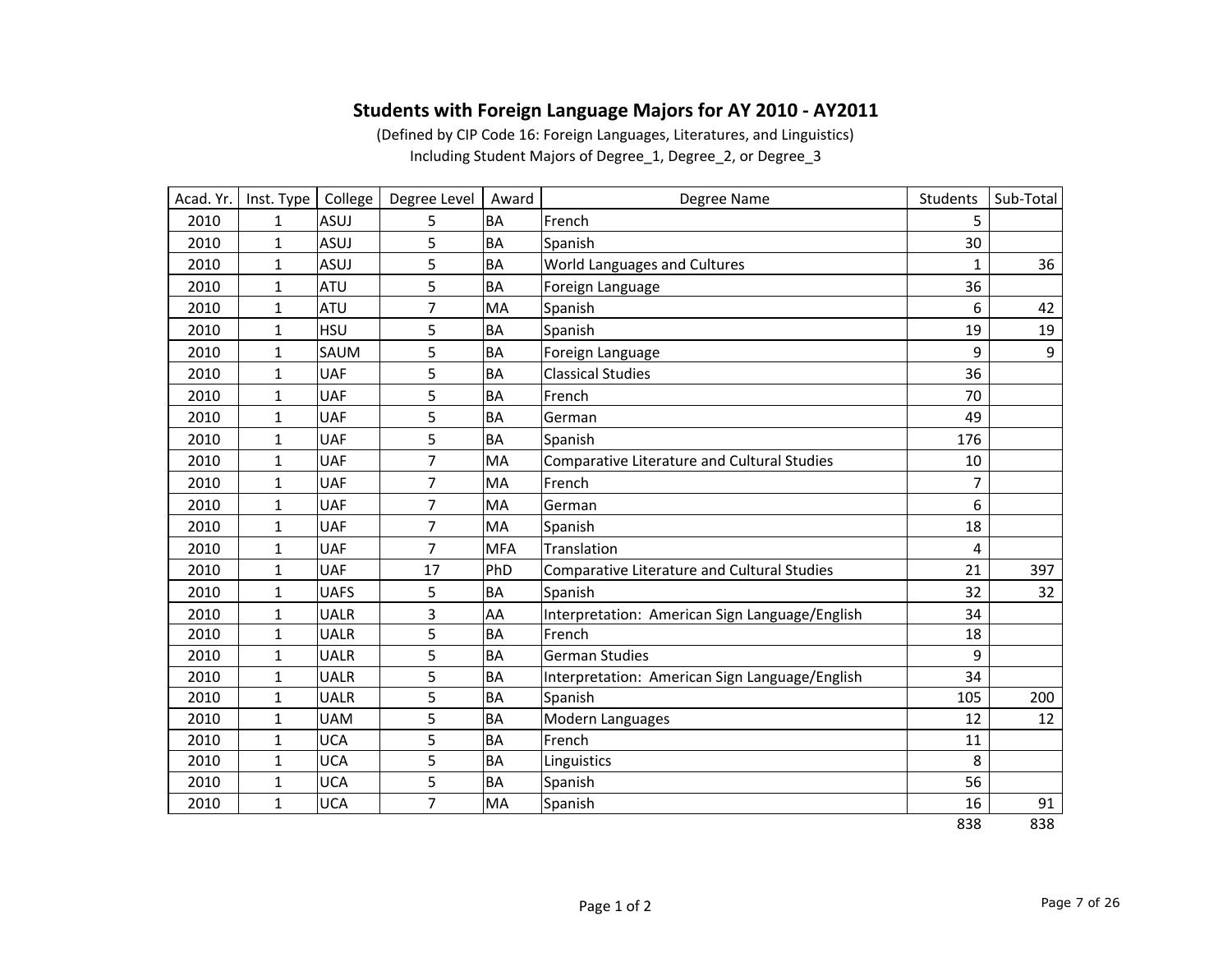| Acad. Yr. | Inst. Type   | College     | Degree Level   | Award      | Degree Name                                    | Students     | Sub-Total |
|-----------|--------------|-------------|----------------|------------|------------------------------------------------|--------------|-----------|
| 2011      | $\mathbf{1}$ | <b>ASUJ</b> | 5              | <b>BA</b>  | French                                         | $\mathbf{1}$ |           |
| 2011      | $\mathbf{1}$ | <b>ASUJ</b> | 5              | <b>BA</b>  | Spanish                                        | 14           |           |
| 2011      | $\mathbf{1}$ | ASUJ        | 5              | <b>BA</b>  | World Languages and Cultures                   | 13           | 28        |
| 2011      | 1            | <b>ATU</b>  | 5              | BA         | Foreign Language                               | 27           |           |
| 2011      | $\mathbf{1}$ | <b>ATU</b>  | $\overline{7}$ | MA         | Spanish                                        | 8            | 35        |
| 2011      | $\mathbf{1}$ | <b>HSU</b>  | 5              | <b>BA</b>  | Spanish                                        | 18           | 18        |
| 2011      | $\mathbf{1}$ | SAUM        | 5              | <b>BA</b>  | Foreign Language                               | 14           | 14        |
| 2011      | $\mathbf{1}$ | <b>UAF</b>  | 5              | <b>BA</b>  | <b>Classical Studies</b>                       | 38           |           |
| 2011      | $\mathbf{1}$ | <b>UAF</b>  | 5              | <b>BA</b>  | French                                         | 67           |           |
| 2011      | $\mathbf{1}$ | <b>UAF</b>  | 5              | <b>BA</b>  | German                                         | 62           |           |
| 2011      | $\mathbf{1}$ | <b>UAF</b>  | 5              | <b>BA</b>  | Spanish                                        | 148          |           |
| 2011      | $\mathbf{1}$ | <b>UAF</b>  | $\overline{7}$ | MA         | Comparative Literature and Cultural Studies    | 13           |           |
| 2011      | $\mathbf{1}$ | <b>UAF</b>  | $\overline{7}$ | MA         | French                                         | 9            |           |
| 2011      | $\mathbf{1}$ | <b>UAF</b>  | $\overline{7}$ | MA         | German                                         | 5            |           |
| 2011      | $\mathbf{1}$ | <b>UAF</b>  | $\overline{7}$ | MA         | Spanish                                        | 14           |           |
| 2011      | $\mathbf{1}$ | <b>UAF</b>  | $\overline{7}$ | <b>MFA</b> | Translation                                    | 3            |           |
| 2011      | $\mathbf{1}$ | <b>UAF</b>  | 17             | PhD        | Comparative Literature and Cultural Studies    | 20           | 379       |
| 2011      | $\mathbf{1}$ | <b>UAFS</b> | 5              | <b>BA</b>  | Spanish                                        | 30           | 30        |
| 2011      | $\mathbf{1}$ | <b>UALR</b> | 3              | AA         | Interpretation: American Sign Language/English | 35           |           |
| 2011      | $\mathbf{1}$ | <b>UALR</b> | 5              | BA         | French                                         | 19           |           |
| 2011      | $\mathbf{1}$ | <b>UALR</b> | 5              | <b>BA</b>  | <b>German Studies</b>                          | 14           |           |
| 2011      | $\mathbf{1}$ | <b>UALR</b> | 5              | <b>BA</b>  | Interpretation: American Sign Language/English | 37           |           |
| 2011      | $\mathbf{1}$ | <b>UALR</b> | 5              | <b>BA</b>  | Spanish                                        | 122          | 227       |
| 2011      | $\mathbf{1}$ | <b>UAM</b>  | 5              | <b>BA</b>  | Modern Languages                               | 19           | 19        |
| 2011      | $\mathbf{1}$ | <b>UCA</b>  | 5              | <b>BA</b>  | French                                         | 13           |           |
| 2011      | $\mathbf{1}$ | <b>UCA</b>  | 5              | <b>BA</b>  | Linguistics                                    | 23           |           |
| 2011      | $\mathbf{1}$ | <b>UCA</b>  | 5              | <b>BA</b>  | Spanish                                        | 43           |           |
| 2011      | $\mathbf{1}$ | <b>UCA</b>  | $\overline{7}$ | MA         | Spanish                                        | 15           | 94        |
|           |              |             |                |            |                                                | 844          | 844       |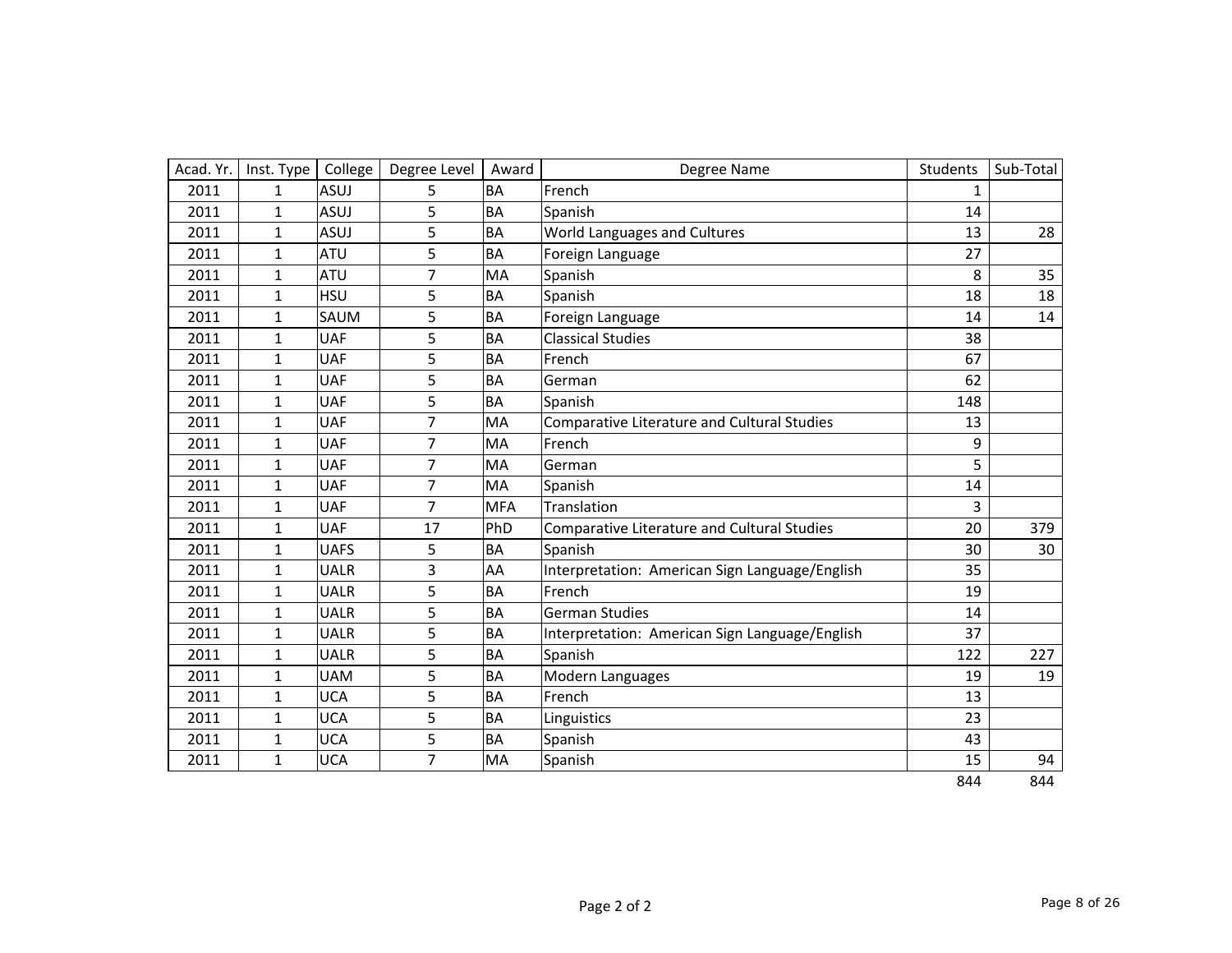|                     | <b>NUMBERS</b>         |       | AY2006 | AY2007 |        |       | AY2008 |       | AY2009 | AY2010 |        |
|---------------------|------------------------|-------|--------|--------|--------|-------|--------|-------|--------|--------|--------|
|                     | Inst. Type Institution | Male  | Female | Male   | Female | Male  | Female | Male  | Female | Male   | Female |
| 1                   | <b>ASUJ</b>            | 238   | 113    | 227    | 127    | 204   | 106    | 213   | 113    | 168    | 78     |
| 1                   | <b>ATU</b>             | 203   | 64     | 199    | 66     | 222   | 77     | 194   | 82     | 206    | 75     |
| $\mathbf{1}$        | <b>HSU</b>             | 227   | 89     | 206    | 96     | 253   | 97     | 228   | 102    | 186    | 96     |
| 1                   | SAUM                   | 162   | 65     | 179    | 70     | 152   | 72     | 140   | 70     | 156    | 71     |
| $\mathbf{1}$        | <b>UAF</b>             | 282   | 179    | 263    | 167    | 277   | 185    | 278   | 187    | 273    | 191    |
| 1                   | <b>UAFS</b>            | 56    | 33     | 61     | 37     | 57    | 39     | 56    | 35     | 70     | 51     |
| 1                   | UALR                   | 59    | 85     | 89     | 87     | 90    | 91     | 93    | 88     | 92     | 90     |
| 1                   | <b>UAM</b>             | 134   | 47     | 137    | 48     | 134   | 46     | 159   | 46     | 160    | 55     |
| 1                   | <b>UAPB</b>            | 144   | 78     | 133    | 79     | 136   | 84     | 172   | 83     | 153    | 78     |
| $\mathbf{1}$        | <b>UCA</b>             | 235   | 118    | 251    | 137    | 199   | 113    | 226   | 121    | 228    | 132    |
| $\overline{2}$      | <b>NAC</b>             | 76    | 28     | 80     | 32     | 76    | 27     | 77    | 23     | 90     | 24     |
| $\mathcal{P}$       | <b>UACCM</b>           |       |        |        |        |       |        |       |        |        |        |
| 4-Year Universities |                        | 1,740 | 871    | 1,745  | 914    | 1,724 | 910    | 1,759 | 927    | 1,692  | 917    |
| 2-Year Colleges     |                        | 83    | 28     | 88     | 32     | 84    | 28     | 77    | 23     | 90     | 24     |
| Total               |                        | 1,823 | 899    | 1,833  | 946    | 1,808 | 938    | 1,836 | 950    | 1,782  | 941    |

## **Athletic Participation by Gender**

|                     | <b>PERCENT</b>           | AY2006 |        | AY2007 |        | AY2008 |        | AY2009 |        | AY2010 |        |
|---------------------|--------------------------|--------|--------|--------|--------|--------|--------|--------|--------|--------|--------|
|                     | Inst. Type   Institution | Male   | Female | Male   | Female | Male   | Female | Male   | Female | Male   | Female |
|                     | <b>ASUJ</b>              | 67.8%  | 32.2%  | 64.1%  | 35.9%  | 65.8%  | 34.2%  | 65.3%  | 34.7%  | 68.3%  | 31.7%  |
| 1                   | ATU                      | 76.0%  | 24.0%  | 75.1%  | 24.9%  | 74.2%  | 25.8%  | 70.3%  | 29.7%  | 73.3%  | 26.7%  |
| 1                   | <b>HSU</b>               | 71.8%  | 28.2%  | 68.2%  | 31.8%  | 72.3%  | 27.7%  | 69.1%  | 30.9%  | 66.0%  | 34.0%  |
| 1                   | <b>SAUM</b>              | 71.4%  | 28.6%  | 71.9%  | 28.1%  | 67.9%  | 32.1%  | 66.7%  | 33.3%  | 68.7%  | 31.3%  |
| 1                   | <b>UAF</b>               | 61.2%  | 38.8%  | 61.2%  | 38.8%  | 60.0%  | 40.0%  | 59.8%  | 40.2%  | 58.8%  | 41.2%  |
| 1                   | <b>UAFS</b>              | 62.9%  | 37.1%  | 62.2%  | 37.8%  | 59.4%  | 40.6%  | 61.5%  | 38.5%  | 57.9%  | 42.1%  |
| 1                   | <b>UALR</b>              | 41.0%  | 59.0%  | 50.6%  | 49.4%  | 49.7%  | 50.3%  | 51.4%  | 48.6%  | 50.5%  | 49.5%  |
| 1                   | UAM                      | 74.0%  | 26.0%  | 74.1%  | 25.9%  | 74.4%  | 25.6%  | 77.6%  | 22.4%  | 74.4%  | 25.6%  |
| 1                   | <b>UAPB</b>              | 64.9%  | 35.1%  | 62.7%  | 37.3%  | 61.8%  | 38.2%  | 67.5%  | 32.5%  | 66.2%  | 33.8%  |
|                     | UCA                      | 66.6%  | 33.4%  | 64.7%  | 35.3%  | 63.8%  | 36.2%  | 65.1%  | 34.9%  | 63.3%  | 36.7%  |
| $\overline{2}$      | <b>NAC</b>               | 73.1%  | 26.9%  | 71.4%  | 28.6%  | 73.8%  | 26.2%  | 77.0%  | 23.0%  | 78.9%  | 21.1%  |
| $\mathcal{P}$       | <b>UACCM</b>             | 100.0% | 0.0%   | 100.0% | 0.0%   | 88.9%  | 11.1%  |        |        |        |        |
| 4-Year Universities |                          | 66.6%  | 33.4%  | 65.6%  | 34.4%  | 65.5%  | 34.5%  | 65.5%  | 34.5%  | 64.9%  | 35.1%  |
| 2-Year Colleges     |                          | 74.8%  | 25.2%  | 73.3%  | 26.7%  | 75.0%  | 25.0%  | 77.0%  | 23.0%  | 78.9%  | 21.1%  |
| Total               |                          | 67.0%  | 33.0%  | 66.0%  | 34.0%  | 65.8%  | 34.2%  | 65.9%  | 34.1%  | 65.4%  | 34.6%  |

NOTE: Counts of less than 10 are hidden due to FERPA.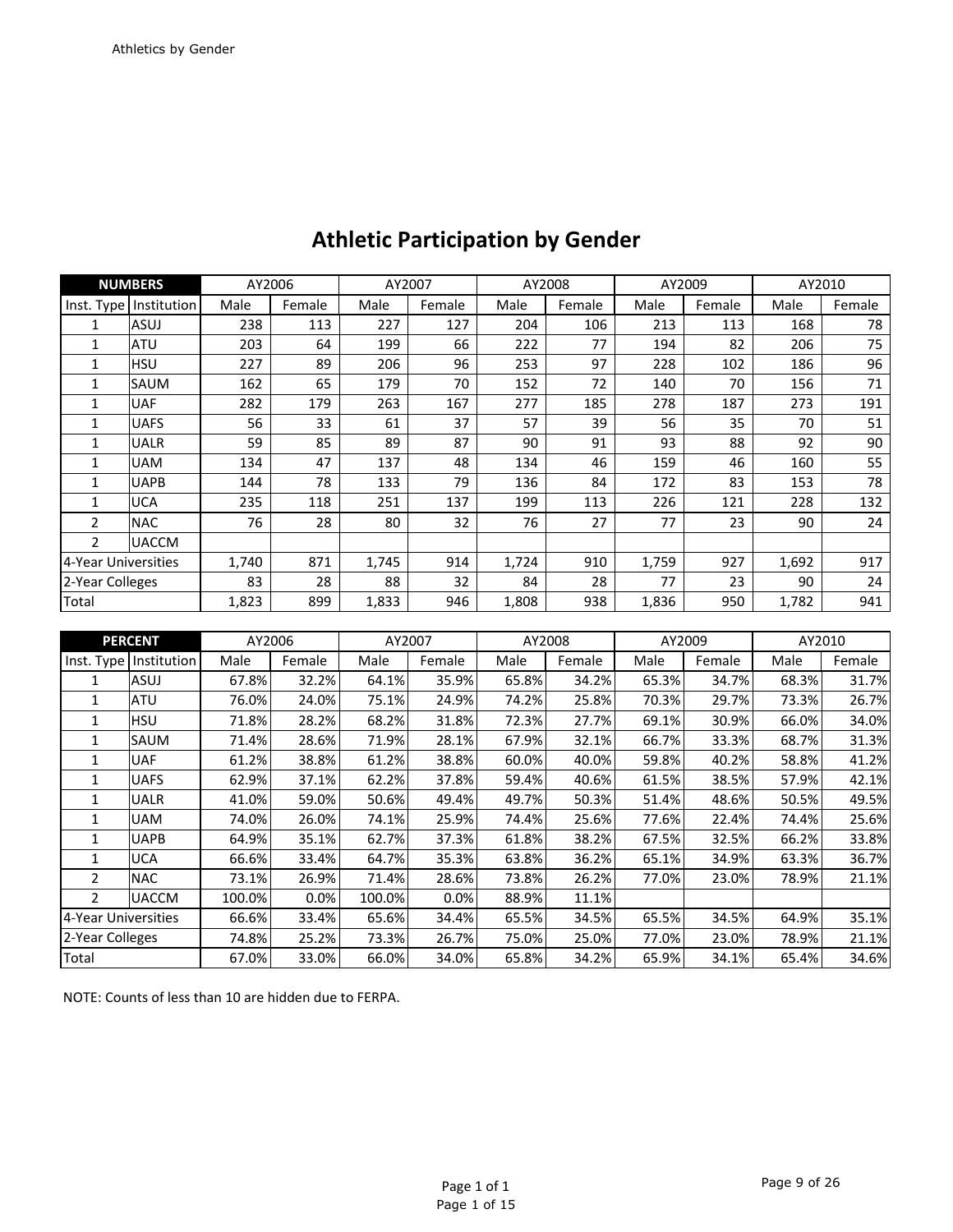|                     | <b>NUMBERS</b>         | AY2006 |                | AY2007   |        | AY2008 |        | AY2009 |        | AY2010 |        |
|---------------------|------------------------|--------|----------------|----------|--------|--------|--------|--------|--------|--------|--------|
|                     | Inst. Type Institution | Male   | Female         | Male     | Female | Male   | Female | Male   | Female | Male   | Female |
| 1                   | ASUJ                   | 91     | 50             | 94       | 43     | 97     | 46     | 93     | 42     | 71     | 29     |
|                     | <b>ATU</b>             |        |                | 5        | 4      |        |        |        |        |        |        |
|                     | <b>HSU</b>             |        | 1              |          |        | 3      | 0      | 3      | 1      |        | 0      |
|                     | SAUM                   | 3      | $\overline{2}$ | $\Omega$ |        |        |        |        | 0      |        |        |
|                     | <b>UAF</b>             | 113    | 61             | 113      | 55     | 114    | 61     | 111    | 54     | 111    | 74     |
|                     | <b>UAFS</b>            | 18     | 20             | 20       | 22     | 17     | 19     | 17     | 21     |        | 2      |
|                     | <b>UALR</b>            | 15     | 12             | 13       | 13     | 13     | 14     | 13     | 16     | 13     | 13     |
|                     | <b>UAM</b>             |        |                |          |        |        | 0      |        |        |        | 1      |
|                     | <b>UAPB</b>            | 47     | 22             | 34       | 23     | 40     | 30     | 58     | 26     | 50     | 23     |
|                     | <b>UCA</b>             | 32     | 20             | 63       | 32     | 79     | 37     | 32     | 22     | 5      |        |
| 2                   | <b>NAC</b>             | 10     | 11             | 3        |        | 7      | 8      | 10     | 9      | 8      | 8      |
| 4-Year Universities |                        | 320    | 188            | 343      | 195    | 371    | 212    | 328    | 182    | 253    | 143    |
| 2-Year Colleges     |                        | 10     | 11             | 3        |        |        | 8      | 10     | 9      | 8      | 8      |
| Total               |                        | 330    | 199            | 346      | 200    | 378    | 220    | 338    | 191    | 261    | 151    |

### **Full Athletic Scholarships**

|                     | <b>PERCENT</b>         | AY2006 |        | AY2007 |        |        | AY2008 | AY2009 |        | AY2010 |        |
|---------------------|------------------------|--------|--------|--------|--------|--------|--------|--------|--------|--------|--------|
|                     | Inst. Type Institution | Male   | Female | Male   | Female | Male   | Female | Male   | Female | Male   | Female |
| 1                   | <b>ASUJ</b>            | 64.5%  | 35.5%  | 68.6%  | 31.4%  | 67.8%  | 32.2%  | 68.9%  | 31.1%  | 71.0%  | 29.0%  |
| 1                   | ATU                    |        |        | 55.6%  | 44.4%  |        |        |        |        |        |        |
| 1                   | HSU                    | 50.0%  | 50.0%  | 33.3%  | 66.7%  | 100.0% | 0.0%   | 75.0%  | 25.0%  | 100.0% | 0.0%   |
| 1                   | SAUM                   | 60.0%  | 40.0%  | 0.0%   | 100.0% | 58.3%  | 41.7%  | 100.0% | 0.0%   |        |        |
| 1                   | <b>UAF</b>             | 64.9%  | 35.1%  | 67.3%  | 32.7%  | 65.1%  | 34.9%  | 67.3%  | 32.7%  | 60.0%  | 40.0%  |
| 1                   | <b>UAFS</b>            | 47.4%  | 52.6%  | 47.6%  | 52.4%  | 47.2%  | 52.8%  | 44.7%  | 55.3%  | 33.3%  | 66.7%  |
| 1                   | <b>UALR</b>            | 55.6%  | 44.4%  | 50.0%  | 50.0%  | 48.1%  | 51.9%  | 44.8%  | 55.2%  | 50.0%  | 50.0%  |
| 1                   | <b>UAM</b>             |        |        |        |        | 100.0% | 0.0%   |        |        | 50.0%  | 50.0%  |
| 1                   | <b>UAPB</b>            | 68.1%  | 31.9%  | 59.6%  | 40.4%  | 57.1%  | 42.9%  | 69.0%  | 31.0%  | 68.5%  | 31.5%  |
| 1                   | <b>UCA</b>             | 61.5%  | 38.5%  | 66.3%  | 33.7%  | 68.1%  | 31.9%  | 59.3%  | 40.7%  | 83.3%  | 16.7%  |
| $\overline{2}$      | <b>NAC</b>             | 47.6%  | 52.4%  | 37.5%  | 62.5%  | 46.7%  | 53.3%  | 52.6%  | 47.4%  | 50.0%  | 50.0%  |
| 4-Year Universities |                        | 63.0%  | 37.0%  | 63.8%  | 36.2%  | 63.6%  | 36.4%  | 64.3%  | 35.7%  | 63.9%  | 36.1%  |
| 2-Year Colleges     |                        | 47.6%  | 52.4%  | 37.5%  | 62.5%  | 46.7%  | 53.3%  | 52.6%  | 47.4%  | 50.0%  | 50.0%  |
| Total               |                        | 62.4%  | 37.6%  | 63.4%  | 36.6%  | 63.2%  | 36.8%  | 63.9%  | 36.1%  | 63.3%  | 36.7%  |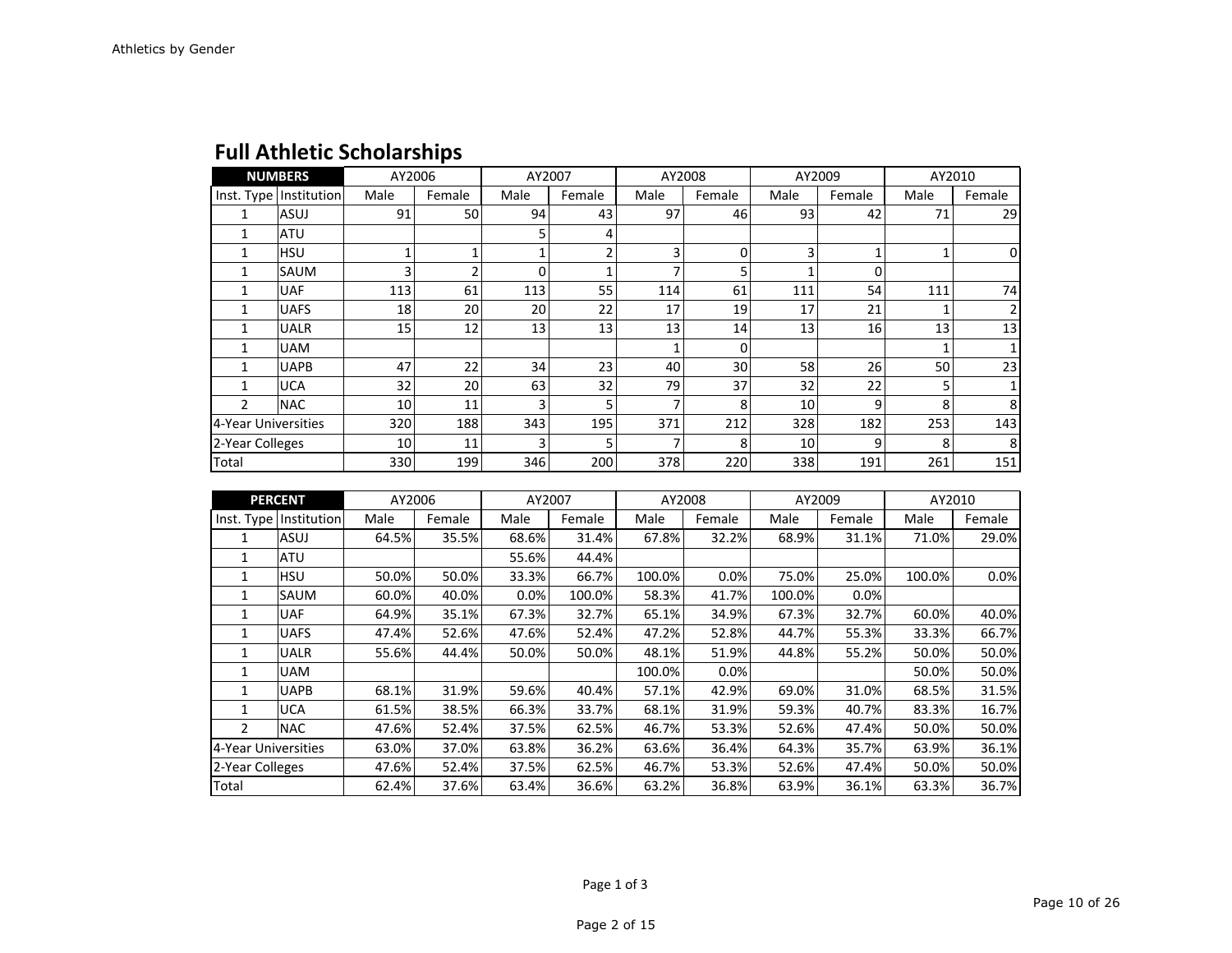|                     | <b>NUMBERS</b>         | AY2006                   |        | AY2007 |        |      | AY2008 |      | AY2009 | AY2010 |        |
|---------------------|------------------------|--------------------------|--------|--------|--------|------|--------|------|--------|--------|--------|
|                     | Inst. Type Institution | Male                     | Female | Male   | Female | Male | Female | Male | Female | Male   | Female |
| 1                   | ASUJ                   | 79                       | 49     | 42     | 49     | 56   | 44     | 53   | 56     | 52     | 45     |
|                     | ATU                    | 128                      | 47     | 136    | 51     | 161  | 64     | 146  | 61     | 178    | 70     |
| 1                   | HSU                    | 125                      | 60     | 118    | 64     | 142  | 82     | 101  | 73     | 125    | 82     |
| 1                   | SAUM                   | 94                       | 44     | 98     | 48     | 96   | 53     | 104  | 64     | 113    | 56     |
|                     | <b>UAF</b>             | 67                       | 93     | 58     | 93     | 58   | 98     | 68   | 102    | 70     | 77     |
| 1                   | <b>UAFS</b>            | 28                       | 10     | 29     | 9      | 27   | 16     | 35   | 13     | 62     | 45     |
| 1                   | <b>UALR</b>            | 38                       | 69     | 65     | 69     | 65   | 67     | 62   | 63     | 62     | 72     |
|                     | <b>UAM</b>             | 91                       | 39     | 108    | 44     | 82   | 44     | 124  | 45     | 122    | 50     |
|                     | <b>UAPB</b>            | 50                       | 34     | 66     | 51     | 56   | 34     | 47   | 41     | 57     | 35     |
| 1                   | <b>UCA</b>             | 117                      | 84     | 97     | 79     | 93   | 68     | 148  | 89     | 176    | 120    |
| $\mathfrak{p}$      | <b>NAC</b>             | $\overline{\phantom{0}}$ | 3      | 4      | 5      |      | 4      | 4    | 5      | 2      | 4      |
| 4-Year Universities |                        | 817                      | 529    | 817    | 557    | 836  | 570    | 888  | 607    | 1,017  | 652    |
| 2-Year Colleges     |                        | $\overline{\phantom{0}}$ | 3      | 4      | 5      | -    | 4      | 4    | 5      | 2      | 4      |
| Total               |                        | 817                      | 532    | 821    | 562    | 836  | 574    | 892  | 612    | 1,019  | 656    |

#### **Partial Athletic Scholarships**

|                     | <b>PERCENT</b>         | AY2006 |        | AY2007 |        | AY2008 |        | AY2009 |        | AY2010 |        |
|---------------------|------------------------|--------|--------|--------|--------|--------|--------|--------|--------|--------|--------|
|                     | Inst. Type Institution | Male   | Female | Male   | Female | Male   | Female | Male   | Female | Male   | Female |
| 1                   | ASUJ                   | 61.7%  | 38.3%  | 46.2%  | 53.8%  | 56.0%  | 44.0%  | 48.6%  | 51.4%  | 53.6%  | 46.4%  |
| 1                   | ATU                    | 73.1%  | 26.9%  | 72.7%  | 27.3%  | 71.6%  | 28.4%  | 70.5%  | 29.5%  | 71.8%  | 28.2%  |
| 1                   | <b>HSU</b>             | 67.6%  | 32.4%  | 64.8%  | 35.2%  | 63.4%  | 36.6%  | 58.0%  | 42.0%  | 60.4%  | 39.6%  |
| 1                   | SAUM                   | 68.1%  | 31.9%  | 67.1%  | 32.9%  | 64.4%  | 35.6%  | 61.9%  | 38.1%  | 66.9%  | 33.1%  |
| 1                   | <b>UAF</b>             | 41.9%  | 58.1%  | 38.4%  | 61.6%  | 37.2%  | 62.8%  | 40.0%  | 60.0%  | 47.6%  | 52.4%  |
| 1                   | <b>UAFS</b>            | 73.7%  | 26.3%  | 76.3%  | 23.7%  | 62.8%  | 37.2%  | 72.9%  | 27.1%  | 57.9%  | 42.1%  |
| 1                   | UALR                   | 35.5%  | 64.5%  | 48.5%  | 51.5%  | 49.2%  | 50.8%  | 49.6%  | 50.4%  | 46.3%  | 53.7%  |
|                     | UAM                    | 70.0%  | 30.0%  | 71.1%  | 28.9%  | 65.1%  | 34.9%  | 73.4%  | 26.6%  | 70.9%  | 29.1%  |
| 1                   | <b>UAPB</b>            | 59.5%  | 40.5%  | 56.4%  | 43.6%  | 62.2%  | 37.8%  | 53.4%  | 46.6%  | 62.0%  | 38.0%  |
| 1                   | <b>UCA</b>             | 58.2%  | 41.8%  | 55.1%  | 44.9%  | 57.8%  | 42.2%  | 62.4%  | 37.6%  | 59.5%  | 40.5%  |
| $\mathcal{P}$       | <b>NAC</b>             | 0.0%   | 100.0% | 44.4%  | 55.6%  | 0.0%   | 100.0% | 44.4%  | 55.6%  | 33.3%  | 66.7%  |
| 4-Year Universities |                        | 60.7%  | 39.3%  | 59.5%  | 40.5%  | 59.5%  | 40.5%  | 59.4%  | 40.6%  | 60.9%  | 39.1%  |
| 2-Year Colleges     |                        | 0.0%   | 100.0% | 44.4%  | 55.6%  | 0.0%   | 100.0% | 44.4%  | 55.6%  | 33.3%  | 66.7%  |
| Total               |                        | 60.6%  | 39.4%  | 59.4%  | 40.6%  | 59.3%  | 40.7%  | 59.3%  | 40.7%  | 60.8%  | 39.2%  |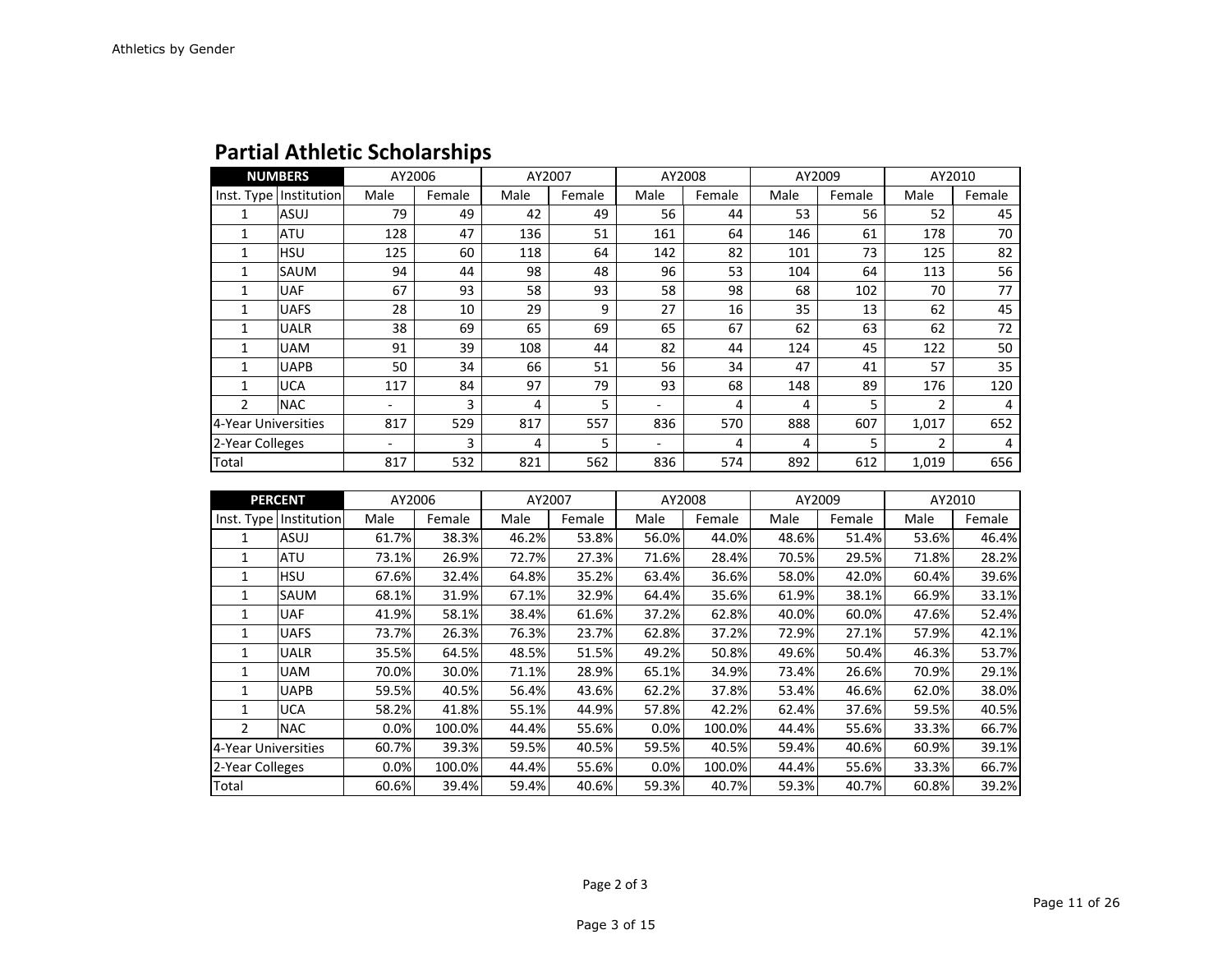### **No Athletic Scholarships**

|                     | <b>NUMBERS</b>         | AY2006 |        | AY2007 |        |      | AY2008 | AY2009 |        | AY2010 |        |
|---------------------|------------------------|--------|--------|--------|--------|------|--------|--------|--------|--------|--------|
|                     | Inst. Type Institution | Male   | Female | Male   | Female | Male | Female | Male   | Female | Male   | Female |
| 1                   | ASUJ                   | 68     | 14     | 91     | 35     | 51   | 16     | 67     | 15     | 45     |        |
| 1                   | ATU                    | 75     | 17     | 58     | 11     | 61   | 13     | 48     | 21     | 28     |        |
| $\mathbf{1}$        | <b>HSU</b>             | 101    | 28     | 87     | 30     | 108  | 15     | 124    | 28     | 60     | 14     |
| 1                   | SAUM                   | 65     | 19     | 81     | 21     | 49   | 14     | 35     |        | 43     | 15     |
| 1                   | UAF                    | 102    | 25     | 92     | 19     | 105  | 26     | 99     | 31     | 92     | 40     |
| 1                   | <b>UAFS</b>            | 10     |        | 12     |        | 13   |        |        |        |        |        |
| 1                   | <b>UALR</b>            |        |        | 11     |        | 12   | 10     | 18     |        | 17     |        |
| 1                   | <b>UAM</b>             | 43     |        | 29     |        | 51   |        | 35     |        | 37     |        |
| 1                   | <b>UAPB</b>            | 47     | 22     | 33     |        | 40   | 20     | 67     | 16     | 46     | 20     |
| 1                   | <b>UCA</b>             | 86     | 14     | 91     | 26     | 27   |        | 46     | 10     | 47     | 11     |
| $\overline{2}$      | <b>NAC</b>             | 66     | 14     | 73     | 22     | 69   | 15     | 63     |        | 80     | 12     |
| $\overline{2}$      | <b>UACCM</b>           |        |        |        |        |      |        |        |        |        |        |
| 4-Year Universities |                        | 603    | 154    | 585    | 162    | 517  | 128    | 543    | 138    | 422    | 122    |
| 2-Year Colleges     |                        | 73     | 14     | 81     | 22     | 77   | 16     | 63     |        | 80     | 12     |
| Total               |                        | 676    | 168    | 666    | 184    | 594  | 144    | 606    | 147    | 502    | 134    |
|                     | <b>PFRCFNT</b>         | AY2006 |        | AY2007 |        |      | AY2008 | AY2009 |        | AY2010 |        |

|                     | <b>PERCENT</b>         | AY2006 |        | AY2007 |        | AY2008 |        | AY2009 |        | AY2010 |        |
|---------------------|------------------------|--------|--------|--------|--------|--------|--------|--------|--------|--------|--------|
|                     | Inst. Type Institution | Male   | Female | Male   | Female | Male   | Female | Male   | Female | Male   | Female |
| 1                   | ASUJ                   | 82.9%  | 17.1%  | 72.2%  | 27.8%  | 76.1%  | 23.9%  | 81.7%  | 18.3%  | 91.8%  | 8.2%   |
| 1                   | ATU                    | 81.5%  | 18.5%  | 84.1%  | 15.9%  | 82.4%  | 17.6%  | 69.6%  | 30.4%  | 84.8%  | 15.2%  |
| 1                   | HSU                    | 78.3%  | 21.7%  | 74.4%  | 25.6%  | 87.8%  | 12.2%  | 81.6%  | 18.4%  | 81.1%  | 18.9%  |
| 1                   | SAUM                   | 77.4%  | 22.6%  | 79.4%  | 20.6%  | 77.8%  | 22.2%  | 85.4%  | 14.6%  | 74.1%  | 25.9%  |
|                     | <b>UAF</b>             | 80.3%  | 19.7%  | 82.9%  | 17.1%  | 80.2%  | 19.8%  | 76.2%  | 23.8%  | 69.7%  | 30.3%  |
| 1                   | <b>UAFS</b>            | 76.9%  | 23.1%  | 66.7%  | 33.3%  | 76.5%  | 23.5%  | 80.0%  | 20.0%  | 63.6%  | 36.4%  |
| 1                   | UALR                   | 60.0%  | 40.0%  | 68.8%  | 31.3%  | 54.5%  | 45.5%  | 66.7%  | 33.3%  | 77.3%  | 22.7%  |
| 1                   | UAM                    | 84.3%  | 15.7%  | 87.9%  | 12.1%  | 96.2%  | 3.8%   | 97.2%  | 2.8%   | 90.2%  | 9.8%   |
| 1                   | <b>UAPB</b>            | 68.1%  | 31.9%  | 86.8%  | 13.2%  | 66.7%  | 33.3%  | 80.7%  | 19.3%  | 69.7%  | 30.3%  |
| 1                   | <b>UCA</b>             | 86.0%  | 14.0%  | 77.8%  | 22.2%  | 77.1%  | 22.9%  | 82.1%  | 17.9%  | 81.0%  | 19.0%  |
| 2                   | <b>NAC</b>             | 82.5%  | 17.5%  | 76.8%  | 23.2%  | 82.1%  | 17.9%  | 87.5%  | 12.5%  | 87.0%  | 13.0%  |
| 2                   | <b>UACCM</b>           | 100.0% | 0.0%   | 100.0% | 0.0%   | 88.9%  | 11.1%  |        |        |        |        |
| 4-Year Universities |                        | 79.7%  | 20.3%  | 78.3%  | 21.7%  | 80.2%  | 19.8%  | 79.7%  | 20.3%  | 77.6%  | 22.4%  |
| 2-Year Colleges     |                        | 83.9%  | 16.1%  | 78.6%  | 21.4%  | 82.8%  | 17.2%  | 87.5%  | 12.5%  | 87.0%  | 13.0%  |
| Total               |                        | 80.1%  | 19.9%  | 78.4%  | 21.6%  | 80.5%  | 19.5%  | 80.5%  | 19.5%  | 78.9%  | 21.1%  |

NOTE: Numbers less than 10 are hidden due to FERPA.

Page 3 of 3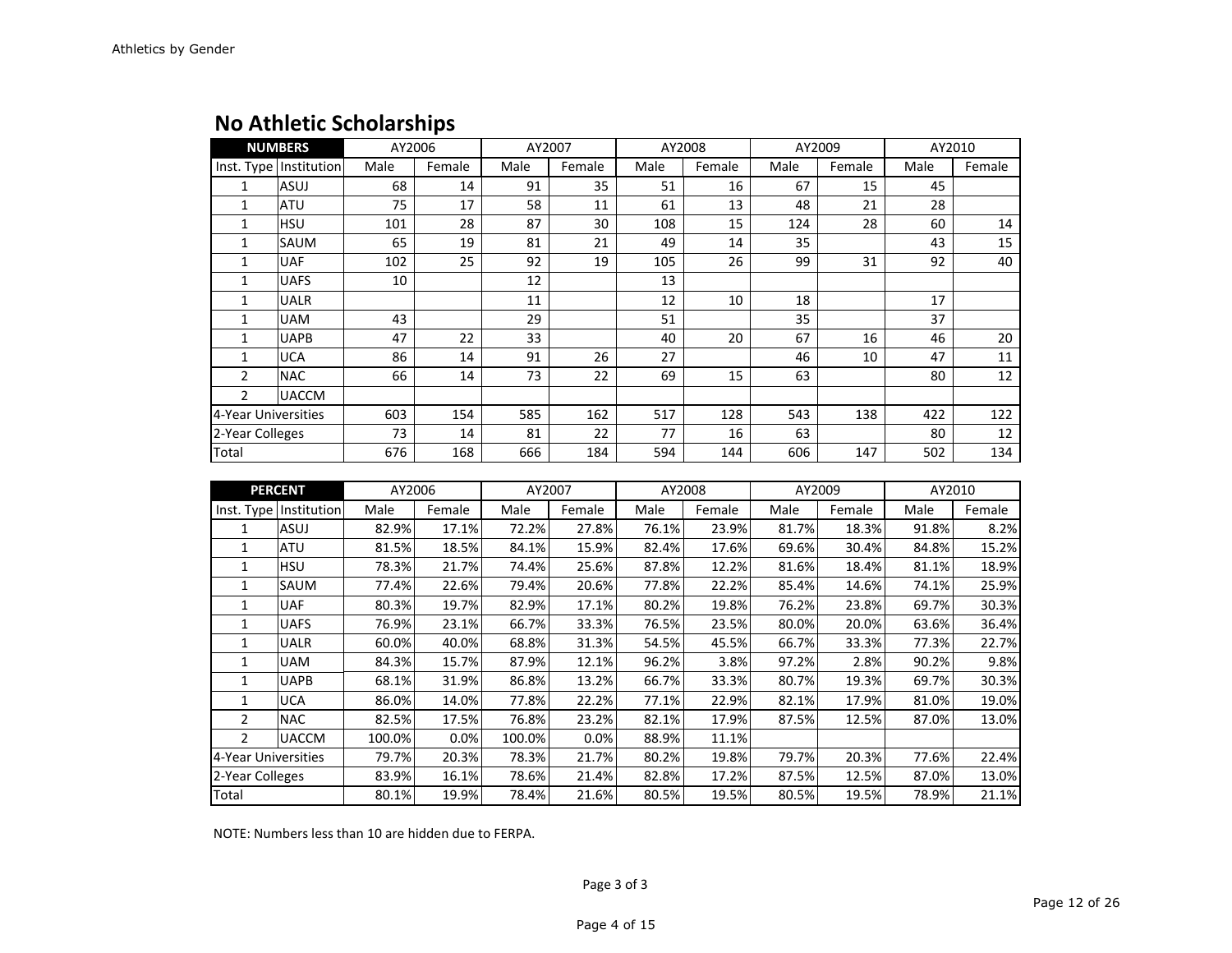# **Summary of Retention Between Maile and Female Athletes**

| Males          |           | Year 1 | Year 2 | Year 3 | Year 4 | Year 5 |
|----------------|-----------|--------|--------|--------|--------|--------|
| AY2006, Term 1 | 2005 Fall | 70.8%  | 52.2%  | 44.2%  | 31.2%  | 12.3%  |
| AY2007, Term 1 | 2006 Fall | 66.2%  | 47.1%  | 39.8%  | 28.6%  |        |
| AY2008, Term 1 | 2007 Fall | 67.1%  | 48.1%  | 42.1%  |        |        |
| AY2009, Term 1 | 2008 Fall | 68.9%  | 51.5%  |        |        |        |
| AY2010, Term 1 | 2009 Fall | 72.1%  |        |        |        |        |

| Females        |           | Year 1 | Year 2 | Year 3 | Year 4 | Year 5 |
|----------------|-----------|--------|--------|--------|--------|--------|
| AY2006, Term 1 | 2005 Fall | 78.9%  | 57.7%  | 55.7%  | 30.9%  | 11.0%  |
| AY2007, Term 1 | 2006 Fall | 76.6%  | 58.4%  | 50.6%  | 25.3%  |        |
| AY2008, Term 1 | 2007 Fall | 77.3%  | 61.5%  | 54.2%  |        |        |
| AY2009, Term 1 | 2008 Fall | 79.0%  | 63.7%  |        |        |        |
| AY2010, Term 1 | 2009 Fall | 81.0%  |        |        |        |        |

| Diference (Male - Female) |           | Year 1   | Year 2   | Year 3    | Year 4 | Year 5 |
|---------------------------|-----------|----------|----------|-----------|--------|--------|
| AY2006, Term 1            | 2005 Fall | $-8.1%$  | $-5.5%$  | $-11.5%$  | 0.3%   | 1.3%   |
| AY2007, Term 1            | 2006 Fall | $-10.4%$ | $-11.3%$ | $-10.8\%$ | 3.3%   |        |
| AY2008, Term 1            | 2007 Fall | $-10.2%$ | $-13.4%$ | $-12.1%$  |        |        |
| AY2009, Term 1            | 2008 Fall | $-10.1%$ | $-12.2%$ |           |        |        |
| AY2010, Term 1            | 2009 Fall | $-8.9%$  |          |           |        |        |

NOTES: Blue means males have higher retention rates. Red means females have higher retention rates.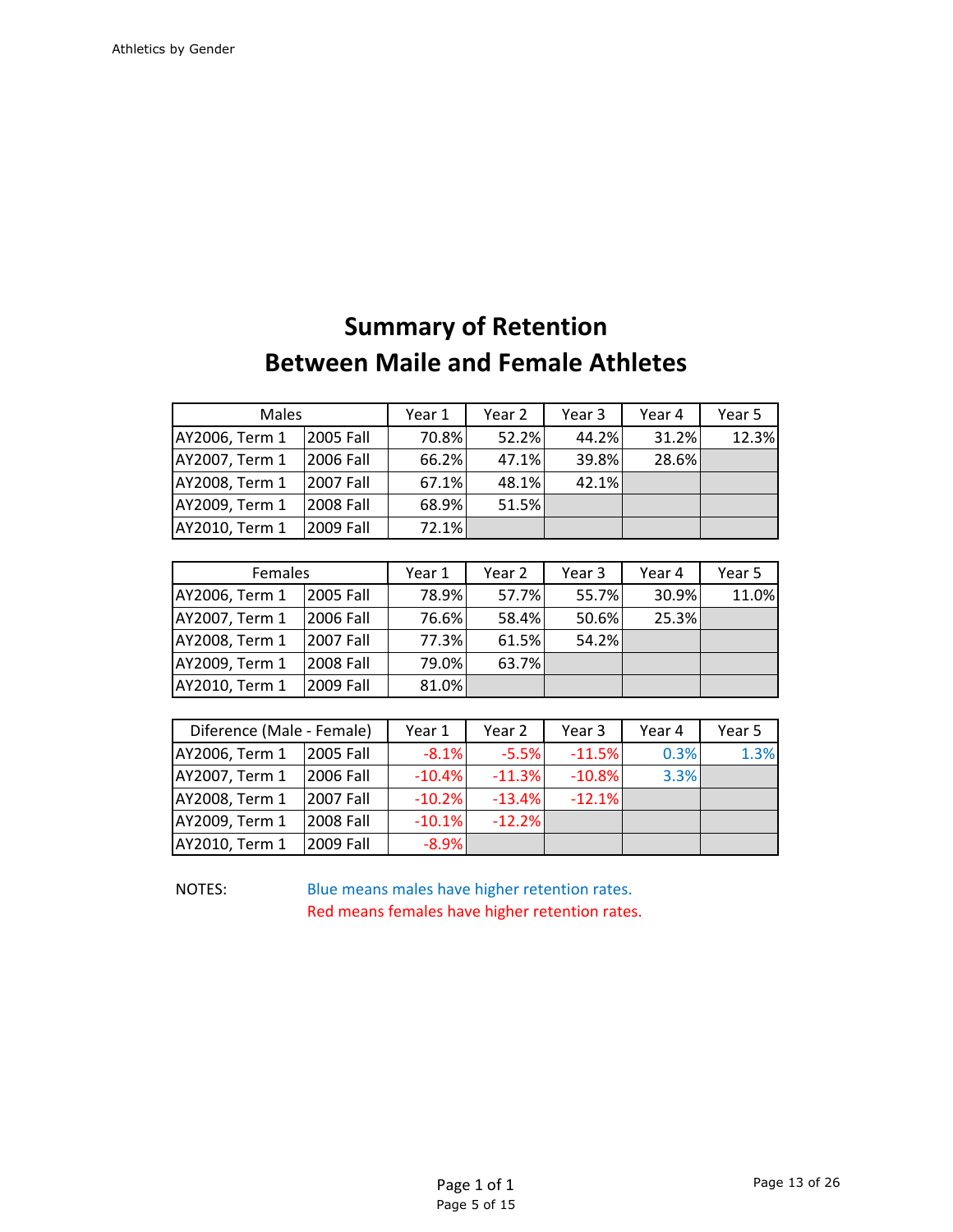#### **Athletes Being Retained (6-Year Fall-to-Fall Retention) by GENDER**

Criteria Inludes:

1. Students are First‐Time Entering

2. Students are Degree‐Seeking (2, 4, 6, 7, & 8)

3. Attend Status is Full‐Time

4. Students are Undergraduate Non‐High School Students

Academic Year (Student Cohort) selected = 2006 and review period includes from AY<u>2006</u> to AY<u>2011</u>, the FALL Term Only and Gender = MALE.

|                | Inst.               | Institutio   | Enrolled | Enrolled       | Percent  | Grads  | Percent | Year 1         | Enrolled | Percent  | Grads  | Percent | Year 2         | <b>Enrolled</b> Percent |          | Grads  | Percent | Year 3         | <b>Enrolled</b> | Percent  | Grads  | Percent | Year 4         | Enrolled | Percent  | Grads          | Percent | Year 5         |
|----------------|---------------------|--------------|----------|----------------|----------|--------|---------|----------------|----------|----------|--------|---------|----------------|-------------------------|----------|--------|---------|----------------|-----------------|----------|--------|---------|----------------|----------|----------|----------------|---------|----------------|
|                | Type                |              | AY2006   | AY2007         | Retained | AY2006 | Grads   | <b>Success</b> | AY2008   | Retained | AY2007 | Grads   | <b>Success</b> | AY2009                  | Retained | AY2008 | Grads   | <b>Success</b> | AY2010          | Retained | AY2009 | Grads   | <b>Success</b> | AY2011   | Retained | AY2010         | Grads   | <b>Success</b> |
| $\mathbf{1}$   |                     | <b>ASUJ</b>  |          |                | 82.6%    |        | 0.0%    | 82.6%          |          | 68.1%    |        | 0.0%    | 68.1%          |                         | 58.0%    |        | 0.0%    | 58.0%          | 29              | 42.0%    |        | 17.4%   | 59.4%          |          | 15.9%    | 21             | 30.4%   | 46.4%          |
| $\overline{2}$ |                     | <b>ATU</b>   | 55       |                | 80.0%    |        | 0.0%    | 80.0%          |          | 56.4%    |        | 0.0%    | 56.4%          | 29                      | 52.79    |        | 0.0%    | 52.7%          | 26              | 47.3%    |        | 3.6%    | 50.9%          |          | 14.5%    | 11             | 20.0%   | 34.5%          |
| $\overline{3}$ |                     | HSU          | 62       | $\overline{3}$ | 58.1%    |        | 0.0%    | 58.1%          |          | 38.7%    |        | 0.0%    | 38.7%          |                         | 33.9%    |        | 0.0%    | 33.9%          | 15              | 24.2%    |        | 6.5%    | 30.6%          |          | 14.5%    |                | 6.5%    | 21.0%          |
| $\overline{a}$ |                     | SAUM         | 26       | 1 <sup>1</sup> | 57.7%    |        | 0.0%    | 57.7%          |          | 38.5%    |        | 0.0%    | 38.5%          |                         | 26.9%    |        | 0.0%    | 26.9%          |                 | 23.1%    |        | 3.8%    | 26.9%          |          | 7.7%     |                | 15.4%   | 23.1%          |
| $5^{\circ}$    |                     | JAF          | 88       | 6              | 76.1%    |        | 0.0%    | 76.1%          |          | 64.8%    |        | 0.09    | 64.8%          |                         | 52.3%    |        | 0.0%    | 52.3%          | 23              | 26.1%    |        | 17.0%   | 43.2%          |          | 6.8%     | 1 <sub>Q</sub> | 21.6%   | 28.4%          |
| 6              |                     | UAFS         | 26       |                | 69.2%    |        | 0.0%    | 69.2%          |          | 26.9%    |        | 23.19   | 50.0%          |                         | 19.2%    |        | 0.0%    | 19.2%          |                 | 15.4%    |        | 3.8%    | 19.2%          |          | 7.7%     |                | 0.0%    | 7.7%           |
| $7^{\circ}$    |                     | JALR         |          |                | 73.3%    |        | 0.0%    | 73.3%          |          | 66.7%    |        | 0.0%    | 66.7%          |                         | 40.0%    |        | 0.0%    | 40.0%          |                 | 26.7%    |        | 26.7%   | 53.3%          |          | 13.3%    |                | 26.7%   | 40.0%          |
| 8              |                     | <b>JAM</b>   | 33       | 2 <sup>5</sup> | 69.7%    |        | 0.0%    | 69.7%          |          | 54.5%    |        | 0.09    | 54.5%          |                         | 45.5%    |        | 6.1%    | 51.5%          | 11              | 33.3%    |        | 15.2%   | 48.5%          |          | 27.3%    |                | 6.1%    | 33.3%          |
| 9              |                     | <b>UAMS</b>  |          |                | 0.0%     |        | 0.0%    | 0.0%           |          | 0.0%     |        | 0.0%    | 0.0%           |                         | 0.0%     |        | 0.0%    | 0.0%           |                 | 0.0%     |        | 0.0%    | 0.0%           |          | 0.0%     |                | 0.0%    | 0.0%           |
| 10             |                     | <b>IAPB</b>  | 29       | 2 <sup>5</sup> | 79.3%    |        | 0.0%    | 79.3%          |          | 65.5%    |        | 0.0%    | 65.5%          |                         | 65.5%    |        | 0.0%    | 65.5%          | 13              | 44.8%    |        | 6.9%    | 51.7%          |          | 13.8%    |                | 24.19   | 37.9%          |
| 11             |                     | UCA          |          |                | 71.2%    |        | 0.0%    | 71.2%          |          | 57.5%    |        | 0.09    | 57.5%          |                         | 52.1%    |        | 0.0%    | 52.1%          | 29              | 39.7%    |        | 5.5%    | 45.2%          |          | 12.3%    | 21             | 28.89   | 41.1%          |
| 12             |                     | ANC          |          |                | 0.0%     |        | 0.0%    | 0.0%           |          | 0.0%     |        | 0.0%    | 0.0%           |                         | 0.0%     |        | 0.0%    | 0.0%           |                 | 0.0%     |        | 0.0%    | 0.0%           |          | 0.0%     |                | 0.0%    | 0.0%           |
| 13             |                     | ASUB         |          |                | 0.0%     |        | 0.0%    | 0.0%           |          | 0.0%     |        | 0.09    | 0.0%           |                         | 0.0%     |        | 0.0%    | 0.0%           |                 | 0.0%     |        | 0.0%    | 0.0%           |          | 0.0%     |                | 0.0%    | 0.0%           |
| 14             |                     | ASUMH        |          |                | 0.0%     |        | 0.0%    | 0.0%           |          | 0.0%     |        | 0.0%    | 0.0%           |                         | 0.0%     |        | 0.0%    | 0.0%           |                 | 0.0%     |        | 0.0%    | 0.0%           |          | 0.0%     |                | 0.0%    | 0.0%           |
| 15             |                     | ۱SUN         |          |                | 0.0%     |        | 0.0%    | 0.0%           |          | 0.0%     |        | 0.09    | 0.0%           |                         | 0.0%     |        | 0.0%    | 0.0%           |                 | 0.0%     |        | 0.0%    | 0.0%           |          | 0.0%     |                | 0.0%    | 0.0%           |
| 16             |                     | <b>RTC</b>   |          |                | 0.0%     |        | 0.0%    | 0.0%           |          | 0.0%     |        | 0.09    | 0.0%           |                         | 0.0%     |        | 0.0%    | 0.0%           |                 | 0.0%     |        | 0.0%    | 0.0%           |          | 0.0%     |                | 0.0%    | 0.0%           |
| 17             |                     | CCUA         |          |                | 0.0%     |        | 0.0%    | 0.0%           |          | 0.0%     |        | 0.09    | 0.0%           |                         | 0.0%     |        | 0.0%    | 0.0%           |                 | 0.0%     |        | 0.0%    | 0.0%           |          | 0.0%     |                | 0.0%    | 0.0%           |
| 18             |                     | CotO         |          |                | 0.0%     |        | 0.0%    | 0.0%           |          | 0.0%     |        | 0.0%    | 0.0%           |                         | 0.0%     |        | 0.0%    | 0.0%           |                 | 0.0%     |        | 0.0%    | 0.0%           |          | 0.0%     |                | 0.0%    | 0.0%           |
| 19             |                     | EACC         |          |                | 0.0%     |        | 0.0%    | 0.0%           |          | 0.0%     |        | 0.09    | 0.0%           |                         | 0.0%     |        | 0.0%    | 0.0%           |                 | 0.0%     |        | 0.0%    | 0.0%           |          | 0.0%     |                | 0.0%    | 0.0%           |
| 20             |                     | <b>ASCC</b>  |          |                | 0.0%     |        | 0.0%    | 0.0%           |          | 0.0%     |        | 0.09    | 0.0%           |                         | 0.0%     |        | 0.0%    | 0.0%           |                 | 0.0%     |        | 0.0%    | 0.0%           |          | 0.0%     |                | 0.0%    | 0.0%           |
| 21             |                     | JAC          |          |                | 45.7%    |        | 0.0%    | 45.7%          |          | 8.6%     |        | 0.09    | 8.6%           |                         | 2.9%     |        | 8.6%    | 11.4%          |                 | 0.0%     |        | 0.0%    | 0.0%           |          | 0.0%     |                | 0.0%    | 0.0%           |
| 22             |                     | VPCC         |          |                | 0.0%     |        | 0.0%    | 0.0%           |          | 0.0%     |        | 0.09    | 0.0%           |                         | 0.0%     |        | 0.0%    | 0.0%           |                 | 0.0%     |        | 0.0%    | 0.0%           |          | 0.0%     |                | 0.0%    | 0.0%           |
| 23             |                     | <b>IWACC</b> |          |                | 0.0%     |        | 0.0%    | 0.0%           |          | 0.0%     |        | 0.09    | 0.0%           |                         | 0.0%     |        | 0.0%    | 0.0%           |                 | 0.0%     |        | 0.0%    | 0.0%           |          | 0.0%     |                | 0.0%    | 0.0%           |
| 24             |                     | <b>DZC</b>   |          |                | 0.0%     |        | 0.0%    | 0.0%           |          | 0.0%     |        | 0.09    | 0.0%           |                         | 0.0%     |        | 0.0%    | 0.0%           |                 | 0.0%     |        | 0.0%    | 0.0%           |          | 0.0%     |                | 0.0%    | 0.0%           |
| 25             |                     | PCCUA        |          |                | 0.0%     |        | 0.0%    | 0.0%           |          | 0.0%     |        | 0.0%    | 0.0%           |                         | 0.0%     |        | 0.0%    | 0.0%           |                 | 0.0%     |        | 0.0%    | 0.0%           |          | 0.0%     |                | 0.0%    | 0.0%           |
| 26             | $\mathbf{r}$        |              |          |                | 0.0%     |        | 0.0%    | 0.0%           |          | 0.0%     |        | 0.09    | 0.0%           |                         | 0.0%     |        | 0.0%    | 0.0%           |                 | 0.0%     |        | 0.0%    | 0.0%           |          | 0.0%     |                | 0.0%    | 0.0%           |
| 27             |                     | RMCC         |          |                | 0.0%     |        | 0.0%    | 0.0%           |          | 0.0%     |        | 0.09    | 0.0%           |                         | 0.0%     |        | 0.0%    | 0.0%           |                 | 0.0%     |        | 0.0%    | 0.0%           |          | 0.0%     |                | 0.0%    | 0.0%           |
| 28             |                     | SACC         |          |                | 0.0%     |        | 0.0%    | 0.0%           |          | 0.0%     |        | 0.0%    | 0.0%           |                         | 0.0%     |        | 0.0%    | 0.0%           |                 | 0.0%     |        | 0.0%    | 0.0%           |          | 0.0%     |                | 0.0%    | 0.0%           |
| 29             |                     | SAUT         |          |                | 0.0%     |        | 0.0%    | 0.0%           |          | 0.0%     |        | 0.0%    | 0.0%           |                         | 0.0%     |        | 0.0%    | 0.0%           |                 | 0.0%     |        | 0.0%    | 0.0%           |          | 0.0%     |                | 0.0%    | 0.0%           |
| 30             | $\mathcal{D}$       | SEAC         |          |                | 0.0%     |        | 0.0%    | 0.0%           |          | 0.0%     |        | 0.09    | 0.0%           |                         | 0.0%     |        | 0.0%    | 0.0%           |                 | 0.0%     |        | 0.0%    | 0.0%           |          | 0.0%     |                | 0.0%    | 0.0%           |
| 31             |                     | <b>JACCB</b> |          |                | 0.0%     |        | 0.0%    | 0.0%           |          | 0.0%     |        | 0.09    | 0.0%           |                         | 0.0%     |        | 0.0%    | 0.0%           |                 | 0.0%     |        | 0.0%    | 0.0%           |          | 0.0%     |                | 0.0%    | 0.0%           |
| 32             | $\mathcal{D}$       | JACCH        |          |                | 0.0%     |        | 0.0%    | 0.0%           |          | 0.0%     |        | 0.09    | 0.0%           |                         | 0.0%     |        | 0.0%    | 0.0%           |                 | 0.0%     |        | 0.0%    | 0.0%           |          | 0.0%     |                | 0.0%    | 0.0%           |
| 33             |                     | <b>ACCM</b>  |          |                | 50.0%    |        | 0.0%    | 50.0%          |          | 0.0%     |        | 0.09    | 0.0%           |                         | 0.0%     |        | 0.0%    | 0.0%           |                 | 0.0%     |        | 0.0%    | 0.0%           |          | 50.0%    |                | 0.0%    | 50.0%          |
|                | 1-Year Universities |              | 476      | 346            | 72.7%    |        | 0.0%    | 72.7%          | 265      | 55.7%    |        | 1.39    | 56.9%          | 226                     | 47.5%    |        | 0.4%    | 47.9%          | 160             | 33.6%    |        | 10.5%   | 44.1%          |          | 13.0%    |                | 19.5%   | 32.6%          |
|                | '-Year Colleges     |              |          |                | 45.9%    |        | 0.0%    | 45.9%          |          | 8.1%     |        | 0.09    | 8.1%           |                         | 2.7%     |        | 8.19    | 10.8%          |                 | 0.0%     |        | 0.0%    | 0.0%           |          | 2.7%     |                | 0.0%    | 2.7%           |
|                | <b>Grand Total</b>  |              | 513      | 363            | 70.8%    |        | 0.0%    | 70.8%          | 268      | 52.2%    |        | 1.2%    | 53.4%          | 227                     | 44.2%    |        | 1.0%    | 45.2%          | 160             | 31.2%    |        | 9.7%    | 40.9%          |          | 12.3%    | 93             | 18.1%   | 30.4%          |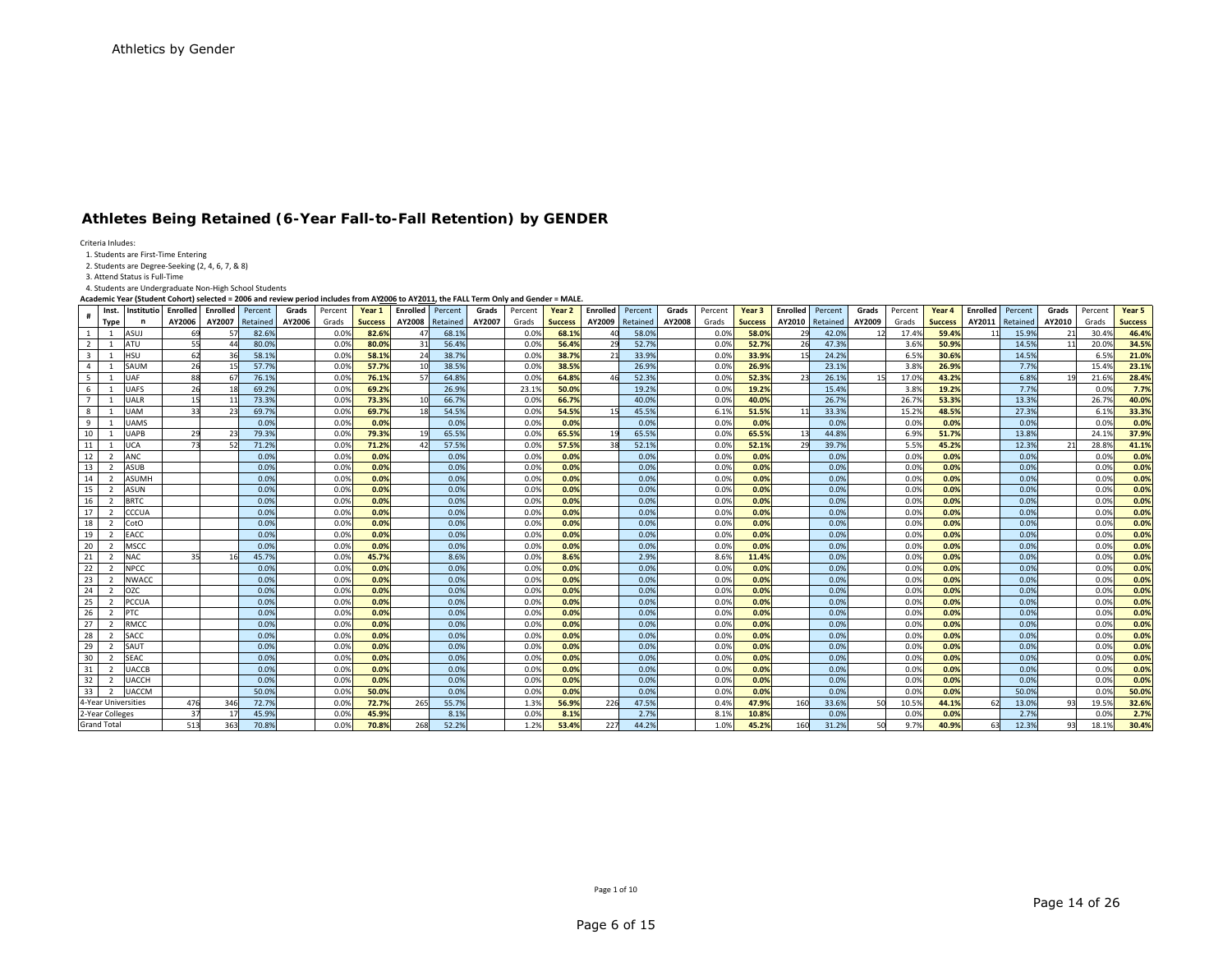|                |                          |              |          |                 |          |        | Academic Year (Student Cohort) selected = 2006 and review period includes from AY2006 to AY2011, the FALL Term Only and Gender = FEMALE. |                |          |          |        |         |                |                 |          |        |         |                |                 |          |        |         |                |          |          |        |         |                |
|----------------|--------------------------|--------------|----------|-----------------|----------|--------|------------------------------------------------------------------------------------------------------------------------------------------|----------------|----------|----------|--------|---------|----------------|-----------------|----------|--------|---------|----------------|-----------------|----------|--------|---------|----------------|----------|----------|--------|---------|----------------|
|                | Inst.                    | Institutio   | Enrolled | <b>Enrolled</b> | Percent  | Grads  | Percent                                                                                                                                  | Year 1         | Enrolled | Percent  | Grads  | Percent | Year 2         | <b>Enrolled</b> | Percent  | Grads  | Percent | Year 3         | <b>Enrolled</b> | Percent  | Grads  | Percent | Year 4         | Enrolled | Percent  | Grads  | Percent | Year 5         |
|                | Type                     | n            | AY2006   | AY2007          | Retained | AY2006 | Grads                                                                                                                                    | <b>Success</b> | AY2008   | Retained | AY2007 | Grads   | <b>Success</b> | AY2009          | Retained | AY2008 | Grads   | <b>Success</b> | AY2010          | Retained | AY2009 | Grads   | <b>Success</b> | AY2011   | Retained | AY2010 | Grads   | <b>Success</b> |
| $\overline{1}$ | $\mathbf{1}$             | ASUJ         | 28       |                 | 85.7%    |        | 0.0%                                                                                                                                     | 85.7%          |          | 53.6%    |        | 0.0%    | 53.6%          |                 | 46.4%    |        | 0.09    | 46.4%          |                 | 32.1%    |        | 21.49   | 53.6%          |          | 7.1%     |        | 25.09   | 32.1%          |
| $\overline{2}$ |                          | ATU          | 24       |                 | 83.3%    |        | 0.0%                                                                                                                                     | 83.3%          |          | 70.8%    |        | 0.09    | 70.8%          |                 | 70.8%    |        | 0.09    | 70.8%          |                 | 41.7%    |        | 33.39   | 75.0%          |          | 16.7%    |        | 25.09   | 41.7%          |
| $\overline{3}$ |                          | HSU          | 25       |                 | 60.0%    |        | 0.0%                                                                                                                                     | 60.0%          |          | 48.0%    |        | 0.0%    | 48.0%          |                 | 48.0%    |        | 0.0%    | 48.0%          |                 | 16.0%    |        | 24.0%   | 40.0%          |          | 0.0%     |        | 20.09   | 20.0%          |
| $\overline{4}$ |                          | SAUM         | 10       |                 | 80.0%    |        | 0.0%                                                                                                                                     | 80.0%          |          | 40.0%    |        | 0.09    | 40.0%          |                 | 40.0%    |        | 0.0%    | 40.0%          |                 | 20.0%    |        | 20.0%   | 40.0%          |          | 20.0%    |        | 10.09   | 30.0%          |
| - 5            |                          | <b>UAF</b>   | 47       |                 | 89.4%    |        | 0.0%                                                                                                                                     | 89.4%          |          | 80.9%    |        | 0.09    | 80.9%          |                 | 78.7%    |        | 2.1%    | 80.9%          | 20              | 42.6%    | 20     | 42.6%   | 85.1%          |          | 14.9%    | 13     | 27.79   | 42.6%          |
| 6              |                          | UAFS         | 12       |                 | 66.7%    |        | 0.0%                                                                                                                                     | 66.7%          |          | 16.7%    |        | 41.7%   | 58.3%          |                 | 16.7%    |        | 0.09    | 16.7%          |                 | 8.3%     |        | 16.7%   | 25.0%          |          | 8.3%     |        | 0.09    | 8.3%           |
| $\overline{7}$ |                          | <b>UALR</b>  | 18       |                 | 61.1%    |        | 0.0%                                                                                                                                     | 61.1%          |          | 44.4%    |        | 0.09    | 44.4%          |                 | 44.4%    |        | 0.09    | 44.4%          |                 | 22.2%    |        | 27.8%   | 50.0%          |          | 5.6%     |        | 11.19   | 16.7%          |
| 8              | $\mathbf{1}$             | <b>UAM</b>   |          |                 | 75.0%    |        | 0.0%                                                                                                                                     | 75.0%          |          | 62.5%    |        | 0.0%    | 62.5%          |                 | 50.0%    |        | 25.0%   | 75.0%          |                 | 25.0%    |        | 25.0%   | 50.0%          |          | 0.0%     |        | 12.59   | 12.5%          |
| -9             |                          | <b>UAMS</b>  |          |                 | 0.0%     |        | 0.0%                                                                                                                                     | 0.0%           |          | 0.0%     |        | 0.0%    | 0.0%           |                 | 0.0%     |        | 0.0%    | 0.0%           |                 | 0.0%     |        | 0.0%    | 0.0%           |          | 0.0%     |        | 0.0%    | 0.0%           |
| 10             |                          | JAPB         | 17       |                 | 88.2%    |        | 0.0%                                                                                                                                     | 88.2%          |          | 64.7%    |        | 0.0%    | 64.7%          |                 | 70.6%    |        | 0.0%    | 70.6%          |                 | 47.1%    |        | 17.6%   | 64.7%          |          | 5.9%     |        | 23.59   | 29.4%          |
| 11             |                          | <b>JCA</b>   | 41       |                 | 87.8%    |        | 0.0%                                                                                                                                     | 87.8%          |          | 65.9%    |        | 0.09    | 65.9%          |                 | 63.4%    |        | 0.09    | 63.4%          | 15              | 36.6%    |        | 34.19   | 70.7%          |          | 19.5%    |        | 19.59   | 39.0%          |
| 12             |                          | <b>ANC</b>   |          |                 | 0.0%     |        | 0.0%                                                                                                                                     | 0.0%           |          | 0.0%     |        | 0.0%    | 0.0%           |                 | 0.0%     |        | 0.0%    | 0.0%           |                 | 0.0%     |        | 0.0%    | 0.0%           |          | 0.0%     |        | 0.09    | 0.0%           |
| 13             | $\overline{\phantom{a}}$ | ASUB         |          |                 | 0.0%     |        | 0.0%                                                                                                                                     | 0.0%           |          | 0.0%     |        | 0.0%    | 0.0%           |                 | 0.0%     |        | 0.0%    | 0.0%           |                 | 0.0%     |        | 0.0%    | 0.0%           |          | 0.0%     |        | 0.0%    | 0.0%           |
| 14             |                          | <b>ASUMH</b> |          |                 | 0.0%     |        | 0.0%                                                                                                                                     | 0.0%           |          | 0.0%     |        | 0.0%    | 0.0%           |                 | 0.0%     |        | 0.0%    | 0.0%           |                 | 0.0%     |        | 0.0%    | 0.0%           |          | 0.0%     |        | 0.09    | 0.0%           |
| 15             | $\overline{\phantom{a}}$ | ASUN         |          |                 | 0.0%     |        | 0.0%                                                                                                                                     | 0.0%           |          | 0.0%     |        | 0.0%    | 0.0%           |                 | 0.0%     |        | 0.0%    | 0.0%           |                 | 0.0%     |        | 0.0%    | 0.0%           |          | 0.0%     |        | 0.09    | 0.0%           |
| 16             | $\mathcal{D}$            | <b>BRTC</b>  |          |                 | 0.0%     |        | 0.0%                                                                                                                                     | 0.0%           |          | 0.0%     |        | 0.0%    | 0.0%           |                 | 0.0%     |        | 0.0%    | 0.0%           |                 | 0.0%     |        | 0.0%    | 0.0%           |          | 0.0%     |        | 0.09    | 0.0%           |
| 17             | $\overline{2}$           | CCCUA        |          |                 | 0.0%     |        | 0.0%                                                                                                                                     | 0.0%           |          | 0.0%     |        | 0.0%    | 0.0%           |                 | 0.0%     |        | 0.0%    | 0.0%           |                 | 0.0%     |        | 0.0%    | 0.0%           |          | 0.0%     |        | 0.0%    | 0.0%           |
| 18             | $\overline{2}$           | CotO         |          |                 | 0.0%     |        | 0.0%                                                                                                                                     | 0.0%           |          | 0.0%     |        | 0.0%    | 0.0%           |                 | 0.0%     |        | 0.0%    | 0.0%           |                 | 0.0%     |        | 0.0%    | 0.0%           |          | 0.0%     |        | 0.09    | 0.0%           |
| 19             | 2                        | EACC         |          |                 | 0.0%     |        | 0.0%                                                                                                                                     | 0.0%           |          | 0.0%     |        | 0.0%    | 0.0%           |                 | 0.0%     |        | 0.0%    | 0.0%           |                 | 0.0%     |        | 0.0%    | 0.0%           |          | 0.0%     |        | 0.09    | 0.0%           |
| 20             | $\overline{z}$           | MSCC         |          |                 | 0.0%     |        | 0.0%                                                                                                                                     | 0.0%           |          | 0.0%     |        | 0.09    | 0.0%           |                 | 0.0%     |        | 0.0%    | 0.0%           |                 | 0.0%     |        | 0.0%    | 0.0%           |          | 0.0%     |        | 0.0%    | 0.0%           |
| 21             | $\overline{z}$           | <b>NAC</b>   | 16       |                 | 56.3%    |        | 0.0%                                                                                                                                     | 56.3%          |          | 18.8%    |        | 18.89   | 37.5%          |                 | 12.5%    |        | 0.09    | 12.5%          |                 | 6.3%     |        | 0.0%    | 6.3%           |          | 6.3%     |        | 6.39    | 12.5%          |
| 22             | $\overline{z}$           | <b>NPCC</b>  |          |                 | 0.0%     |        | 0.0%                                                                                                                                     | 0.0%           |          | 0.0%     |        | 0.09    | 0.0%           |                 | 0.0%     |        | 0.09    | 0.0%           |                 | 0.0%     |        | 0.0%    | 0.0%           |          | 0.0%     |        | 0.09    | 0.0%           |
| 23             | $\overline{2}$           | <b>NWACC</b> |          |                 | 0.0%     |        | 0.0%                                                                                                                                     | 0.0%           |          | 0.0%     |        | 0.0%    | 0.0%           |                 | 0.0%     |        | 0.0%    | 0.0%           |                 | 0.0%     |        | 0.0%    | 0.0%           |          | 0.0%     |        | 0.09    | 0.0%           |
| 24             | $\overline{2}$           | <b>OZC</b>   |          |                 | 0.0%     |        | 0.0%                                                                                                                                     | 0.0%           |          | 0.0%     |        | 0.0%    | 0.0%           |                 | 0.0%     |        | 0.0%    | 0.0%           |                 | 0.0%     |        | 0.0%    | 0.0%           |          | 0.0%     |        | 0.09    | 0.0%           |
| 25             | $\overline{2}$           | PCCUA        |          |                 | 0.0%     |        | 0.0%                                                                                                                                     | 0.0%           |          | 0.0%     |        | 0.0%    | 0.0%           |                 | 0.0%     |        | 0.0%    | 0.0%           |                 | 0.0%     |        | 0.0%    | 0.0%           |          | 0.0%     |        | 0.09    | 0.0%           |
| 26             | $\overline{2}$           | <b>PTC</b>   |          |                 | 0.0%     |        | 0.0%                                                                                                                                     | 0.0%           |          | 0.0%     |        | 0.0%    | 0.0%           |                 | 0.0%     |        | 0.0%    | 0.0%           |                 | 0.0%     |        | 0.0%    | 0.0%           |          | 0.0%     |        | 0.09    | 0.0%           |
| 27             | $\overline{2}$           | <b>RMCC</b>  |          |                 | 0.0%     |        | 0.0%                                                                                                                                     | 0.0%           |          | 0.0%     |        | 0.0%    | 0.0%           |                 | 0.0%     |        | 0.0%    | 0.0%           |                 | 0.0%     |        | 0.0%    | 0.0%           |          | 0.0%     |        | 0.0%    | 0.0%           |
| 28             | $\overline{2}$           | SACC         |          |                 | 0.0%     |        | 0.0%                                                                                                                                     | 0.0%           |          | 0.0%     |        | 0.0%    | 0.0%           |                 | 0.0%     |        | 0.0%    | 0.0%           |                 | 0.0%     |        | 0.0%    | 0.0%           |          | 0.0%     |        | 0.09    | 0.0%           |
| 29             | $\overline{2}$           | SAUT         |          |                 | 0.0%     |        | 0.0%                                                                                                                                     | 0.0%           |          | 0.0%     |        | 0.0%    | 0.0%           |                 | 0.0%     |        | 0.0%    | 0.0%           |                 | 0.0%     |        | 0.0%    | 0.0%           |          | 0.0%     |        | 0.09    | 0.0%           |
| 30             | $\overline{\phantom{0}}$ | <b>SEAC</b>  |          |                 | 0.0%     |        | 0.0%                                                                                                                                     | 0.0%           |          | 0.0%     |        | 0.0%    | 0.0%           |                 | 0.0%     |        | 0.0%    | 0.0%           |                 | 0.0%     |        | 0.0%    | 0.0%           |          | 0.0%     |        | 0.0%    | 0.0%           |
| 31             |                          | <b>JACCB</b> |          |                 | 0.0%     |        | 0.0%                                                                                                                                     | 0.0%           |          | 0.0%     |        | 0.0%    | 0.0%           |                 | 0.0%     |        | 0.0%    | 0.0%           |                 | 0.0%     |        | 0.0%    | 0.0%           |          | 0.0%     |        | 0.0%    | 0.0%           |
| 32             | $\mathbf{\cdot}$         | <b>UACCH</b> |          |                 | 0.0%     |        | 0.0%                                                                                                                                     | 0.0%           |          | 0.0%     |        | 0.0%    | 0.0%           |                 | 0.0%     |        | 0.0%    | 0.0%           |                 | 0.0%     |        | 0.0%    | 0.0%           |          | 0.0%     |        | 0.09    | 0.0%           |
| 33             | $\overline{z}$           | UACCM        |          |                 | 0.0%     |        | 0.0%                                                                                                                                     | 0.0%           |          | 0.0%     |        | 0.0%    | 0.0%           |                 | 0.0%     |        | 0.0%    | 0.0%           |                 | 0.0%     |        | 0.0%    | 0.0%           |          | 0.0%     |        | 0.09    | 0.0%           |
|                | 4-Year Universities      |              | 230      | 18              | 80.4%    |        | 0.0%                                                                                                                                     | 80.4%          | 139      | 60.4%    |        | 2.2%    | 62.6%          | 135             | 58.7%    |        | 1.3%    | 60.0%          | 75              | 32.6%    |        | 29.6%   | 62.2%          |          | 11.3%    |        | 20.49   | 31.7%          |
|                | 2-Year Colleges          |              | 16       |                 | 56.3%    |        | 0.0%                                                                                                                                     | 56.3%          |          | 18.8%    |        | 18.89   | 37.5%          |                 | 12.5%    |        | 0.0%    | 12.5%          |                 | 6.3%     |        | 0.0%    | 6.3%           |          | 6.3%     |        | 6.39    | 12.5%          |
|                | <b>Grand Total</b>       |              | 246      | 194             | 78.9%    |        | 0.0%                                                                                                                                     | 78.9%          | 142      | 57.7%    |        | 3.3%    | 61.0%          | 137             | 55.7%    |        | 1.2%    | 56.9%          | 76              | 30.9%    |        | 27.6%   | 58.5%          |          | 11.0%    | 48     | 19.5%   | 30.5%          |

**Academic**c Year (Student Cohort) selected = 2006 and review period includes from AY<u>2006</u> to AY<u>2011</u>, the FALL Term Only and Gender = FEMALE.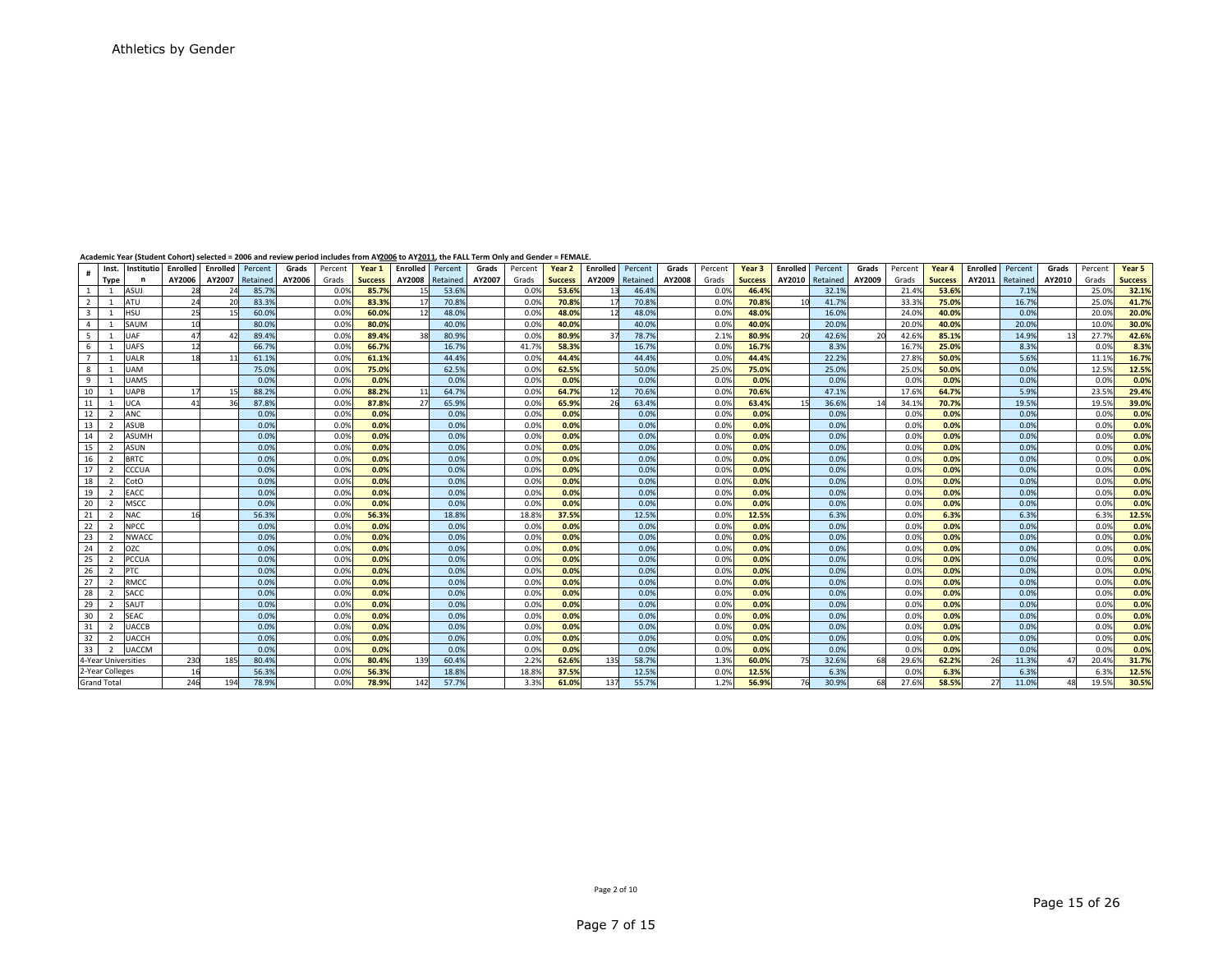|    | ,,,,,,,,,,,,,,,,,,         |                            |          | ,,,,,,,,, | ---------               |        |              | .              | $\cdots$ |                         | .      |              | .              |          |               |        |              |                |          |               |        |               |                |
|----|----------------------------|----------------------------|----------|-----------|-------------------------|--------|--------------|----------------|----------|-------------------------|--------|--------------|----------------|----------|---------------|--------|--------------|----------------|----------|---------------|--------|---------------|----------------|
| #  | Inst.                      | Institutio                 | Enrolled |           | <b>Enrolled</b> Percent | Grads  | Percent      | Year 1         |          | <b>Enrolled</b> Percent | Grads  | Percent      | Year 2         | Enrolled | Percent       | Grads  | Percent      | Year 3         | Enrolled | Percent       | Grads  | Percent       | Year 4         |
|    | Type                       | n                          | AY2007   | AY2008    | Retained                | AY2007 | Grads        | <b>Success</b> | AY2009   | Retained                | AY2008 | Grads        | <b>Success</b> | AY2010   | Retained      | AY2009 | Grads        | <b>Success</b> | AY2011   | Retained      | AY2010 | Grads         | <b>Success</b> |
|    |                            | ASUJ                       | 57       | 43        | 75.4%                   |        | 0.09         | 75.4%          | 30       | 52.6%                   |        | 0.0%         | 52.6%          | 25       | 43.9%         |        | 1.8%         | 45.6%          | 23       | 40.4%         |        | 5.3%          | 45.6%          |
|    | $\overline{2}$             | ATU                        | 65       | 41        | 63.1%                   |        | 0.0%         | 63.1%          | 31       | 47.7%                   |        | 0.0%         | 47.7%          | 28       | 43.1%         |        | 0.0%         | 43.1%          | 23       | 35.4%         |        | 10.89         | 46.2%          |
|    | $\overline{3}$             | HSU                        | 57       | 33        | 57.9%                   |        | 0.0%         | 57.9%          | 24       | 42.1%                   |        | 0.0%         | 42.1%          | 19       | 33.3%         |        | 0.0%         | 33.3%          | 13       | 22.8%         |        | 10.5%         | 33.3%          |
|    | $\overline{4}$             | SAUM                       | 44       | 27        | 61.4%                   |        | 0.0%         | 61.4%          | 16       | 36.4%                   |        | 0.0%         | 36.4%          | 15       | 34.1%         |        | 0.0%         | 34.1%          | 13       | 29.5%         |        | 4.5%          | 34.1%          |
|    | 5<br>$\mathbf{1}$          | UAF                        | 58       | 44        | 75.9%                   |        | 0.0%         | 75.9%          | 40       | 69.0%                   |        | 0.0%         | 69.0%          | 34       | 58.6%         |        | 0.0%         | 58.6%          | 18       | 31.0%         |        | 13.89         | 44.8%          |
|    | 6                          | UAFS                       | 25       | 18        | 72.0%                   |        | 0.0%         | 72.0%          |          | 20.0%                   |        | 16.0%        | 36.0%          |          | 16.0%         |        | 12.0%        | 28.0%          |          | 12.0%         |        | 8.0%          | 20.0%          |
|    | $7^{\circ}$                | UALR                       | 17       | 14        | 82.4%                   |        | 0.0%         | 82.4%          | 12       | 70.6%                   |        | 0.0%<br>0.0% | 70.6%          | 11       | 64.7%         |        | 0.0%<br>2.6% | 64.7%          |          | 47.1%         |        | 17.69         | 64.7%          |
|    | 8<br>-1                    | UAM                        | 38       | 14        | 36.8%                   |        | 0.0%<br>0.0% | 36.8%          | 11       | 28.9%                   |        | 0.0%         | 28.9%          |          | 23.7%         |        | 0.0%         | 26.3%<br>0.0%  |          | 18.4%         |        | 18.49         | 36.8%          |
|    | 9<br>10                    | <b>UAMS</b><br><b>UAPB</b> | 30       | 21        | 0.0%<br>70.0%           |        | 0.09         | 0.0%<br>70.0%  | 19       | 0.0%<br>63.3%           |        | 0.0%         | 0.0%<br>63.3%  | 17       | 0.0%<br>56.7% |        | 0.0%         | 56.7%          | 12       | 0.0%<br>40.0% |        | 0.0%<br>13.39 | 0.0%<br>53.3%  |
|    | -1                         |                            | 78       | 62        |                         |        |              |                | 43       |                         |        | 0.0%         | 55.1%          | 36       | 46.2%         |        | 0.0%         |                | 24       |               |        |               |                |
|    | 11<br>12<br>$\overline{2}$ | UCA<br>ANC                 |          |           | 79.5%<br>0.0%           |        | 0.0%<br>0.0% | 79.5%<br>0.0%  |          | 55.1%<br>0.0%           |        | 0.0%         | 0.0%           |          | 0.0%          |        | 0.0%         | 46.2%<br>0.0%  |          | 30.8%<br>0.0% |        | 11.59<br>0.0% | 42.3%<br>0.0%  |
|    | 13<br>$\overline{2}$       | ASUB                       |          |           | 0.0%                    |        | 0.0%         | 0.0%           |          | 0.0%                    |        | 0.0%         | 0.0%           |          | 0.0%          |        | 0.0%         | 0.0%           |          | 0.0%          |        | 0.0%          | 0.0%           |
|    | 14<br>$\overline{2}$       | <b>ASUMH</b>               |          |           | 0.0%                    |        | 0.0%         | 0.0%           |          | 0.0%                    |        | 0.0%         | 0.0%           |          | 0.0%          |        | 0.0%         | 0.0%           |          | 0.0%          |        | 0.0%          | 0.0%           |
| 15 | 2                          | <b>ASUN</b>                |          |           | 0.0%                    |        | 0.0%         | 0.0%           |          | 0.0%                    |        | 0.0%         | 0.0%           |          | 0.0%          |        | 0.0%         | 0.0%           |          | 0.0%          |        | 0.0%          | 0.0%           |
|    | $\overline{2}$<br>16       | <b>BRTC</b>                |          |           | 0.0%                    |        | 0.0%         | 0.0%           |          | 0.0%                    |        | 0.0%         | 0.0%           |          | 0.0%          |        | 0.0%         | 0.0%           |          | 0.0%          |        | 0.0%          | 0.0%           |
|    | 17<br>$\overline{2}$       | CCCUA                      |          |           | 0.0%                    |        | 0.0%         | 0.0%           |          | 0.0%                    |        | 0.0%         | 0.0%           |          | 0.0%          |        | 0.0%         | 0.0%           |          | 0.0%          |        | 0.0%          | 0.0%           |
|    | 18<br>$\overline{2}$       | CotO                       |          |           | 0.0%                    |        | 0.0%         | 0.0%           |          | 0.0%                    |        | 0.0%         | 0.0%           |          | 0.0%          |        | 0.0%         | 0.0%           |          | 0.0%          |        | 0.0%          | 0.0%           |
| 19 | $\overline{2}$             | EACC                       |          |           | 0.0%                    |        | 0.0%         | 0.0%           |          | 0.0%                    |        | 0.0%         | 0.0%           |          | 0.0%          |        | 0.0%         | 0.0%           |          | 0.0%          |        | 0.0%          | 0.0%           |
| 20 | $\overline{2}$             | MSCC                       |          |           | 0.0%                    |        | 0.0%         | 0.0%           |          | 0.0%                    |        | 0.0%         | 0.0%           |          | 0.0%          |        | 0.0%         | 0.0%           |          | 0.0%          |        | 0.0%          | 0.0%           |
|    | 21<br>$\overline{2}$       | <b>NAC</b>                 | 30       | 14        | 46.7%                   |        | 0.0%         | 46.7%          |          | 16.7%                   |        | 3.3%         | 20.0%          |          | 3.3%          |        | 13.3%        | 16.7%          |          | 0.0%          |        | 3.3%          | 3.3%           |
|    | 22<br>$\overline{2}$       | NPCC                       |          |           | 0.0%                    |        | 0.0%         | 0.0%           |          | 0.0%                    |        | 0.0%         | 0.0%           |          | 0.0%          |        | 0.0%         | 0.0%           |          | 0.0%          |        | 0.0%          | 0.0%           |
| 23 | $\overline{2}$             | NWACC                      |          |           | 0.0%                    |        | 0.0%         | 0.0%           |          | 0.0%                    |        | 0.0%         | 0.0%           |          | 0.0%          |        | 0.0%         | 0.0%           |          | 0.0%          |        | 0.0%          | 0.0%           |
| 24 | $\overline{2}$             | OZC                        |          |           | 0.0%                    |        | 0.0%         | 0.0%           |          | 0.0%                    |        | 0.0%         | 0.0%           |          | 0.0%          |        | 0.0%         | 0.0%           |          | 0.0%          |        | 0.0%          | 0.0%           |
| 25 | $\overline{2}$             | PCCUA                      |          |           | 0.0%                    |        | 0.0%         | 0.0%           |          | 0.0%                    |        | 0.0%         | 0.0%           |          | 0.0%          |        | 0.0%         | 0.0%           |          | 0.0%          |        | 0.0%          | 0.0%           |
|    | 26<br>$\overline{2}$       | PTC                        |          |           | 0.0%                    |        | 0.0%         | 0.0%           |          | 0.0%                    |        | 0.0%         | 0.0%           |          | 0.0%          |        | 0.0%         | 0.0%           |          | 0.0%          |        | 0.0%          | 0.0%           |
| 27 | $\overline{2}$             | RMCC                       |          |           | 0.0%                    |        | 0.0%         | 0.0%           |          | 0.0%                    |        | 0.0%         | 0.0%           |          | 0.0%          |        | 0.0%         | 0.0%           |          | 0.0%          |        | 0.0%          | 0.0%           |
|    | 28<br>$\overline{2}$       | SACC                       |          |           | 0.0%                    |        | 0.0%         | 0.0%           |          | 0.0%                    |        | 0.0%         | 0.0%           |          | 0.0%          |        | 0.0%         | 0.0%           |          | 0.0%          |        | 0.0%          | 0.0%           |
|    | 29<br>$\overline{2}$       | SAUT                       |          |           | 0.0%                    |        | 0.0%         | 0.0%           |          | 0.0%                    |        | 0.0%         | 0.0%           |          | 0.0%          |        | 0.0%         | 0.0%           |          | 0.0%          |        | 0.0%          | 0.0%           |
|    | 30<br>$\overline{2}$       | SEAC                       |          |           | 0.0%                    |        | 0.0%         | 0.0%           |          | 0.0%                    |        | 0.0%         | 0.0%           |          | 0.0%          |        | 0.0%         | 0.0%           |          | 0.0%          |        | 0.0%          | 0.0%           |
|    | 31<br>$\overline{2}$       | <b>UACCB</b>               |          |           | 0.0%                    |        | 0.0%         | 0.0%           |          | 0.0%                    |        | 0.0%         | 0.0%           |          | 0.0%          |        | 0.0%         | 0.0%           |          | 0.0%          |        | 0.0%          | 0.0%           |
|    | 32<br>$\overline{2}$       | UACCH                      |          |           | 0.0%                    |        | 0.0%         | 0.0%           |          | 0.0%                    |        | 0.0%         | 0.0%           |          | 0.0%          |        | 0.0%         | 0.0%           |          | 0.0%          |        | 0.0%          | 0.0%           |
|    | 33<br>$\overline{2}$       | <b>UACCM</b>               |          |           | 50.0%                   |        | 0.0%         | 50.0%          |          | 25.0%                   |        | 50.0%        | 75.0%          |          | 25.0%         |        | 25.0%        | 50.0%          |          | 0.0%          |        | 0.0%          | 0.0%           |
|    | 4-Year Universities        |                            | 469      | 317       | 67.6%                   |        | 0.0%         | 67.6%          | 231      | 49.3%                   |        | 0.9%         | 50.1%          | 198      | 42.2%         |        | 1.1%         | 43.3%          | 144      | 30.7%         | 51     | 10.99         | 41.6%          |
|    | 2-Year Colleges            |                            | 34       | 16        | 47.1%                   |        | 0.0%         | 47.1%          |          | 17.6%                   |        | 8.8%         | 26.5%          |          | 5.9%          |        | 14.7%        | 20.6%          |          | 0.0%          |        | 2.9%          | 2.9%           |
|    | <b>Grand Total</b>         |                            | 503      | 333       | 66.2%                   |        | 0.0%         | 66.2%          | 237      | 47.1%                   |        | 1.4%         | 48.5%          | 200      | 39.8%         | 10     | 2.0%         | 41.7%          | 144      | 28.6%         | 52     | 10.3%         | 39.0%          |

Academic Year (Student Cohort) selected = 2007 and review period includes from AY<u>2007</u> to AY<u>2012</u>, the FALL Term Only and Gender = MALE.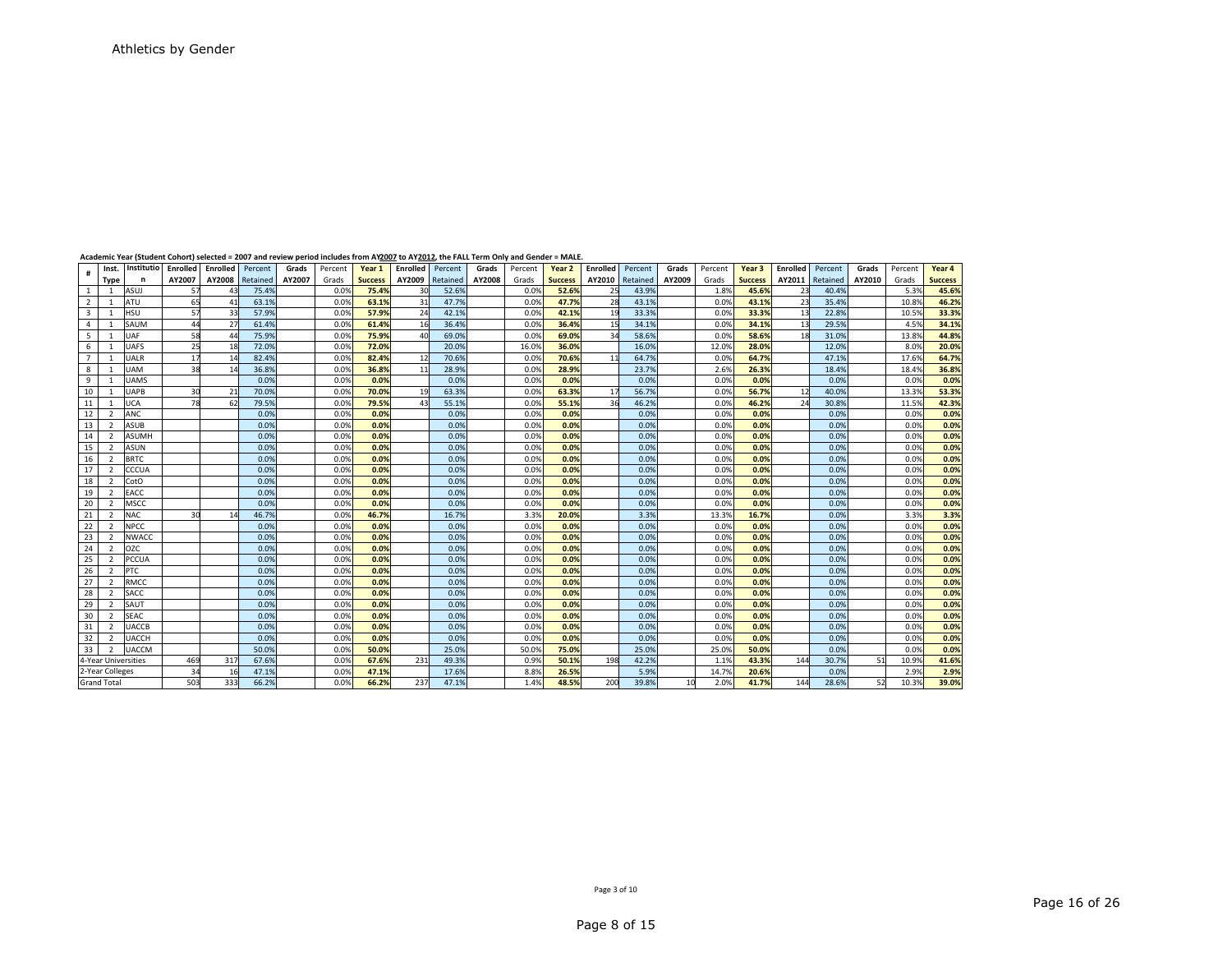|                |                     | <u>ALQUEINE TEGI IJUUCHI CUNULI SEIELLEU – ZUU/ ANU IEVIEW DENUU INIUUCS NUMI ATZUU/ LU ATZUIZ. LIIE FALL TEHI UNIV ANU UENUEI – FLIVIALL</u> |                     |        |                         |        |         |                |        |                         |        |         |                |                 |          |        |         |                |          |          |        |         |                |
|----------------|---------------------|-----------------------------------------------------------------------------------------------------------------------------------------------|---------------------|--------|-------------------------|--------|---------|----------------|--------|-------------------------|--------|---------|----------------|-----------------|----------|--------|---------|----------------|----------|----------|--------|---------|----------------|
|                | Inst.               |                                                                                                                                               | Institutio Enrolled |        | <b>Enrolled</b> Percent | Grads  | Percent | Year 1         |        | <b>Enrolled</b> Percent | Grads  | Percent | Year 2         | <b>Enrolled</b> | Percent  | Grads  | Percent | Year 3         | Enrolled | Percent  | Grads  | Percent | Year 4         |
|                | <b>Type</b>         |                                                                                                                                               | AY2007              | AY2008 | Retained                | AY2007 | Grads   | <b>Success</b> | AY2009 | Retained                | AY2008 | Grads   | <b>Success</b> | AY2010          | Retained | AY2009 | Grads   | <b>Success</b> | AY2011   | Retained | AY2010 | Grads   | <b>Success</b> |
| $\mathbf{1}$   | $\mathbf{1}$        | ASUJ                                                                                                                                          | 38                  | 31     | 81.6%                   |        | 0.0%    | 81.6%          | 28     | 73.7%                   |        | 0.0%    | 73.7%          | 22              | 57.9%    |        | 5.3%    | 63.2%          | 13       | 34.2%    |        | 36.89   | 71.1%          |
| $\overline{2}$ | $\mathbf{1}$        | ATU                                                                                                                                           | 23                  | 17     | 73.9%                   |        | 0.0%    | 73.9%          | 16     | 69.6%                   |        | 0.0%    | 69.6%          | 16              | 69.6%    |        | 0.0%    | 69.6%          |          | 34.8%    |        | 26.19   | 60.9%          |
| $\overline{3}$ | -1                  | HSU                                                                                                                                           | 26                  | 16     | 61.5%                   |        | 0.0%    | 61.5%          | 14     | 53.8%                   |        | 0.0%    | 53.8%          | 12              | 46.2%    |        | 3.8%    | 50.0%          |          | 11.5%    |        | 30.89   | 42.3%          |
| $\overline{4}$ | $\mathbf{1}$        | SAUM                                                                                                                                          | 21                  | 17     | 81.0%                   |        | 0.0%    | 81.0%          | 12     | 57.1%                   |        | 0.0%    | 57.1%          | 11              | 52.4%    |        | 0.0%    | 52.4%          |          | 38.1%    |        | 28.69   | 66.7%          |
| 5              |                     | UAF                                                                                                                                           | 43                  | 37     | 86.0%                   |        | 0.0%    | 86.0%          | 33     | 76.7%                   |        | 0.0%    | 76.7%          | 31              | 72.1%    |        | 0.0%    | 72.1%          | 15       | 34.9%    | 15     | 34.99   | 69.8%          |
| 6              |                     | UAFS                                                                                                                                          | 25                  | 19     | 76.0%                   |        | 0.0%    | 76.0%          |        | 36.0%                   |        | 28.0%   | 64.0%          |                 | 36.0%    |        | 8.0%    | 44.0%          |          | 28.0%    |        | 8.0%    | 36.0%          |
| $7^{\circ}$    |                     | UALR                                                                                                                                          | 17                  | 14     | 82.4%                   |        | 0.0%    | 82.4%          | 12     | 70.6%                   |        | 0.0%    | 70.6%          | 12              | 70.6%    |        | 0.0%    | 70.6%          |          | 41.2%    |        | 35.39   | 76.5%          |
| 8              |                     | UAM                                                                                                                                           | 18                  | 12     | 66.7%                   |        | 0.0%    | 66.7%          | 10     | 55.6%                   |        | 11.1%   | 66.7%          | 10              | 55.6%    |        | 16.7%   | 72.2%          |          | 16.7%    |        | 50.09   | 66.7%          |
| 9              | $\overline{1}$      | UAMS                                                                                                                                          |                     |        | 0.0%                    |        | 0.0%    | 0.0%           |        | 0.0%                    |        | 0.0%    | 0.0%           |                 | 0.0%     |        | 0.0%    | 0.0%           |          | 0.0%     |        | 0.0%    | 0.0%           |
| 10             | -1                  | UAPB                                                                                                                                          | 21                  | 16     | 76.2%                   |        | 0.0%    | 76.2%          | 10     | 47.6%                   |        | 0.0%    | 47.6%          |                 | 33.3%    |        | 0.0%    | 33.3%          |          | 14.3%    |        | 19.0%   | 33.3%          |
| 11             | -1                  | UCA                                                                                                                                           | 59                  | 45     | 76.3%                   |        | 0.0%    | 76.3%          | 34     | 57.6%                   |        | 0.0%    | 57.6%          | 26              | 44.1%    |        | 0.0%    | 44.1%          | 11       | 18.6%    | 12     | 20.3%   | 39.0%          |
| 12             | $\overline{2}$      | ANC                                                                                                                                           |                     |        | 0.0%                    |        | 0.0%    | 0.0%           |        | 0.0%                    |        | 0.0%    | 0.0%           |                 | 0.0%     |        | 0.0%    | 0.0%           |          | 0.0%     |        | 0.0%    | 0.0%           |
| 13             | $\overline{2}$      | <b>ASUB</b>                                                                                                                                   |                     |        | 0.0%                    |        | 0.0%    | 0.0%           |        | 0.0%                    |        | 0.0%    | 0.0%           |                 | 0.0%     |        | 0.0%    | 0.0%           |          | 0.0%     |        | 0.0%    | 0.0%           |
| 14             | $\overline{2}$      | <b>ASUMH</b>                                                                                                                                  |                     |        | 0.0%                    |        | 0.0%    | 0.0%           |        | 0.0%                    |        | 0.0%    | 0.0%           |                 | 0.0%     |        | 0.0%    | 0.0%           |          | 0.0%     |        | 0.0%    | 0.0%           |
| 15             | $\overline{2}$      | ASUN                                                                                                                                          |                     |        | 0.0%                    |        | 0.0%    | 0.0%           |        | 0.0%                    |        | 0.0%    | 0.0%           |                 | 0.0%     |        | 0.0%    | 0.0%           |          | 0.0%     |        | 0.0%    | 0.0%           |
| 16             | $\overline{2}$      | <b>BRTC</b>                                                                                                                                   |                     |        | 0.0%                    |        | 0.0%    | 0.0%           |        | 0.0%                    |        | 0.0%    | 0.0%           |                 | 0.0%     |        | 0.0%    | 0.0%           |          | 0.0%     |        | 0.0%    | 0.0%           |
| 17             | $\overline{2}$      | CCCUA                                                                                                                                         |                     |        | 0.0%                    |        | 0.0%    | 0.0%           |        | 0.0%                    |        | 0.0%    | 0.0%           |                 | 0.0%     |        | 0.0%    | 0.0%           |          | 0.0%     |        | 0.0%    | 0.0%           |
| 18             | 2                   | CotO                                                                                                                                          |                     |        | 0.0%                    |        | 0.0%    | 0.0%           |        | 0.0%                    |        | 0.0%    | 0.0%           |                 | 0.0%     |        | 0.0%    | 0.0%           |          | 0.0%     |        | 0.0%    | 0.0%           |
| 19             | $\overline{2}$      | EACC                                                                                                                                          |                     |        | 0.0%                    |        | 0.0%    | 0.0%           |        | 0.0%                    |        | 0.0%    | 0.0%           |                 | 0.0%     |        | 0.0%    | 0.0%           |          | 0.0%     |        | 0.0%    | 0.0%           |
| 20             | $\overline{2}$      | <b>MSCC</b>                                                                                                                                   |                     |        | 0.0%                    |        | 0.0%    | 0.0%           |        | 0.0%                    |        | 0.0%    | 0.0%           |                 | 0.0%     |        | 0.0%    | 0.0%           |          | 0.0%     |        | 0.0%    | 0.0%           |
| 21             | 2                   | <b>NAC</b>                                                                                                                                    | 17                  | 12     | 70.6%                   |        | 0.0%    | 70.6%          |        | 11.8%                   |        | 29.4%   | 41.2%          |                 | 0.0%     |        | 23.5%   | 23.5%          |          | 0.0%     |        | 0.0%    | 0.0%           |
| 22             | 2                   | <b>NPCC</b>                                                                                                                                   |                     |        | 0.0%                    |        | 0.0%    | 0.0%           |        | 0.0%                    |        | 0.0%    | 0.0%           |                 | 0.0%     |        | 0.0%    | 0.0%           |          | 0.0%     |        | 0.0%    | 0.0%           |
| 23             | $\overline{2}$      | <b>NWACC</b>                                                                                                                                  |                     |        | 0.0%                    |        | 0.0%    | 0.0%           |        | 0.0%                    |        | 0.0%    | 0.0%           |                 | 0.0%     |        | 0.0%    | 0.0%           |          | 0.0%     |        | 0.0%    | 0.0%           |
| 24             | $\overline{2}$      | OZC                                                                                                                                           |                     |        | 0.0%                    |        | 0.0%    | 0.0%           |        | 0.0%                    |        | 0.0%    | 0.0%           |                 | 0.0%     |        | 0.0%    | 0.0%           |          | 0.0%     |        | 0.0%    | 0.0%           |
| 25             | $\overline{2}$      | PCCUA                                                                                                                                         |                     |        | 0.0%                    |        | 0.0%    | 0.0%           |        | 0.0%                    |        | 0.0%    | 0.0%           |                 | 0.0%     |        | 0.0%    | 0.0%           |          | 0.0%     |        | 0.0%    | 0.0%           |
| 26             | $\overline{2}$      | PTC                                                                                                                                           |                     |        | 0.0%                    |        | 0.0%    | 0.0%           |        | 0.0%                    |        | 0.0%    | 0.0%           |                 | 0.0%     |        | 0.0%    | 0.0%           |          | 0.0%     |        | 0.0%    | 0.0%           |
| 27             | $\overline{2}$      | <b>RMCC</b>                                                                                                                                   |                     |        | 0.0%                    |        | 0.0%    | 0.0%           |        | 0.0%                    |        | 0.0%    | 0.0%           |                 | 0.0%     |        | 0.0%    | 0.0%           |          | 0.0%     |        | 0.0%    | 0.0%           |
| 28             | $\overline{2}$      | SACC                                                                                                                                          |                     |        | 0.0%                    |        | 0.0%    | 0.0%           |        | 0.0%                    |        | 0.0%    | 0.0%           |                 | 0.0%     |        | 0.0%    | 0.0%           |          | 0.0%     |        | 0.0%    | 0.0%           |
| 29             | $\overline{2}$      | SAUT                                                                                                                                          |                     |        | 0.0%                    |        | 0.0%    | 0.0%           |        | 0.0%                    |        | 0.0%    | 0.0%           |                 | 0.0%     |        | 0.0%    | 0.0%           |          | 0.0%     |        | 0.0%    | 0.0%           |
| 30             | $\overline{2}$      | <b>SEAC</b>                                                                                                                                   |                     |        | 0.0%                    |        | 0.0%    | 0.0%           |        | 0.0%                    |        | 0.0%    | 0.0%           |                 | 0.0%     |        | 0.0%    | 0.0%           |          | 0.0%     |        | 0.0%    | 0.0%           |
| 31             | $\overline{2}$      | UACCB                                                                                                                                         |                     |        | 0.0%                    |        | 0.0%    | 0.0%           |        | 0.0%                    |        | 0.0%    | 0.0%           |                 | 0.0%     |        | 0.0%    | 0.0%           |          | 0.0%     |        | 0.0%    | 0.0%           |
| 32             | $\overline{2}$      | UACCH                                                                                                                                         |                     |        | 0.0%                    |        | 0.0%    | 0.0%           |        | 0.0%                    |        | 0.0%    | 0.0%           |                 | 0.0%     |        | 0.0%    | 0.0%           |          | 0.0%     |        | 0.0%    | 0.0%           |
| 33             | $\overline{2}$      | <b>UACCM</b>                                                                                                                                  |                     |        | 0.0%                    |        | 0.0%    | 0.0%           |        | 0.0%                    |        | 0.0%    | 0.0%           |                 | 0.0%     |        | 0.0%    | 0.0%           |          | 0.0%     |        | 0.0%    | 0.0%           |
|                | 4-Year Universities |                                                                                                                                               | 291                 | 224    | 77.0%                   |        | 0.0%    | 77.0%          | 178    | 61.2%                   |        | 3.1%    | 64.3%          | 156             | 53.6%    |        | 2.7%    | 56.4%          | 78       | 26.8%    | 82     | 28.29   | 55.0%          |
|                | 2-Year Colleges     |                                                                                                                                               | 17                  | 12     | 70.6%                   |        | 0.0%    | 70.6%          |        | 11.8%                   |        | 29.4%   | 41.2%          |                 | 0.0%     |        | 23.5%   | 23.5%          |          | 0.0%     |        | 0.0%    | 0.0%           |
|                | <b>Grand Total</b>  |                                                                                                                                               | 308                 | 236    | 76.6%                   |        | 0.0%    | 76.6%          | 180    | 58.4%                   |        | 4.5%    | 63.0%          | 156             | 50.6%    |        | 3.9%    | 54.5%          | 78       | 25.3%    | 82     | 26.6%   | 51.9%          |

Academic Year (Student Cohort) selected = 2007 and review period includes from AY<u>2007</u> to AY<u>2012</u>, the FALL Term Only and Gender = FEMALE.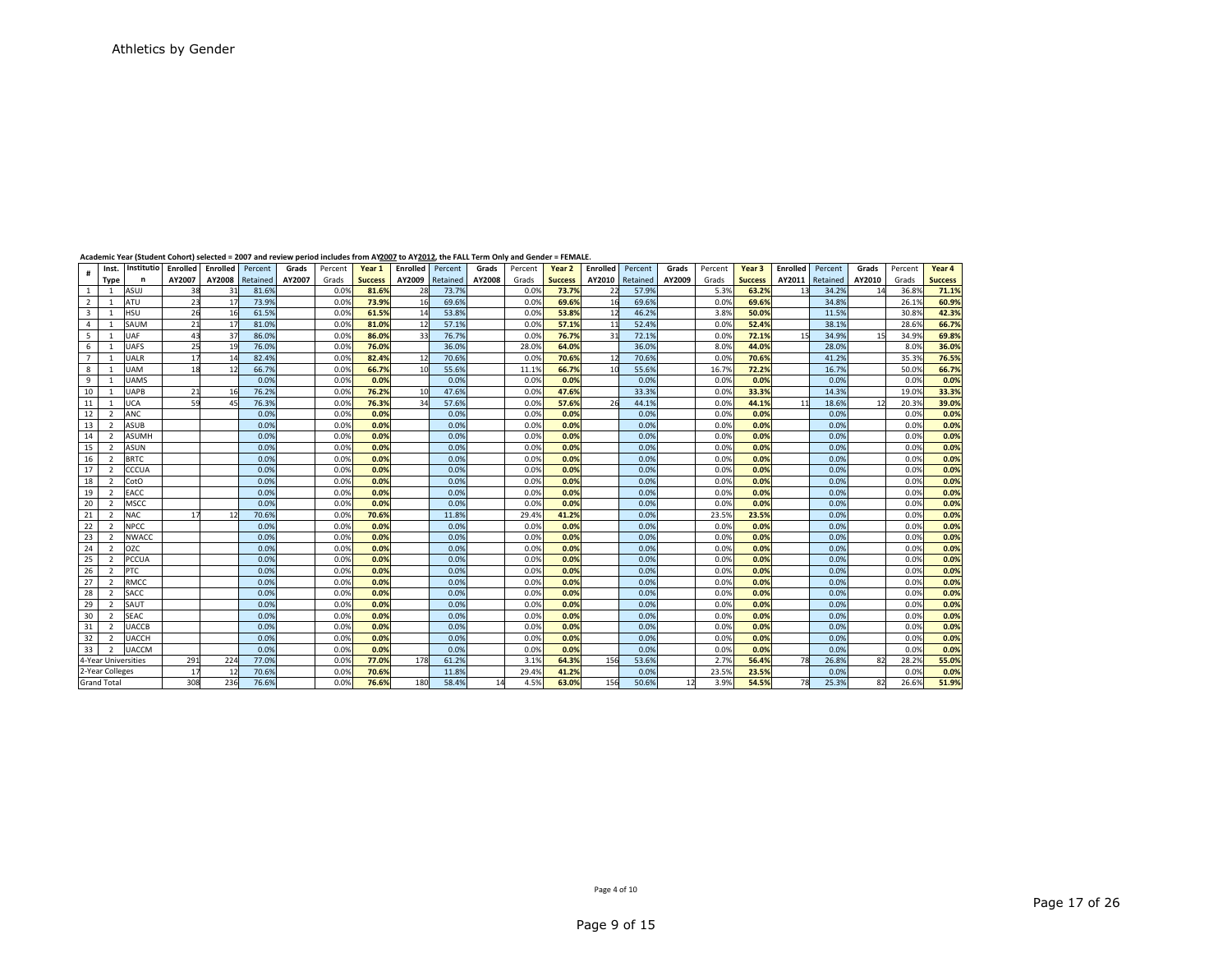|                |                     | Academic Year (Student Cohort) selected = 2008 and review period includes from AY2008 to AY2013, the FALL Term Only and Gender = MALE. |          |          |          |        |         |                |          |          |        |         |                |          |          |        |         |                |
|----------------|---------------------|----------------------------------------------------------------------------------------------------------------------------------------|----------|----------|----------|--------|---------|----------------|----------|----------|--------|---------|----------------|----------|----------|--------|---------|----------------|
| #              | Inst.               | Institutio                                                                                                                             | Enrolled | Enrolled | Percent  | Grads  | Percent | Year 1         | Enrolled | Percent  | Grads  | Percent | Year 2         | Enrolled | Percent  | Grads  | Percent | Year 3         |
|                | <b>Type</b>         | n                                                                                                                                      | AY2008   | AY2009   | Retained | AY2008 | Grads   | <b>Success</b> | AY2010   | Retained | AY2009 | Grads   | <b>Success</b> | AY2011   | Retained | AY2010 | Grads   | <b>Success</b> |
| $\mathbf{1}$   | 1                   | ASUJ                                                                                                                                   | 43       | 36       | 83.7%    |        | 0.0%    | 83.7%          | 30       | 69.8%    |        | 0.0%    | 69.8%          | 26       | 60.5%    |        | 2.3%    | 62.8%          |
| 2              | 1                   | ATU                                                                                                                                    | 68       | 45       | 66.2%    |        | 0.0%    | 66.2%          | 33       | 48.5%    |        | 0.0%    | 48.5%          | 29       | 42.6%    |        | 0.0%    | 42.6%          |
| 3              | 1                   | <b>HSU</b>                                                                                                                             | 97       | 48       | 49.5%    |        | 0.0%    | 49.5%          | 30       | 30.9%    |        | 0.0%    | 30.9%          | 26       | 26.8%    |        | 0.0%    | 26.8%          |
| 4              | $\mathbf{1}$        | SAUM                                                                                                                                   | 32       | 21       | 65.6%    |        | 0.0%    | 65.6%          | 20       | 62.5%    |        | 0.0%    | 62.5%          | 18       | 56.3%    |        | 0.0%    | 56.3%          |
| 5              | $\mathbf{1}$        | UAF                                                                                                                                    | 82       | 64       | 78.0%    |        | 0.0%    | 78.0%          | 52       | 63.4%    |        | 0.0%    | 63.4%          | 45       | 54.9%    |        | 1.2%    | 56.1%          |
| 6              |                     | <b>UAFS</b>                                                                                                                            | 25       | 20       | 80.0%    |        | 0.0%    | 80.0%          |          | 28.0%    |        | 28.0%   | 56.0%          |          | 32.0%    |        | 20.0%   | 52.0%          |
| $\overline{7}$ |                     | <b>UALR</b>                                                                                                                            | 12       |          | 66.7%    |        | 0.0%    | 66.7%          |          | 50.0%    |        | 0.0%    | 50.0%          |          | 50.0%    |        | 0.0%    | 50.0%          |
| 8              | $\mathbf{1}$        | <b>UAM</b>                                                                                                                             | 34       | 17       | 50.0%    |        | 0.0%    | 50.0%          | 11       | 32.4%    |        | 2.9%    | 35.3%          | 10       | 29.4%    |        | 0.0%    | 29.4%          |
| 9              | $\mathbf{1}$        | <b>UAMS</b>                                                                                                                            |          |          | 0.0%     |        | 0.0%    | 0.0%           |          | 0.0%     |        | 0.0%    | 0.0%           |          | 0.0%     |        | 0.0%    | 0.0%           |
| 10             | $\mathbf{1}$        | <b>UAPB</b>                                                                                                                            | 40       | 33       | 82.5%    |        | 0.0%    | 82.5%          | 29       | 72.5%    |        | 0.0%    | 72.5%          | 27       | 67.5%    |        | 0.0%    | 67.5%          |
| 11             |                     | <b>UCA</b>                                                                                                                             | 37       | 30       | 81.1%    |        | 0.0%    | 81.1%          | 22       | 59.5%    |        | 0.0%    | 59.5%          | 18       | 48.6%    |        | 2.7%    | 51.4%          |
| 12             | $\overline{2}$      | <b>ANC</b>                                                                                                                             |          |          | 0.0%     |        | 0.0%    | 0.0%           |          | 0.0%     |        | 0.0%    | 0.0%           |          | 0.0%     |        | 0.0%    | 0.0%           |
| 13             | $\overline{2}$      | <b>ASUB</b>                                                                                                                            |          |          | 0.0%     |        | 0.0%    | 0.0%           |          | 0.0%     |        | 0.0%    | 0.0%           |          | 0.0%     |        | 0.0%    | 0.0%           |
| 14             | $\overline{2}$      | <b>ASUMH</b>                                                                                                                           |          |          | 0.0%     |        | 0.0%    | 0.0%           |          | 0.0%     |        | 0.0%    | 0.0%           |          | 0.0%     |        | 0.0%    | 0.0%           |
| 15             | $\overline{2}$      | <b>ASUN</b>                                                                                                                            |          |          | 0.0%     |        | 0.0%    | 0.0%           |          | 0.0%     |        | 0.0%    | 0.0%           |          | 0.0%     |        | 0.0%    | 0.0%           |
| 16             | $\overline{2}$      | <b>BRTC</b>                                                                                                                            |          |          | 0.0%     |        | 0.0%    | 0.0%           |          | 0.0%     |        | 0.0%    | 0.0%           |          | 0.0%     |        | 0.0%    | 0.0%           |
| 17             | $\overline{2}$      | <b>CCCUA</b>                                                                                                                           |          |          | 0.0%     |        | 0.0%    | 0.0%           |          | 0.0%     |        | 0.0%    | 0.0%           |          | 0.0%     |        | 0.0%    | 0.0%           |
| 18             | $\overline{2}$      | CotO                                                                                                                                   |          |          | 0.0%     |        | 0.0%    | 0.0%           |          | 0.0%     |        | 0.0%    | 0.0%           |          | 0.0%     |        | 0.0%    | 0.0%           |
| 19             | $\overline{2}$      | EACC                                                                                                                                   |          |          | 0.0%     |        | 0.0%    | 0.0%           |          | 0.0%     |        | 0.0%    | 0.0%           |          | 0.0%     |        | 0.0%    | 0.0%           |
| 20             | $\overline{2}$      | <b>MSCC</b>                                                                                                                            |          |          | 0.0%     |        | 0.0%    | 0.0%           |          | 0.0%     |        | 0.0%    | 0.0%           |          | 0.0%     |        | 0.0%    | 0.0%           |
| 21             | $\overline{2}$      | <b>NAC</b>                                                                                                                             | 46       | 24       | 52.2%    |        | 0.0%    | 52.2%          |          | 17.4%    |        | 4.3%    | 21.7%          |          | 8.7%     |        | 13.0%   | 21.7%          |
| 22             | $\overline{2}$      | <b>NPCC</b>                                                                                                                            |          |          | 0.0%     |        | 0.0%    | 0.0%           |          | 0.0%     |        | 0.0%    | 0.0%           |          | 0.0%     |        | 0.0%    | 0.0%           |
| 23             | $\overline{2}$      | <b>NWACC</b>                                                                                                                           |          |          | 0.0%     |        | 0.0%    | 0.0%           |          | 0.0%     |        | 0.0%    | 0.0%           |          | 0.0%     |        | 0.0%    | 0.0%           |
| 24             | $\overline{2}$      | OZC                                                                                                                                    |          |          | 0.0%     |        | 0.0%    | 0.0%           |          | 0.0%     |        | 0.0%    | 0.0%           |          | 0.0%     |        | 0.0%    | 0.0%           |
| 25             | $\overline{2}$      | PCCUA                                                                                                                                  |          |          | 0.0%     |        | 0.0%    | 0.0%           |          | 0.0%     |        | 0.0%    | 0.0%           |          | 0.0%     |        | 0.0%    | 0.0%           |
| 26             | $\overline{2}$      | PTC                                                                                                                                    |          |          | 0.0%     |        | 0.0%    | 0.0%           |          | 0.0%     |        | 0.0%    | 0.0%           |          | 0.0%     |        | 0.0%    | 0.0%           |
| 27             | $\overline{2}$      | <b>RMCC</b>                                                                                                                            |          |          | 0.0%     |        | 0.0%    | 0.0%           |          | 0.0%     |        | 0.0%    | 0.0%           |          | 0.0%     |        | 0.0%    | 0.0%           |
| 28             | $\overline{2}$      | SACC                                                                                                                                   |          |          | 0.0%     |        | 0.0%    | 0.0%           |          | 0.0%     |        | 0.0%    | 0.0%           |          | 0.0%     |        | 0.0%    | 0.0%           |
| 29             | $\overline{2}$      | SAUT                                                                                                                                   |          |          | 0.0%     |        | 0.0%    | 0.0%           |          | 0.0%     |        | 0.0%    | 0.0%           |          | 0.0%     |        | 0.0%    | 0.0%           |
| 30             | $\overline{2}$      | <b>SEAC</b>                                                                                                                            |          |          | 0.0%     |        | 0.0%    | 0.0%           |          | 0.0%     |        | 0.0%    | 0.0%           |          | 0.0%     |        | 0.0%    | 0.0%           |
| 31             | $\overline{2}$      | <b>UACCB</b>                                                                                                                           |          |          | 0.0%     |        | 0.0%    | 0.0%           |          | 0.0%     |        | 0.0%    | 0.0%           |          | 0.0%     |        | 0.0%    | 0.0%           |
| 32             | $\overline{2}$      | <b>UACCH</b>                                                                                                                           |          |          | 0.0%     |        | 0.0%    | 0.0%           |          | 0.0%     |        | 0.0%    | 0.0%           |          | 0.0%     |        | 0.0%    | 0.0%           |
| 33             |                     | <b>UACCM</b>                                                                                                                           |          |          | 0.0%     |        | 0.0%    | 0.0%           |          | 0.0%     |        | 0.0%    | 0.0%           |          | 0.0%     |        | 0.0%    | 0.0%           |
|                | 4-Year Universities |                                                                                                                                        | 470      | 322      | 68.5%    |        | 0.0%    | 68.5%          | 240      | 51.1%    |        | 1.7%    | 52.8%          | 213      | 45.3%    |        | 1.7%    | 47.0%          |
|                | 2-Year Colleges     |                                                                                                                                        | 46       | 24       | 52.2%    |        | 0.0%    | 52.2%          |          | 17.4%    |        | 4.3%    | 21.7%          |          | 8.7%     |        | 13.0%   | 21.7%          |
|                | <b>Grand Total</b>  |                                                                                                                                        | 516      | 346      | 67.1%    |        | 0.0%    | 67.1%          | 248      | 48.1%    | 10     | 1.9%    | 50.0%          | 217      | 42.1%    | 14     | 2.7%    | 44.8%          |

**Academic**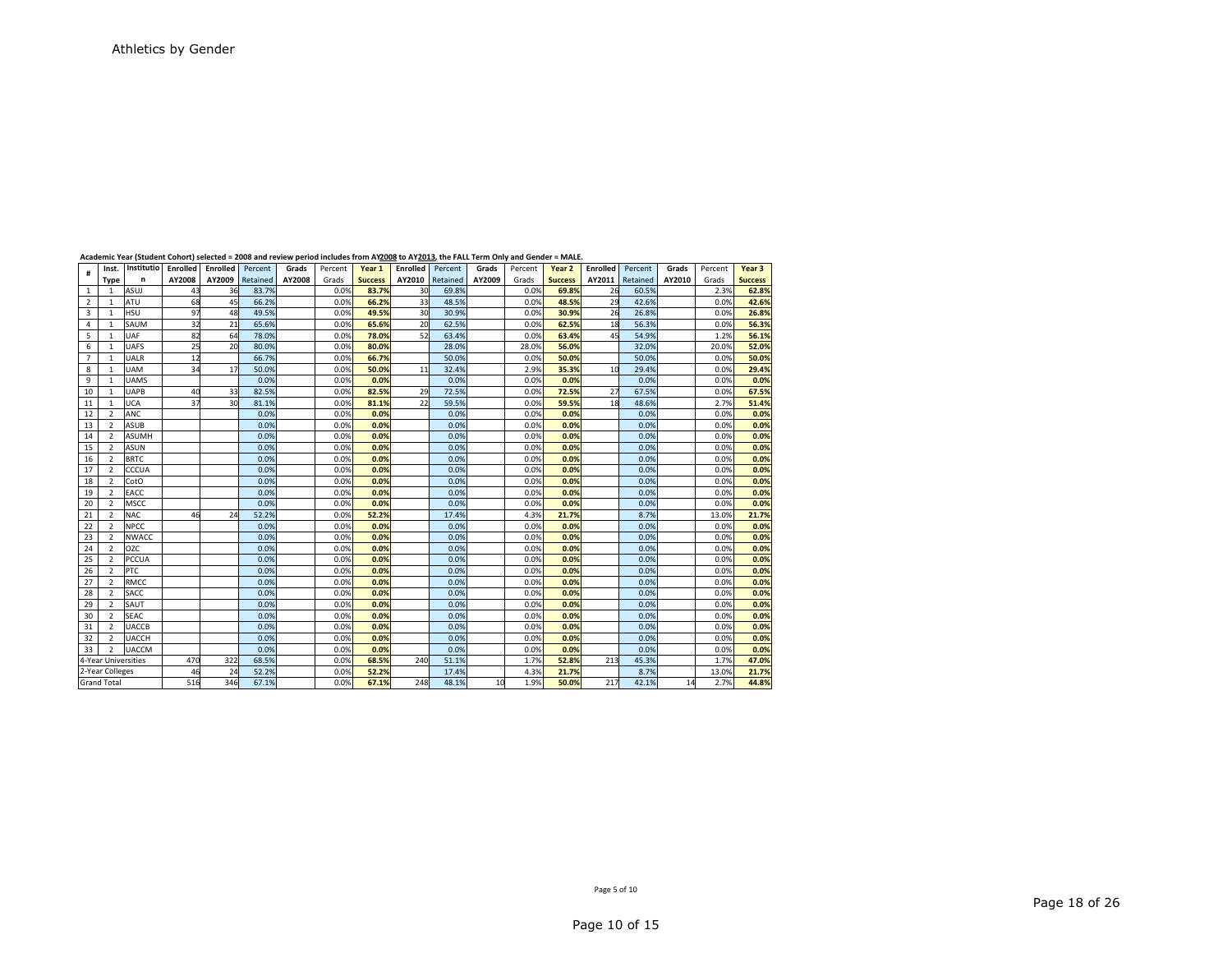|                | Inst.               | Institutio   | Academic Year (Student Conort) selected = 2008 and review period includes from AY <u>2008</u> to AY <u>2013</u> , the FALL Term Only and Gender = FEMALE.<br>Enrolled | Enrolled | Percent  | Grads  | Percent | Year 1         | <b>Enrolled</b> | Percent         | Grads  | Percent | Year 2         | Enrolled | Percent  | Grads  | Percent | Year 3         |
|----------------|---------------------|--------------|-----------------------------------------------------------------------------------------------------------------------------------------------------------------------|----------|----------|--------|---------|----------------|-----------------|-----------------|--------|---------|----------------|----------|----------|--------|---------|----------------|
| #              | Type                | n            | AY2008                                                                                                                                                                | AY2009   | Retained | AY2008 | Grads   | <b>Success</b> |                 | AY2010 Retained | AY2009 | Grads   | <b>Success</b> | AY2011   | Retained | AY2010 | Grads   | <b>Success</b> |
| $\mathbf{1}$   | 1                   | ASUJ         | 37                                                                                                                                                                    | 27       | 73.0%    |        | 0.0%    | 73.0%          | 21              | 56.8%           |        | 0.0%    | 56.8%          | 21       | 56.8%    |        | 5.4%    | 62.2%          |
| $\overline{2}$ | $\mathbf{1}$        | <b>ATU</b>   | 25                                                                                                                                                                    | 20       | 80.0%    |        | 0.0%    | 80.0%          | 17              | 68.0%           |        | 0.0%    | 68.0%          | 17       | 68.0%    |        | 0.0%    | 68.0%          |
| 3              | 1                   | <b>HSU</b>   | 30                                                                                                                                                                    | 21       | 70.0%    |        | 0.0%    | 70.0%          | 15              | 50.0%           |        | 0.0%    | 50.0%          | 12       | 40.0%    |        | 3.3%    | 43.3%          |
| 4              |                     | SAUM         | 26                                                                                                                                                                    | 17       | 65.4%    |        | 0.0%    | 65.4%          | 13              | 50.0%           |        | 0.0%    | 50.0%          | 10       | 38.5%    |        | 3.8%    | 42.3%          |
| 5              | $\mathbf{1}$        | <b>UAF</b>   | 47                                                                                                                                                                    | 40       | 85.1%    |        | 0.0%    | 85.1%          | 34              | 72.3%           |        | 0.0%    | 72.3%          | 31       | 66.0%    |        | 4.3%    | 70.2%          |
| 6              |                     | <b>UAFS</b>  | 18                                                                                                                                                                    | 12       | 66.7%    |        | 0.0%    | 66.7%          | 11              | 61.1%           |        | 33.3%   | 94.4%          | 11       | 61.1%    |        | 5.6%    | 66.7%          |
| $\overline{7}$ | 1                   | <b>UALR</b>  | 22                                                                                                                                                                    | 19       | 86.4%    |        | 0.0%    | 86.4%          | 15              | 68.2%           |        | 0.0%    | 68.2%          | 15       | 68.2%    |        | 0.0%    | 68.2%          |
| 8              | 1                   | <b>UAM</b>   |                                                                                                                                                                       |          | 83.3%    |        | 0.0%    | 83.3%          |                 | 83.3%           |        | 0.0%    | 83.3%          |          | 33.3%    |        | 16.7%   | 50.0%          |
| 9              | 1                   | <b>UAMS</b>  |                                                                                                                                                                       |          | 0.0%     |        | 0.0%    | 0.0%           |                 | 0.0%            |        | 0.0%    | 0.0%           |          | 0.0%     |        | 0.0%    | 0.0%           |
| 10             | $\mathbf{1}$        | <b>UAPB</b>  | 23                                                                                                                                                                    | 19       | 82.6%    |        | 0.0%    | 82.6%          | 15              | 65.2%           |        | 0.0%    | 65.2%          | 12       | 52.2%    |        | 0.0%    | 52.2%          |
| 11             | $\mathbf{1}$        | <b>UCA</b>   | 26                                                                                                                                                                    | 21       | 80.8%    |        | 0.0%    | 80.8%          | 19              | 73.1%           |        | 0.0%    | 73.1%          | 17       | 65.4%    |        | 0.0%    | 65.4%          |
| 12             | $\overline{2}$      | <b>ANC</b>   |                                                                                                                                                                       |          | 0.0%     |        | 0.0%    | 0.0%           |                 | 0.0%            |        | 0.0%    | 0.0%           |          | 0.0%     |        | 0.0%    | 0.0%           |
| 13             | $\overline{2}$      | <b>ASUB</b>  |                                                                                                                                                                       |          | 0.0%     |        | 0.0%    | 0.0%           |                 | 0.0%            |        | 0.0%    | 0.0%           |          | 0.0%     |        | 0.0%    | 0.0%           |
| 14             | $\overline{2}$      | <b>ASUMH</b> |                                                                                                                                                                       |          | 0.0%     |        | 0.0%    | 0.0%           |                 | 0.0%            |        | 0.0%    | 0.0%           |          | 0.0%     |        | 0.0%    | 0.0%           |
| 15             | 2                   | <b>ASUN</b>  |                                                                                                                                                                       |          | 0.0%     |        | 0.0%    | 0.0%           |                 | 0.0%            |        | 0.0%    | 0.0%           |          | 0.0%     |        | 0.0%    | 0.0%           |
| 16             | $\overline{2}$      | <b>BRTC</b>  |                                                                                                                                                                       |          | 0.0%     |        | 0.0%    | 0.0%           |                 | 0.0%            |        | 0.0%    | 0.0%           |          | 0.0%     |        | 0.0%    | 0.0%           |
| 17             | 2                   | <b>CCCUA</b> |                                                                                                                                                                       |          | 0.0%     |        | 0.0%    | 0.0%           |                 | 0.0%            |        | 0.0%    | 0.0%           |          | 0.0%     |        | 0.0%    | 0.0%           |
| 18             | $\overline{2}$      | CotO         |                                                                                                                                                                       |          | 0.0%     |        | 0.0%    | 0.0%           |                 | 0.0%            |        | 0.0%    | 0.0%           |          | 0.0%     |        | 0.0%    | 0.0%           |
| 19             | $\overline{2}$      | EACC         |                                                                                                                                                                       |          | 0.0%     |        | 0.0%    | 0.0%           |                 | 0.0%            |        | 0.0%    | 0.0%           |          | 0.0%     |        | 0.0%    | 0.0%           |
| 20             | $\overline{2}$      | <b>MSCC</b>  |                                                                                                                                                                       |          | 0.0%     |        | 0.0%    | 0.0%           |                 | 0.0%            |        | 0.0%    | 0.0%           |          | 0.0%     |        | 0.0%    | 0.0%           |
| 21             | $\overline{2}$      | <b>NAC</b>   | 13                                                                                                                                                                    | 10       | 76.9%    |        | 0.0%    | 76.9%          |                 | 23.1%           |        | 15.4%   | 38.5%          |          | 0.0%     |        | 23.1%   | 23.1%          |
| 22             | $\overline{2}$      | <b>NPCC</b>  |                                                                                                                                                                       |          | 0.0%     |        | 0.0%    | 0.0%           |                 | 0.0%            |        | 0.0%    | 0.0%           |          | 0.0%     |        | 0.0%    | 0.0%           |
| 23             | $\overline{2}$      | <b>NWACC</b> |                                                                                                                                                                       |          | 0.0%     |        | 0.0%    | 0.0%           |                 | 0.0%            |        | 0.0%    | 0.0%           |          | 0.0%     |        | 0.0%    | 0.0%           |
| 24             | $\overline{2}$      | OZC          |                                                                                                                                                                       |          | 0.0%     |        | 0.0%    | 0.0%           |                 | 0.0%            |        | 0.0%    | 0.0%           |          | 0.0%     |        | 0.0%    | 0.0%           |
| 25             | $\overline{2}$      | PCCUA        |                                                                                                                                                                       |          | 0.0%     |        | 0.0%    | 0.0%           |                 | 0.0%            |        | 0.0%    | 0.0%           |          | 0.0%     |        | 0.0%    | 0.0%           |
| 26             | $\overline{2}$      | <b>PTC</b>   |                                                                                                                                                                       |          | 0.0%     |        | 0.0%    | 0.0%           |                 | 0.0%            |        | 0.0%    | 0.0%           |          | 0.0%     |        | 0.0%    | 0.0%           |
| 27             | $\overline{2}$      | <b>RMCC</b>  |                                                                                                                                                                       |          | 0.0%     |        | 0.0%    | 0.0%           |                 | 0.0%            |        | 0.0%    | 0.0%           |          | 0.0%     |        | 0.0%    | 0.0%           |
| 28             | $\overline{2}$      | SACC         |                                                                                                                                                                       |          | 0.0%     |        | 0.0%    | 0.0%           |                 | 0.0%            |        | 0.0%    | 0.0%           |          | 0.0%     |        | 0.0%    | 0.0%           |
| 29             | $\overline{2}$      | SAUT         |                                                                                                                                                                       |          | 0.0%     |        | 0.0%    | 0.0%           |                 | 0.0%            |        | 0.0%    | 0.0%           |          | 0.0%     |        | 0.0%    | 0.0%           |
| 30             | $\overline{2}$      | <b>SEAC</b>  |                                                                                                                                                                       |          | 0.0%     |        | 0.0%    | 0.0%           |                 | 0.0%            |        | 0.0%    | 0.0%           |          | 0.0%     |        | 0.0%    | 0.0%           |
| 31             | $\overline{2}$      | <b>UACCB</b> |                                                                                                                                                                       |          | 0.0%     |        | 0.0%    | 0.0%           |                 | 0.0%            |        | 0.0%    | 0.0%           |          | 0.0%     |        | 0.0%    | 0.0%           |
| 32             | $\overline{2}$      | <b>UACCH</b> |                                                                                                                                                                       |          | 0.0%     |        | 0.0%    | 0.0%           |                 | 0.0%            |        | 0.0%    | 0.0%           |          | 0.0%     |        | 0.0%    | 0.0%           |
| 33             | $\overline{2}$      | <b>UACCM</b> |                                                                                                                                                                       |          | 0.0%     |        | 0.0%    | 0.0%           |                 | 0.0%            |        | 0.0%    | 0.0%           |          | 0.0%     |        | 0.0%    | 0.0%           |
|                | 4-Year Universities |              | 260                                                                                                                                                                   | 201      | 77.3%    |        | 0.0%    | 77.3%          | 165             | 63.5%           |        | 2.3%    | 65.8%          | 148      | 56.9%    |        | 3.1%    | 60.0%          |
|                | 2-Year Colleges     |              | 13                                                                                                                                                                    | 10       | 76.9%    |        | 0.0%    | 76.9%          |                 | 23.1%           |        | 15.4%   | 38.5%          |          | 0.0%     |        | 23.1%   | 23.1%          |
|                | <b>Grand Total</b>  |              | 273                                                                                                                                                                   | 211      | 77.3%    |        | 0.0%    | 77.3%          | 168             | 61.5%           |        | 2.9%    | 64.5%          | 148      | 54.2%    | 11     | 4.0%    | 58.2%          |

**Academic**c Year (Student Cohort) selected = 2008 and review period includes from AY<u>2008</u> to AY<u>2013</u>, the FALL Term Only and Gender = FEMALE.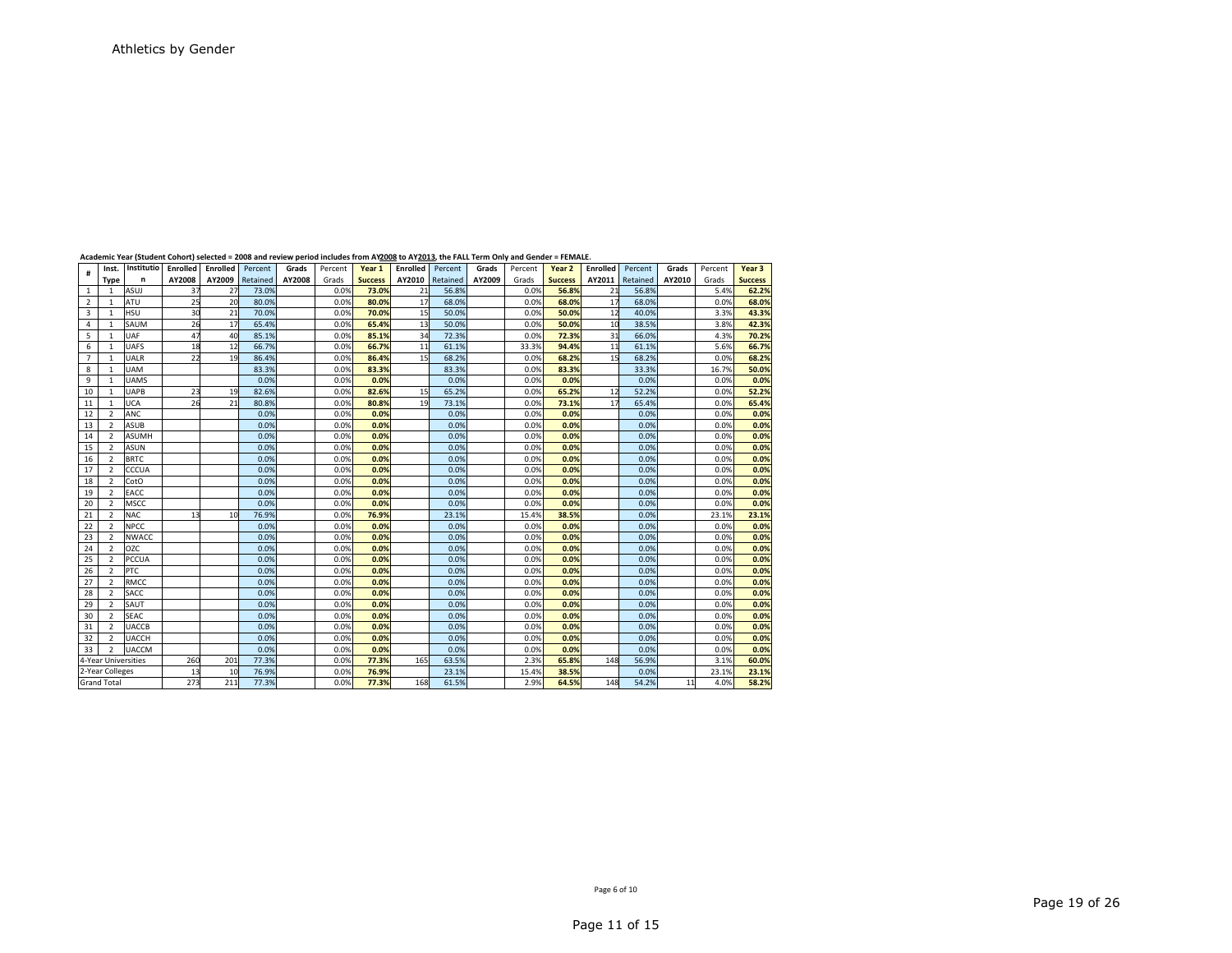|                |                     | Academic Year (Student Cohort) selected = 2009 and review period includes from AY2009 to AY2014, the FALL Term Only and Gender = MALE. |                |                 |          |        |         |                |                 |          |        |         |                |
|----------------|---------------------|----------------------------------------------------------------------------------------------------------------------------------------|----------------|-----------------|----------|--------|---------|----------------|-----------------|----------|--------|---------|----------------|
| #              | Inst.               | Institutio Enrolled                                                                                                                    |                | <b>Enrolled</b> | Percent  | Grads  | Percent | Year 1         | <b>Enrolled</b> | Percent  | Grads  | Percent | Year 2         |
|                | Type                | n                                                                                                                                      | AY2009         | AY2010          | Retained | AY2009 | Grads   | <b>Success</b> | AY2011          | Retained | AY2010 | Grads   | <b>Success</b> |
| $\mathbf{1}$   | $\mathbf{1}$        | ASUJ                                                                                                                                   | 51             | 43              | 84.3%    |        | 0.0%    | 84.3%          | 31              | 60.8%    |        | 0.0%    | 60.8%          |
| $\overline{2}$ | $\mathbf{1}$        | ATU                                                                                                                                    | 50             | 34              | 68.0%    |        | 0.0%    | 68.0%          | 24              | 48.0%    |        | 0.0%    | 48.0%          |
| 3              | $\mathbf{1}$        | <b>HSU</b>                                                                                                                             | 68             | 33              | 48.5%    |        | 0.0%    | 48.5%          | 29              | 42.6%    |        | 0.0%    | 42.6%          |
| 4              | $\mathbf{1}$        | SAUM                                                                                                                                   | 2 <sub>9</sub> | 20              | 69.0%    |        | 0.0%    | 69.0%          | 16              | 55.2%    |        | 0.0%    | 55.2%          |
| 5              | $\mathbf{1}$        | UAF                                                                                                                                    | 93             | 75              | 80.6%    |        | 0.0%    | 80.6%          | 62              | 66.7%    |        | 0.0%    | 66.7%          |
| 6              | $\mathbf{1}$        | <b>UAFS</b>                                                                                                                            | 20             | 10              | 50.0%    |        | 0.0%    | 50.0%          |                 | 40.0%    |        | 0.0%    | 40.0%          |
| 7              | 1                   | UALR                                                                                                                                   | 12             |                 | 58.3%    |        | 0.0%    | 58.3%          |                 | 41.7%    |        | 0.0%    | 41.7%          |
| 8              | $\mathbf{1}$        | <b>UAM</b>                                                                                                                             | 44             | 19              | 43.2%    |        | 0.0%    | 43.2%          | 13              | 29.5%    |        | 0.0%    | 29.5%          |
| 9              | $\mathbf{1}$        | <b>UAMS</b>                                                                                                                            |                |                 | 0.0%     |        | 0.0%    | 0.0%           |                 | 0.0%     |        | 0.0%    | 0.0%           |
| 10             | $\mathbf{1}$        | <b>UAPB</b>                                                                                                                            | 45             | 35              | 77.8%    |        | 0.0%    | 77.8%          | 24              | 53.3%    |        | 0.0%    | 53.3%          |
| 11             | $\mathbf{1}$        | <b>UCA</b>                                                                                                                             | 72             | 61              | 84.7%    |        | 0.0%    | 84.7%          | 50              | 69.4%    |        | 0.0%    | 69.4%          |
| 12             | $\overline{2}$      | ANC                                                                                                                                    |                |                 | 0.0%     |        | 0.0%    | 0.0%           |                 | 0.0%     |        | 0.0%    | 0.0%           |
| 13             | $\overline{2}$      | <b>ASUB</b>                                                                                                                            |                |                 | 0.0%     |        | 0.0%    | 0.0%           |                 | 0.0%     |        | 0.0%    | 0.0%           |
| 14             | $\overline{2}$      | <b>ASUMH</b>                                                                                                                           |                |                 | 0.0%     |        | 0.0%    | 0.0%           |                 | 0.0%     |        | 0.0%    | 0.0%           |
| 15             | $\overline{2}$      | <b>ASUN</b>                                                                                                                            |                |                 | 0.0%     |        | 0.0%    | 0.0%           |                 | 0.0%     |        | 0.0%    | 0.0%           |
| 16             | $\overline{2}$      | <b>BRTC</b>                                                                                                                            |                |                 | 0.0%     |        | 0.0%    | 0.0%           |                 | 0.0%     |        | 0.0%    | 0.0%           |
| 17             | $\overline{2}$      | <b>CCCUA</b>                                                                                                                           |                |                 | 0.0%     |        | 0.0%    | 0.0%           |                 | 0.0%     |        | 0.0%    | 0.0%           |
| 18             | $\overline{2}$      | CotO                                                                                                                                   |                |                 | 0.0%     |        | 0.0%    | 0.0%           |                 | 0.0%     |        | 0.0%    | 0.0%           |
| 19             | $\overline{2}$      | EACC                                                                                                                                   |                |                 | 0.0%     |        | 0.0%    | 0.0%           |                 | 0.0%     |        | 0.0%    | 0.0%           |
| 20             | $\overline{2}$      | <b>MSCC</b>                                                                                                                            |                |                 | 0.0%     |        | 0.0%    | 0.0%           |                 | 0.0%     |        | 0.0%    | 0.0%           |
| 21             | $\overline{2}$      | <b>NAC</b>                                                                                                                             | 33             | 19              | 57.6%    |        | 0.0%    | 57.6%          |                 | 12.1%    |        | 6.1%    | 18.2%          |
| 22             | $\overline{2}$      | <b>NPCC</b>                                                                                                                            |                |                 | 0.0%     |        | 0.0%    | 0.0%           |                 | 0.0%     |        | 0.0%    | 0.0%           |
| 23             | $\overline{2}$      | <b>NWACC</b>                                                                                                                           |                |                 | 0.0%     |        | 0.0%    | 0.0%           |                 | 0.0%     |        | 0.0%    | 0.0%           |
| 24             | $\overline{2}$      | OZC                                                                                                                                    |                |                 | 0.0%     |        | 0.0%    | 0.0%           |                 | 0.0%     |        | 0.0%    | 0.0%           |
| 25             | $\overline{2}$      | PCCUA                                                                                                                                  |                |                 | 0.0%     |        | 0.0%    | 0.0%           |                 | 0.0%     |        | 0.0%    | 0.0%           |
| 26             | $\overline{2}$      | PTC                                                                                                                                    |                |                 | 0.0%     |        | 0.0%    | 0.0%           |                 | 0.0%     |        | 0.0%    | 0.0%           |
| 27             | $\overline{2}$      | <b>RMCC</b>                                                                                                                            |                |                 | 0.0%     |        | 0.0%    | 0.0%           |                 | 0.0%     |        | 0.0%    | 0.0%           |
| 28             | $\overline{2}$      | <b>SACC</b>                                                                                                                            |                |                 | 0.0%     |        | 0.0%    | 0.0%           |                 | 0.0%     |        | 0.0%    | 0.0%           |
| 29             | $\overline{2}$      | SAUT                                                                                                                                   |                |                 | 0.0%     |        | 0.0%    | 0.0%           |                 | 0.0%     |        | 0.0%    | 0.0%           |
| 30             | $\overline{2}$      | <b>SEAC</b>                                                                                                                            |                |                 | 0.0%     |        | 0.0%    | 0.0%           |                 | 0.0%     |        | 0.0%    | 0.0%           |
| 31             | $\overline{2}$      | <b>UACCB</b>                                                                                                                           |                |                 | 0.0%     |        | 0.0%    | 0.0%           |                 | 0.0%     |        | 0.0%    | 0.0%           |
| 32             | $\overline{2}$      | <b>UACCH</b>                                                                                                                           |                |                 | 0.0%     |        | 0.0%    | 0.0%           |                 | 0.0%     |        | 0.0%    | 0.0%           |
| 33             | $\overline{2}$      | <b>UACCM</b>                                                                                                                           |                |                 | 0.0%     |        | 0.0%    | 0.0%           |                 | 0.0%     |        | 0.0%    | 0.0%           |
|                | 4-Year Universities |                                                                                                                                        | 484            | 337             | 69.6%    |        | 0.0%    | 69.6%          | 262             | 54.1%    |        | 0.0%    | 54.1%          |
|                | 2-Year Colleges     |                                                                                                                                        | 33             | 19              | 57.6%    |        | 0.0%    | 57.6%          |                 | 12.1%    |        | 6.1%    | 18.2%          |
|                | <b>Grand Total</b>  |                                                                                                                                        | 517            | 356             | 68.9%    |        | 0.0%    | 68.9%          | 266             | 51.5%    |        | 0.4%    | 51.8%          |

 356 68.9% ‐ 0.0% **68.9%266 51.5% 1 0.4% 51.8%** 

Page 7 of 10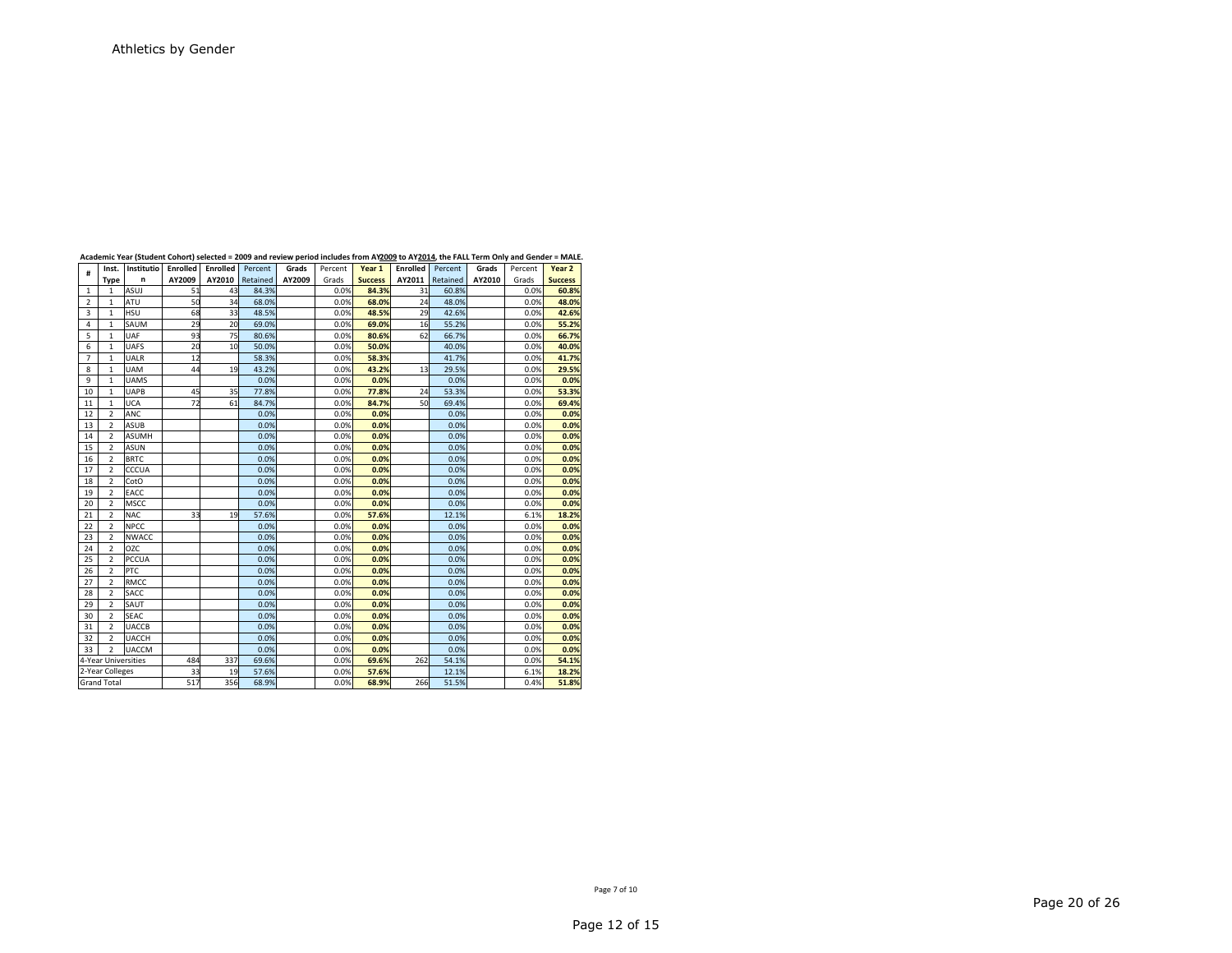|                |                     |              |          |                 |          |        |         |                |                 |          |        |         | Academic Year (Student Conort) selected = 2009 and review period includes from AY <u>2009</u> to AY <u>2014</u> , the FALL Term Only and Gender = FEMAL |
|----------------|---------------------|--------------|----------|-----------------|----------|--------|---------|----------------|-----------------|----------|--------|---------|---------------------------------------------------------------------------------------------------------------------------------------------------------|
| #              | Inst.               | Institutio   | Enrolled | <b>Enrolled</b> | Percent  | Grads  | Percent | Year 1         | <b>Enrolled</b> | Percent  | Grads  | Percent | Year 2                                                                                                                                                  |
|                | <b>Type</b>         | n            | AY2009   | AY2010          | Retained | AY2009 | Grads   | <b>Success</b> | AY2011          | Retained | AY2010 | Grads   | <b>Success</b>                                                                                                                                          |
| 1              | $\mathbf{1}$        | ASUJ         | 41       | 35              | 85.4%    |        | 0.0%    | 85.4%          | 26              | 63.4%    |        | 0.0%    | 63.4%                                                                                                                                                   |
| $\overline{2}$ | $\mathbf{1}$        | ATU          | 28       | 21              | 75.0%    |        | 0.0%    | 75.0%          | 16              | 57.1%    |        | 0.0%    | 57.1%                                                                                                                                                   |
| 3              | $\mathbf{1}$        | <b>HSU</b>   | 23       | 12              | 52.2%    |        | 0.0%    | 52.2%          | 11              | 47.8%    |        | 0.0%    | 47.8%                                                                                                                                                   |
| 4              | $\mathbf{1}$        | SAUM         | 27       | 21              | 77.8%    |        | 0.0%    | 77.8%          | 17              | 63.0%    |        | 0.0%    | 63.0%                                                                                                                                                   |
| 5              | $\mathbf{1}$        | UAF          | 45       | 40              | 88.9%    |        | 0.0%    | 88.9%          | 36              | 80.0%    |        | 0.0%    | 80.0%                                                                                                                                                   |
| 6              | $\mathbf{1}$        | <b>UAFS</b>  | 15       | 12              | 80.0%    |        | 0.0%    | 80.0%          |                 | 53.3%    |        | 0.0%    | 53.3%                                                                                                                                                   |
| $\overline{7}$ | $\mathbf{1}$        | <b>UALR</b>  | 16       | 14              | 87.5%    |        | 0.0%    | 87.5%          | 12              | 75.0%    |        | 0.0%    | 75.0%                                                                                                                                                   |
| 8              | 1                   | <b>UAM</b>   | 11       |                 | 81.8%    |        | 0.0%    | 81.8%          |                 | 72.7%    |        | 18.2%   | 90.9%                                                                                                                                                   |
| 9              | 1                   | <b>UAMS</b>  |          |                 | 0.0%     |        | 0.0%    | 0.0%           |                 | 0.0%     |        | 0.0%    | 0.0%                                                                                                                                                    |
| 10             | $\mathbf{1}$        | <b>UAPB</b>  | 21       | 17              | 81.0%    |        | 0.0%    | 81.0%          | 15              | 71.4%    |        | 0.0%    | 71.4%                                                                                                                                                   |
| 11             | 1                   | <b>UCA</b>   | 39       | 31              | 79.5%    |        | 0.0%    | 79.5%          | 27              | 69.2%    |        | 0.0%    | 69.2%                                                                                                                                                   |
| 12             | $\overline{2}$      | ANC          |          |                 | 0.0%     |        | 0.0%    | 0.0%           |                 | 0.0%     |        | 0.0%    | 0.0%                                                                                                                                                    |
| 13             | 2                   | <b>ASUB</b>  |          |                 | 0.0%     |        | 0.0%    | 0.0%           |                 | 0.0%     |        | 0.0%    | 0.0%                                                                                                                                                    |
| 14             | $\overline{2}$      | <b>ASUMH</b> |          |                 | 0.0%     |        | 0.0%    | 0.0%           |                 | 0.0%     |        | 0.0%    | 0.0%                                                                                                                                                    |
| 15             | $\overline{2}$      | <b>ASUN</b>  |          |                 | 0.0%     |        | 0.0%    | 0.0%           |                 | 0.0%     |        | 0.0%    | 0.0%                                                                                                                                                    |
| 16             | $\overline{2}$      | <b>BRTC</b>  |          |                 | 0.0%     |        | 0.0%    | 0.0%           |                 | 0.0%     |        | 0.0%    | 0.0%                                                                                                                                                    |
| 17             | $\overline{2}$      | CCCUA        |          |                 | 0.0%     |        | 0.0%    | 0.0%           |                 | 0.0%     |        | 0.0%    | 0.0%                                                                                                                                                    |
| 18             | $\overline{2}$      | CotO         |          |                 | 0.0%     |        | 0.0%    | 0.0%           |                 | 0.0%     |        | 0.0%    | 0.0%                                                                                                                                                    |
| 19             | $\overline{2}$      | EACC         |          |                 | 0.0%     |        | 0.0%    | 0.0%           |                 | 0.0%     |        | 0.0%    | 0.0%                                                                                                                                                    |
| 20             | $\overline{2}$      | <b>MSCC</b>  |          |                 | 0.0%     |        | 0.0%    | 0.0%           |                 | 0.0%     |        | 0.0%    | 0.0%                                                                                                                                                    |
| 21             | $\overline{2}$      | <b>NAC</b>   | 15       | 10              | 66.7%    |        | 0.0%    | 66.7%          |                 | 20.0%    |        | 13.3%   | 33.3%                                                                                                                                                   |
| 22             | $\overline{2}$      | <b>NPCC</b>  |          |                 | 0.0%     |        | 0.0%    | 0.0%           |                 | 0.0%     |        | 0.0%    | 0.0%                                                                                                                                                    |
| 23             | $\overline{2}$      | <b>NWACC</b> |          |                 | 0.0%     |        | 0.0%    | 0.0%           |                 | 0.0%     |        | 0.0%    | 0.0%                                                                                                                                                    |
| 24             | $\overline{2}$      | OZC          |          |                 | 0.0%     |        | 0.0%    | 0.0%           |                 | 0.0%     |        | 0.0%    | 0.0%                                                                                                                                                    |
| 25             | $\overline{2}$      | PCCUA        |          |                 | 0.0%     |        | 0.0%    | 0.0%           |                 | 0.0%     |        | 0.0%    | 0.0%                                                                                                                                                    |
| 26             | $\overline{2}$      | PTC          |          |                 | 0.0%     |        | 0.0%    | 0.0%           |                 | 0.0%     |        | 0.0%    | 0.0%                                                                                                                                                    |
| 27             | $\overline{2}$      | <b>RMCC</b>  |          |                 | 0.0%     |        | 0.0%    | 0.0%           |                 | 0.0%     |        | 0.0%    | 0.0%                                                                                                                                                    |
| 28             | $\overline{2}$      | SACC         |          |                 | 0.0%     |        | 0.0%    | 0.0%           |                 | 0.0%     |        | 0.0%    | 0.0%                                                                                                                                                    |
| 29             | $\overline{2}$      | SAUT         |          |                 | 0.0%     |        | 0.0%    | 0.0%           |                 | 0.0%     |        | 0.0%    | 0.0%                                                                                                                                                    |
| 30             | $\overline{2}$      | <b>SEAC</b>  |          |                 | 0.0%     |        | 0.0%    | 0.0%           |                 | 0.0%     |        | 0.0%    | 0.0%                                                                                                                                                    |
| 31             | $\overline{2}$      | <b>UACCB</b> |          |                 | 0.0%     |        | 0.0%    | 0.0%           |                 | 0.0%     |        | 0.0%    | 0.0%                                                                                                                                                    |
| 32             | $\overline{2}$      | <b>UACCH</b> |          |                 | 0.0%     |        | 0.0%    | 0.0%           |                 | 0.0%     |        | 0.0%    | 0.0%                                                                                                                                                    |
| 33             | $\overline{2}$      | <b>UACCM</b> |          |                 | 0.0%     |        | 0.0%    | 0.0%           |                 | 0.0%     |        | 0.0%    | 0.0%                                                                                                                                                    |
|                | 4-Year Universities |              | 266      | 212             | 79.7%    |        | 0.0%    | 79.7%          | 176             | 66.2%    |        | 0.8%    | 66.9%                                                                                                                                                   |
|                | 2-Year Colleges     |              | 15       | 10              | 66.7%    |        | 0.0%    | 66.7%          |                 | 20.0%    |        | 13.3%   | 33.3%                                                                                                                                                   |
|                | <b>Grand Total</b>  |              | 281      | 222             | 79.0%    |        | 0.0%    | 79.0%          | 179             | 63.7%    |        | 1.4%    | 65.1%                                                                                                                                                   |

Academic Year (Student Cohort) selected = 2009 and review period includes from AY<u>2009</u> to AY<u>2014</u>, the FALL Term Only and Gender = FEMALE.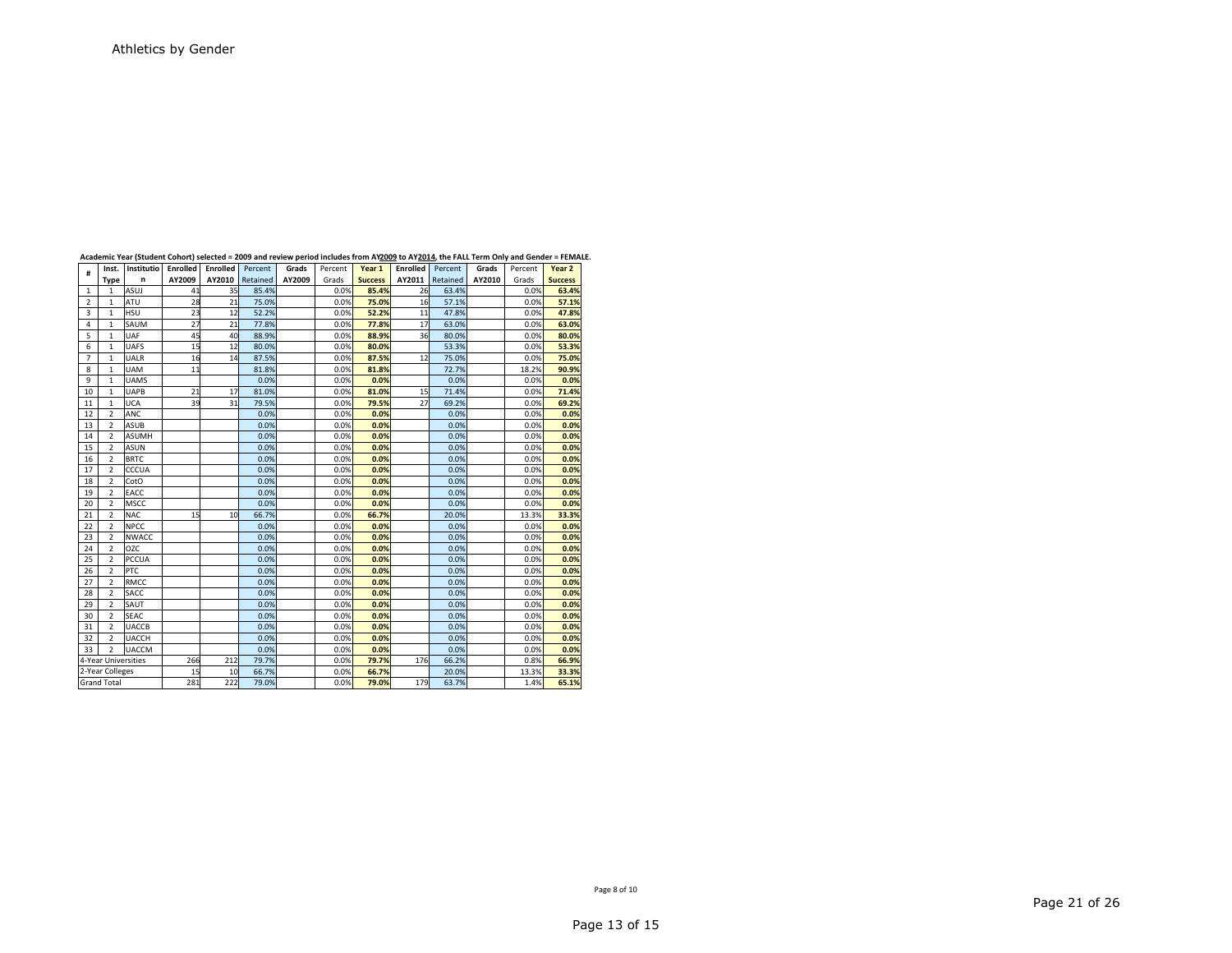|                |                         |              | -------- |                 |          |        |         |                |
|----------------|-------------------------|--------------|----------|-----------------|----------|--------|---------|----------------|
| #              | Inst.                   | Institutio   | Enrolled | <b>Enrolled</b> | Percent  | Grads  | Percent | Year 1         |
|                | <b>Type</b>             | n            | AY2010   | AY2011          | Retained | AY2010 | Grads   | <b>Success</b> |
| $\mathbf{1}$   | $\mathbf{1}$            | ASUJ         | 48       | 48              | 100.0%   |        | 0.0%    | 100.0%         |
| $\overline{2}$ | $\mathbf{1}$            | ATU          | 34       | 27              | 79.4%    |        | 0.0%    | 79.4%          |
| 3              | $\overline{1}$          | <b>HSU</b>   | 47       | 27              | 57.4%    |        | 0.0%    | 57.4%          |
| 4              | $\mathbf{1}$            | SAUM         | 38       | 23              | 60.5%    |        | 0.0%    | 60.5%          |
| 5              | $\mathbf{1}$            | UAF          | 75       | 59              | 78.7%    |        | 0.0%    | 78.7%          |
| 6              | $\mathbf{1}$            | <b>UAFS</b>  | 24       | 18              | 75.0%    |        | 0.0%    | 75.0%          |
| $\overline{7}$ | $\mathbf{1}$            | UALR         | 11       |                 | 72.7%    |        | 0.0%    | 72.7%          |
| 8              | $\mathbf 1$             | <b>UAM</b>   | 35       | 16              | 45.7%    |        | 0.0%    | 45.7%          |
| 9              | $\mathbf{1}$            | <b>UAMS</b>  |          |                 | 0.0%     |        | 0.0%    | 0.0%           |
| 10             | $\mathbf{1}$            | UAPB         | 35       | 25              | 71.4%    |        | 0.0%    | 71.4%          |
| 11             | $\overline{1}$          | <b>UCA</b>   | 53       | 45              | 84.9%    |        | 0.0%    | 84.9%          |
| 12             | $\overline{\mathbf{c}}$ | ANC          |          |                 | 0.0%     |        | 0.0%    | 0.0%           |
| 13             | $\overline{2}$          | ASUB         |          |                 | 0.0%     |        | 0.0%    | 0.0%           |
| 14             | $\overline{2}$          | ASUMH        |          |                 | 0.0%     |        | 0.0%    | 0.0%           |
| 15             | $\overline{2}$          | ASUN         |          |                 | 0.0%     |        | 0.0%    | 0.0%           |
| 16             | $\overline{2}$          | <b>BRTC</b>  |          |                 | 0.0%     |        | 0.0%    | 0.0%           |
| 17             | $\overline{2}$          | CCCUA        |          |                 | 0.0%     |        | 0.0%    | 0.0%           |
| 18             | $\overline{2}$          | CotO         |          |                 | 0.0%     |        | 0.0%    | 0.0%           |
| 19             | $\overline{2}$          | EACC         |          |                 | 0.0%     |        | 0.0%    | 0.0%           |
| 20             | $\overline{2}$          | MSCC         |          |                 | 0.0%     |        | 0.0%    | 0.0%           |
| 21             | $\overline{2}$          | <b>NAC</b>   | 51       | 29              | 56.9%    |        | 0.0%    | 56.9%          |
| 22             | $\overline{\mathbf{c}}$ | <b>NPCC</b>  |          |                 | 0.0%     |        | 0.0%    | 0.0%           |
| 23             | $\overline{2}$          | <b>NWACC</b> |          |                 | 0.0%     |        | 0.0%    | 0.0%           |
| 24             | $\overline{2}$          | OZC          |          |                 | 0.0%     |        | 0.0%    | 0.0%           |
| 25             | $\overline{2}$          | <b>PCCUA</b> |          |                 | 0.0%     |        | 0.0%    | 0.0%           |
| 26             | $\overline{2}$          | PTC          |          |                 | 0.0%     |        | 0.0%    | 0.0%           |
| 27             | $\overline{2}$          | RMCC         |          |                 | 0.0%     |        | 0.0%    | 0.0%           |
| 28             | $\overline{2}$          | SACC         |          |                 | 0.0%     |        | 0.0%    | 0.0%           |
| 29             | $\overline{2}$          | SAUT         |          |                 | 0.0%     |        | 0.0%    | 0.0%           |
| 30             | $\overline{2}$          | <b>SEAC</b>  |          |                 | 0.0%     |        | 0.0%    | 0.0%           |
| 31             | $\overline{2}$          | UACCB        |          |                 | 0.0%     |        | 0.0%    | 0.0%           |
| 32             | $\overline{2}$          | <b>UACCH</b> |          |                 | 0.0%     |        | 0.0%    | 0.0%           |
| 33             | $\overline{2}$          | <b>UACCM</b> |          |                 | 0.0%     |        | 0.0%    | 0.0%           |
|                | 4-Year Universities     |              | 400      | 296             | 74.0%    |        | 0.0%    | 74.0%          |
|                | 2-Year Colleges         |              | 51       | 29              | 56.9%    |        | 0.0%    | 56.9%          |
|                | <b>Grand Total</b>      |              | 451      | 325             | 72.1%    |        | 0.0%    | 72.1%          |

Academic Year (Student Cohort) selected = 2010 and review period includes from AY<u>2010</u> to AY<u>2015</u>, the FALL Term Only and Gender = MALE.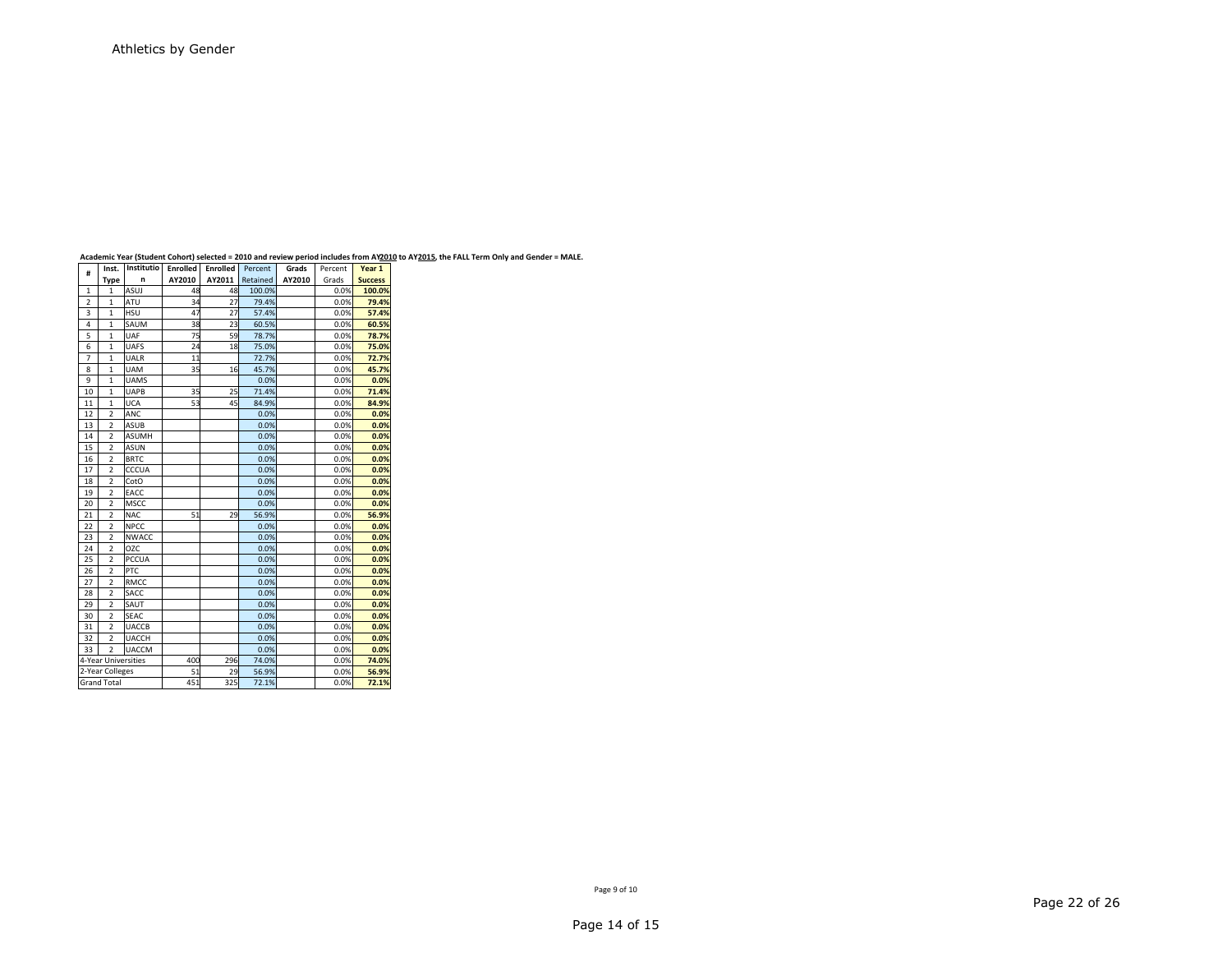|                | Inst.                   | <b>Institutio</b> | Enrolled | Enrolled | Percent  | Grads  | Percent | Year 1         |
|----------------|-------------------------|-------------------|----------|----------|----------|--------|---------|----------------|
| #              | <b>Type</b>             | n                 | AY2010   | AY2011   | Retained | AY2010 | Grads   | <b>Success</b> |
| $\overline{1}$ | $\mathbf{1}$            | ASUJ              | 23       | 23       | 100.0%   |        | 0.0%    | 100.0%         |
| $\overline{2}$ | $\overline{1}$          | ATU               | 25       | 17       | 68.0%    |        | 0.0%    | 68.0%          |
| 3              | $\overline{1}$          | <b>HSU</b>        | 28       | 23       | 82.1%    |        | 0.0%    | 82.1%          |
| 4              | $\overline{1}$          | SAUM              | 21       | 13       | 61.9%    |        | 0.0%    | 61.9%          |
| 5              | $\mathbf{1}$            | UAF               | 59       | 53       | 89.8%    |        | 0.0%    | 89.8%          |
| 6              | $\mathbf{1}$            | <b>UAFS</b>       | 12       | 10       | 83.3%    |        | 0.0%    | 83.3%          |
| 7              | $\mathbf{1}$            | <b>UALR</b>       | 20       | 18       | 90.0%    |        | 0.0%    | 90.0%          |
| 8              | $\overline{1}$          | <b>UAM</b>        | 13       | 11       | 84.6%    |        | 0.0%    | 84.6%          |
| 9              | $\mathbf{1}$            | <b>UAMS</b>       |          |          | 0.0%     |        | 0.0%    | 0.0%           |
| 10             | $\overline{1}$          | UAPB              | 29       | 18       | 62.1%    |        | 0.0%    | 62.1%          |
| 11             | $\mathbf{1}$            | <b>UCA</b>        | 44       | 38       | 86.4%    |        | 0.0%    | 86.4%          |
| 12             | $\overline{2}$          | ANC               |          |          | 0.0%     |        | 0.0%    | 0.0%           |
| 13             | $\overline{2}$          | ASUB              |          |          | 0.0%     |        | 0.0%    | 0.0%           |
| 14             | $\overline{2}$          | ASUMH             |          |          | 0.0%     |        | 0.0%    | 0.0%           |
| 15             | $\overline{2}$          | ASUN              |          |          | 0.0%     |        | 0.0%    | 0.0%           |
| 16             | $\overline{2}$          | <b>BRTC</b>       |          |          | 0.0%     |        | 0.0%    | 0.0%           |
| 17             | $\overline{2}$          | CCCUA             |          |          | 0.0%     |        | 0.0%    | 0.0%           |
| 18             | $\overline{2}$          | CotO              |          |          | 0.0%     |        | 0.0%    | 0.0%           |
| 19             | $\overline{2}$          | EACC              |          |          | 0.0%     |        | 0.0%    | 0.0%           |
| 20             | $\overline{2}$          | <b>MSCC</b>       |          |          | 0.0%     |        | 0.0%    | 0.0%           |
| 21             | $\overline{2}$          | <b>NAC</b>        | 15       | 10       | 66.7%    |        | 0.0%    | 66.7%          |
| 22             | $\overline{2}$          | <b>NPCC</b>       |          |          | 0.0%     |        | 0.0%    | 0.0%           |
| 23             | $\overline{2}$          | <b>NWACC</b>      |          |          | 0.0%     |        | 0.0%    | 0.0%           |
| 24             | $\overline{\mathbf{c}}$ | OZC               |          |          | 0.0%     |        | 0.0%    | 0.0%           |
| 25             | $\overline{\mathbf{c}}$ | <b>PCCUA</b>      |          |          | 0.0%     |        | 0.0%    | 0.0%           |
| 26             | $\overline{\mathbf{c}}$ | PTC               |          |          | 0.0%     |        | 0.0%    | 0.0%           |
| 27             | $\overline{\mathbf{c}}$ | RMCC              |          |          | 0.0%     |        | 0.0%    | 0.0%           |
| 28             | $\overline{2}$          | SACC              |          |          | 0.0%     |        | 0.0%    | 0.0%           |
| 29             | $\overline{2}$          | SAUT              |          |          | 0.0%     |        | 0.0%    | 0.0%           |
| 30             | $\overline{\mathbf{c}}$ | <b>SEAC</b>       |          |          | 0.0%     |        | 0.0%    | 0.0%           |
| 31             | $\overline{2}$          | <b>UACCB</b>      |          |          | 0.0%     |        | 0.0%    | 0.0%           |
| 32             | $\overline{2}$          | <b>UACCH</b>      |          |          | 0.0%     |        | 0.0%    | 0.0%           |
| 33             | $\overline{2}$          | <b>UACCM</b>      |          |          | 0.0%     |        | 0.0%    | 0.0%           |
|                | 4-Year Universities     |                   | 274      | 224      | 81.8%    |        | 0.0%    | 81.8%          |
|                | 2-Year Colleges         |                   | 15       | 10       | 66.7%    |        | 0.0%    | 66.7%          |
|                | <b>Grand Total</b>      |                   | 289      | 234      | 81.0%    |        | 0.0%    | 81.0%          |

Academic Year (Student Cohort) selected = 2010 and review period includes from AY<u>2010</u> to AY<u>2015</u>, the FALL Term Only and Gender = FEMALE.

NOTE: Counts or students of less than 10 are hidden due to FERPA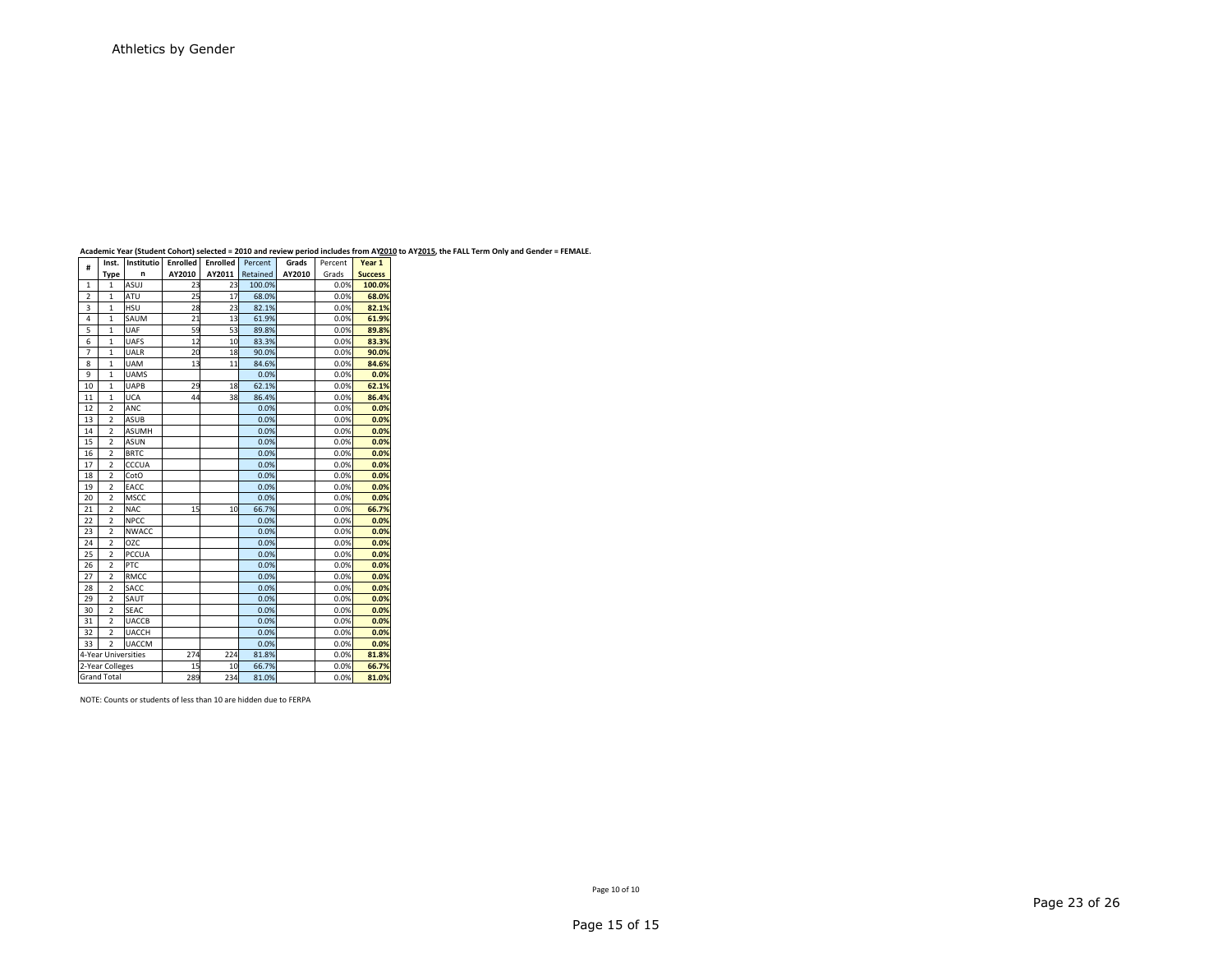| <b>UAF</b><br>JD<br>2006<br>5200<br>10<br>Law<br>2006<br><b>UALR</b><br>10<br>JD<br>5200<br>Law<br>2006<br><b>UAMS</b><br>10<br>MD<br>Medicine<br>5600<br><b>UAMS</b><br>10<br>MD/JD<br>Medicine/Law<br>5610<br>2006<br>2006<br><b>UAMS</b><br>MD/MBA<br>Medicine/Business<br>5620<br>10<br>2006<br><b>UAMS</b><br>10<br>Pharm. D<br>4920<br>Pharmacy<br>2006<br><b>UAMS</b><br>10<br>PhmD/MBA Pharmacy/Business<br>4930<br><b>UAF</b><br>2007<br>5200<br>10<br>JD<br>Law<br><b>UALR</b><br>2007<br>10<br>JD<br>5200<br>Law<br>2007<br><b>UALR</b><br>10<br>JD/MPS<br>Law/Public Service<br>5300<br>2007<br><b>UAMS</b><br><b>MD</b><br>5600<br>10<br>Medicine<br>MD/JD<br>2007<br><b>UAMS</b><br>Medicine/Law<br>5610<br>10<br>MD/MBA<br>2007<br><b>UAMS</b><br>10<br>Medicine/Business<br>5620<br>2007<br><b>UAMS</b><br>Pharm. D<br>10<br>Pharmacy<br>4920<br><b>UAMS</b><br>PhmD/MBA Pharmacy/Business<br>2007<br>10<br>4930<br>2008<br><b>UAF</b><br>10<br>JD<br>5200<br>Law<br>2008<br><b>UALR</b><br>10<br>JD<br>5200<br>Law<br>2008<br><b>UALR</b><br>10<br>JD/MPS<br>Law/Public Service<br>5300<br><b>MD</b><br>2008<br><b>UAMS</b><br>10<br>Medicine<br>5600<br><b>UAMS</b><br>MD/JD<br>Medicine/Law<br>5610<br>2008<br>10<br>2008<br><b>UAMS</b><br>MD/MBA<br>Medicine/Business<br>10<br>5620<br>2008<br><b>UAMS</b><br>10<br>Pharm. D<br>4920<br>Pharmacy<br>PhmD/MBA Pharmacy/Business<br>2008<br><b>UAMS</b><br>10<br>4930<br>2009<br><b>UAF</b><br>5200<br>10<br>JD<br>Law<br>2009<br><b>UALR</b><br>10<br>JD<br>5200<br>Law<br>2009<br><b>UALR</b><br>JD/MPS<br>Law/Public Service<br>10<br>5300<br><b>UAMS</b><br>MD<br>2009<br>10<br>Medicine<br>5600<br>2009<br><b>UAMS</b><br>10<br>MD/JD<br>Medicine/Law<br>5610<br>2009<br>10<br>MD/MBA<br>Medicine/Business<br><b>UAMS</b><br>5620<br>Pharm. D<br>2009<br><b>UAMS</b><br>10<br>Pharmacy<br>4920<br>2009<br><b>UAMS</b><br>10<br>PhmD/MBA Pharmacy/Business<br>4930<br>2010<br><b>UAF</b><br>JD<br>18<br>5200<br>Law<br><b>UALR</b><br>2010<br>18<br>JD<br>5200<br>Law<br>JD/MPS<br>2010<br>18<br>Law/Public Service<br>5300<br><b>UALR</b><br>18<br>MD<br>2010<br><b>UAMS</b><br>Medicine<br>5600<br>MD/JD<br>2010<br><b>UAMS</b><br>18<br>Medicine/Law<br>5610<br>2010<br>18<br>MD/MBA<br>Medicine/Business<br>5620<br><b>UAMS</b><br>Pharm. D<br>2010<br><b>UAMS</b><br>18<br>Pharmacy<br>4920<br><b>UAMS</b><br>PhmD/MBA Pharmacy/Business<br>2010<br>18<br>4930<br><b>UAF</b><br>18<br>2011<br>JD<br>Law<br>5200<br>2011<br>JD<br><b>UALR</b><br>18<br>Law<br>5200<br>2011<br><b>UALR</b><br>18<br>JD/MPS<br>Law/Public Service<br>5300<br>2011<br><b>UAMS</b><br>18<br>MD<br>Medicine<br>5600<br>MD/JD<br>2011<br><b>UAMS</b><br>18<br>Medicine/Law<br>5610<br>2011<br>MD/MBA<br>Medicine/Business<br><b>UAMS</b><br>18<br>5620<br><b>UAMS</b><br>18<br>Pharm. D<br>2011<br>Pharmacy<br>4920<br>PhmD/MBA Pharmacy/Business<br>2011<br><b>UAMS</b><br>18<br>4930 | Acad. Yr. | Institution | Degree Level | Award | Degree Name | Degree Code |
|---------------------------------------------------------------------------------------------------------------------------------------------------------------------------------------------------------------------------------------------------------------------------------------------------------------------------------------------------------------------------------------------------------------------------------------------------------------------------------------------------------------------------------------------------------------------------------------------------------------------------------------------------------------------------------------------------------------------------------------------------------------------------------------------------------------------------------------------------------------------------------------------------------------------------------------------------------------------------------------------------------------------------------------------------------------------------------------------------------------------------------------------------------------------------------------------------------------------------------------------------------------------------------------------------------------------------------------------------------------------------------------------------------------------------------------------------------------------------------------------------------------------------------------------------------------------------------------------------------------------------------------------------------------------------------------------------------------------------------------------------------------------------------------------------------------------------------------------------------------------------------------------------------------------------------------------------------------------------------------------------------------------------------------------------------------------------------------------------------------------------------------------------------------------------------------------------------------------------------------------------------------------------------------------------------------------------------------------------------------------------------------------------------------------------------------------------------------------------------------------------------------------------------------------------------------------------------------------------------------------------------------------------------------------------------------------------------------------------------------------------------------------------------------------------------------------------------------------------------------------------------------------------------------------------------------------|-----------|-------------|--------------|-------|-------------|-------------|
|                                                                                                                                                                                                                                                                                                                                                                                                                                                                                                                                                                                                                                                                                                                                                                                                                                                                                                                                                                                                                                                                                                                                                                                                                                                                                                                                                                                                                                                                                                                                                                                                                                                                                                                                                                                                                                                                                                                                                                                                                                                                                                                                                                                                                                                                                                                                                                                                                                                                                                                                                                                                                                                                                                                                                                                                                                                                                                                                             |           |             |              |       |             |             |
|                                                                                                                                                                                                                                                                                                                                                                                                                                                                                                                                                                                                                                                                                                                                                                                                                                                                                                                                                                                                                                                                                                                                                                                                                                                                                                                                                                                                                                                                                                                                                                                                                                                                                                                                                                                                                                                                                                                                                                                                                                                                                                                                                                                                                                                                                                                                                                                                                                                                                                                                                                                                                                                                                                                                                                                                                                                                                                                                             |           |             |              |       |             |             |
|                                                                                                                                                                                                                                                                                                                                                                                                                                                                                                                                                                                                                                                                                                                                                                                                                                                                                                                                                                                                                                                                                                                                                                                                                                                                                                                                                                                                                                                                                                                                                                                                                                                                                                                                                                                                                                                                                                                                                                                                                                                                                                                                                                                                                                                                                                                                                                                                                                                                                                                                                                                                                                                                                                                                                                                                                                                                                                                                             |           |             |              |       |             |             |
|                                                                                                                                                                                                                                                                                                                                                                                                                                                                                                                                                                                                                                                                                                                                                                                                                                                                                                                                                                                                                                                                                                                                                                                                                                                                                                                                                                                                                                                                                                                                                                                                                                                                                                                                                                                                                                                                                                                                                                                                                                                                                                                                                                                                                                                                                                                                                                                                                                                                                                                                                                                                                                                                                                                                                                                                                                                                                                                                             |           |             |              |       |             |             |
|                                                                                                                                                                                                                                                                                                                                                                                                                                                                                                                                                                                                                                                                                                                                                                                                                                                                                                                                                                                                                                                                                                                                                                                                                                                                                                                                                                                                                                                                                                                                                                                                                                                                                                                                                                                                                                                                                                                                                                                                                                                                                                                                                                                                                                                                                                                                                                                                                                                                                                                                                                                                                                                                                                                                                                                                                                                                                                                                             |           |             |              |       |             |             |
|                                                                                                                                                                                                                                                                                                                                                                                                                                                                                                                                                                                                                                                                                                                                                                                                                                                                                                                                                                                                                                                                                                                                                                                                                                                                                                                                                                                                                                                                                                                                                                                                                                                                                                                                                                                                                                                                                                                                                                                                                                                                                                                                                                                                                                                                                                                                                                                                                                                                                                                                                                                                                                                                                                                                                                                                                                                                                                                                             |           |             |              |       |             |             |
|                                                                                                                                                                                                                                                                                                                                                                                                                                                                                                                                                                                                                                                                                                                                                                                                                                                                                                                                                                                                                                                                                                                                                                                                                                                                                                                                                                                                                                                                                                                                                                                                                                                                                                                                                                                                                                                                                                                                                                                                                                                                                                                                                                                                                                                                                                                                                                                                                                                                                                                                                                                                                                                                                                                                                                                                                                                                                                                                             |           |             |              |       |             |             |
|                                                                                                                                                                                                                                                                                                                                                                                                                                                                                                                                                                                                                                                                                                                                                                                                                                                                                                                                                                                                                                                                                                                                                                                                                                                                                                                                                                                                                                                                                                                                                                                                                                                                                                                                                                                                                                                                                                                                                                                                                                                                                                                                                                                                                                                                                                                                                                                                                                                                                                                                                                                                                                                                                                                                                                                                                                                                                                                                             |           |             |              |       |             |             |
|                                                                                                                                                                                                                                                                                                                                                                                                                                                                                                                                                                                                                                                                                                                                                                                                                                                                                                                                                                                                                                                                                                                                                                                                                                                                                                                                                                                                                                                                                                                                                                                                                                                                                                                                                                                                                                                                                                                                                                                                                                                                                                                                                                                                                                                                                                                                                                                                                                                                                                                                                                                                                                                                                                                                                                                                                                                                                                                                             |           |             |              |       |             |             |
|                                                                                                                                                                                                                                                                                                                                                                                                                                                                                                                                                                                                                                                                                                                                                                                                                                                                                                                                                                                                                                                                                                                                                                                                                                                                                                                                                                                                                                                                                                                                                                                                                                                                                                                                                                                                                                                                                                                                                                                                                                                                                                                                                                                                                                                                                                                                                                                                                                                                                                                                                                                                                                                                                                                                                                                                                                                                                                                                             |           |             |              |       |             |             |
|                                                                                                                                                                                                                                                                                                                                                                                                                                                                                                                                                                                                                                                                                                                                                                                                                                                                                                                                                                                                                                                                                                                                                                                                                                                                                                                                                                                                                                                                                                                                                                                                                                                                                                                                                                                                                                                                                                                                                                                                                                                                                                                                                                                                                                                                                                                                                                                                                                                                                                                                                                                                                                                                                                                                                                                                                                                                                                                                             |           |             |              |       |             |             |
|                                                                                                                                                                                                                                                                                                                                                                                                                                                                                                                                                                                                                                                                                                                                                                                                                                                                                                                                                                                                                                                                                                                                                                                                                                                                                                                                                                                                                                                                                                                                                                                                                                                                                                                                                                                                                                                                                                                                                                                                                                                                                                                                                                                                                                                                                                                                                                                                                                                                                                                                                                                                                                                                                                                                                                                                                                                                                                                                             |           |             |              |       |             |             |
|                                                                                                                                                                                                                                                                                                                                                                                                                                                                                                                                                                                                                                                                                                                                                                                                                                                                                                                                                                                                                                                                                                                                                                                                                                                                                                                                                                                                                                                                                                                                                                                                                                                                                                                                                                                                                                                                                                                                                                                                                                                                                                                                                                                                                                                                                                                                                                                                                                                                                                                                                                                                                                                                                                                                                                                                                                                                                                                                             |           |             |              |       |             |             |
|                                                                                                                                                                                                                                                                                                                                                                                                                                                                                                                                                                                                                                                                                                                                                                                                                                                                                                                                                                                                                                                                                                                                                                                                                                                                                                                                                                                                                                                                                                                                                                                                                                                                                                                                                                                                                                                                                                                                                                                                                                                                                                                                                                                                                                                                                                                                                                                                                                                                                                                                                                                                                                                                                                                                                                                                                                                                                                                                             |           |             |              |       |             |             |
|                                                                                                                                                                                                                                                                                                                                                                                                                                                                                                                                                                                                                                                                                                                                                                                                                                                                                                                                                                                                                                                                                                                                                                                                                                                                                                                                                                                                                                                                                                                                                                                                                                                                                                                                                                                                                                                                                                                                                                                                                                                                                                                                                                                                                                                                                                                                                                                                                                                                                                                                                                                                                                                                                                                                                                                                                                                                                                                                             |           |             |              |       |             |             |
|                                                                                                                                                                                                                                                                                                                                                                                                                                                                                                                                                                                                                                                                                                                                                                                                                                                                                                                                                                                                                                                                                                                                                                                                                                                                                                                                                                                                                                                                                                                                                                                                                                                                                                                                                                                                                                                                                                                                                                                                                                                                                                                                                                                                                                                                                                                                                                                                                                                                                                                                                                                                                                                                                                                                                                                                                                                                                                                                             |           |             |              |       |             |             |
|                                                                                                                                                                                                                                                                                                                                                                                                                                                                                                                                                                                                                                                                                                                                                                                                                                                                                                                                                                                                                                                                                                                                                                                                                                                                                                                                                                                                                                                                                                                                                                                                                                                                                                                                                                                                                                                                                                                                                                                                                                                                                                                                                                                                                                                                                                                                                                                                                                                                                                                                                                                                                                                                                                                                                                                                                                                                                                                                             |           |             |              |       |             |             |
|                                                                                                                                                                                                                                                                                                                                                                                                                                                                                                                                                                                                                                                                                                                                                                                                                                                                                                                                                                                                                                                                                                                                                                                                                                                                                                                                                                                                                                                                                                                                                                                                                                                                                                                                                                                                                                                                                                                                                                                                                                                                                                                                                                                                                                                                                                                                                                                                                                                                                                                                                                                                                                                                                                                                                                                                                                                                                                                                             |           |             |              |       |             |             |
|                                                                                                                                                                                                                                                                                                                                                                                                                                                                                                                                                                                                                                                                                                                                                                                                                                                                                                                                                                                                                                                                                                                                                                                                                                                                                                                                                                                                                                                                                                                                                                                                                                                                                                                                                                                                                                                                                                                                                                                                                                                                                                                                                                                                                                                                                                                                                                                                                                                                                                                                                                                                                                                                                                                                                                                                                                                                                                                                             |           |             |              |       |             |             |
|                                                                                                                                                                                                                                                                                                                                                                                                                                                                                                                                                                                                                                                                                                                                                                                                                                                                                                                                                                                                                                                                                                                                                                                                                                                                                                                                                                                                                                                                                                                                                                                                                                                                                                                                                                                                                                                                                                                                                                                                                                                                                                                                                                                                                                                                                                                                                                                                                                                                                                                                                                                                                                                                                                                                                                                                                                                                                                                                             |           |             |              |       |             |             |
|                                                                                                                                                                                                                                                                                                                                                                                                                                                                                                                                                                                                                                                                                                                                                                                                                                                                                                                                                                                                                                                                                                                                                                                                                                                                                                                                                                                                                                                                                                                                                                                                                                                                                                                                                                                                                                                                                                                                                                                                                                                                                                                                                                                                                                                                                                                                                                                                                                                                                                                                                                                                                                                                                                                                                                                                                                                                                                                                             |           |             |              |       |             |             |
|                                                                                                                                                                                                                                                                                                                                                                                                                                                                                                                                                                                                                                                                                                                                                                                                                                                                                                                                                                                                                                                                                                                                                                                                                                                                                                                                                                                                                                                                                                                                                                                                                                                                                                                                                                                                                                                                                                                                                                                                                                                                                                                                                                                                                                                                                                                                                                                                                                                                                                                                                                                                                                                                                                                                                                                                                                                                                                                                             |           |             |              |       |             |             |
|                                                                                                                                                                                                                                                                                                                                                                                                                                                                                                                                                                                                                                                                                                                                                                                                                                                                                                                                                                                                                                                                                                                                                                                                                                                                                                                                                                                                                                                                                                                                                                                                                                                                                                                                                                                                                                                                                                                                                                                                                                                                                                                                                                                                                                                                                                                                                                                                                                                                                                                                                                                                                                                                                                                                                                                                                                                                                                                                             |           |             |              |       |             |             |
|                                                                                                                                                                                                                                                                                                                                                                                                                                                                                                                                                                                                                                                                                                                                                                                                                                                                                                                                                                                                                                                                                                                                                                                                                                                                                                                                                                                                                                                                                                                                                                                                                                                                                                                                                                                                                                                                                                                                                                                                                                                                                                                                                                                                                                                                                                                                                                                                                                                                                                                                                                                                                                                                                                                                                                                                                                                                                                                                             |           |             |              |       |             |             |
|                                                                                                                                                                                                                                                                                                                                                                                                                                                                                                                                                                                                                                                                                                                                                                                                                                                                                                                                                                                                                                                                                                                                                                                                                                                                                                                                                                                                                                                                                                                                                                                                                                                                                                                                                                                                                                                                                                                                                                                                                                                                                                                                                                                                                                                                                                                                                                                                                                                                                                                                                                                                                                                                                                                                                                                                                                                                                                                                             |           |             |              |       |             |             |
|                                                                                                                                                                                                                                                                                                                                                                                                                                                                                                                                                                                                                                                                                                                                                                                                                                                                                                                                                                                                                                                                                                                                                                                                                                                                                                                                                                                                                                                                                                                                                                                                                                                                                                                                                                                                                                                                                                                                                                                                                                                                                                                                                                                                                                                                                                                                                                                                                                                                                                                                                                                                                                                                                                                                                                                                                                                                                                                                             |           |             |              |       |             |             |
|                                                                                                                                                                                                                                                                                                                                                                                                                                                                                                                                                                                                                                                                                                                                                                                                                                                                                                                                                                                                                                                                                                                                                                                                                                                                                                                                                                                                                                                                                                                                                                                                                                                                                                                                                                                                                                                                                                                                                                                                                                                                                                                                                                                                                                                                                                                                                                                                                                                                                                                                                                                                                                                                                                                                                                                                                                                                                                                                             |           |             |              |       |             |             |
|                                                                                                                                                                                                                                                                                                                                                                                                                                                                                                                                                                                                                                                                                                                                                                                                                                                                                                                                                                                                                                                                                                                                                                                                                                                                                                                                                                                                                                                                                                                                                                                                                                                                                                                                                                                                                                                                                                                                                                                                                                                                                                                                                                                                                                                                                                                                                                                                                                                                                                                                                                                                                                                                                                                                                                                                                                                                                                                                             |           |             |              |       |             |             |
|                                                                                                                                                                                                                                                                                                                                                                                                                                                                                                                                                                                                                                                                                                                                                                                                                                                                                                                                                                                                                                                                                                                                                                                                                                                                                                                                                                                                                                                                                                                                                                                                                                                                                                                                                                                                                                                                                                                                                                                                                                                                                                                                                                                                                                                                                                                                                                                                                                                                                                                                                                                                                                                                                                                                                                                                                                                                                                                                             |           |             |              |       |             |             |
|                                                                                                                                                                                                                                                                                                                                                                                                                                                                                                                                                                                                                                                                                                                                                                                                                                                                                                                                                                                                                                                                                                                                                                                                                                                                                                                                                                                                                                                                                                                                                                                                                                                                                                                                                                                                                                                                                                                                                                                                                                                                                                                                                                                                                                                                                                                                                                                                                                                                                                                                                                                                                                                                                                                                                                                                                                                                                                                                             |           |             |              |       |             |             |
|                                                                                                                                                                                                                                                                                                                                                                                                                                                                                                                                                                                                                                                                                                                                                                                                                                                                                                                                                                                                                                                                                                                                                                                                                                                                                                                                                                                                                                                                                                                                                                                                                                                                                                                                                                                                                                                                                                                                                                                                                                                                                                                                                                                                                                                                                                                                                                                                                                                                                                                                                                                                                                                                                                                                                                                                                                                                                                                                             |           |             |              |       |             |             |
|                                                                                                                                                                                                                                                                                                                                                                                                                                                                                                                                                                                                                                                                                                                                                                                                                                                                                                                                                                                                                                                                                                                                                                                                                                                                                                                                                                                                                                                                                                                                                                                                                                                                                                                                                                                                                                                                                                                                                                                                                                                                                                                                                                                                                                                                                                                                                                                                                                                                                                                                                                                                                                                                                                                                                                                                                                                                                                                                             |           |             |              |       |             |             |
|                                                                                                                                                                                                                                                                                                                                                                                                                                                                                                                                                                                                                                                                                                                                                                                                                                                                                                                                                                                                                                                                                                                                                                                                                                                                                                                                                                                                                                                                                                                                                                                                                                                                                                                                                                                                                                                                                                                                                                                                                                                                                                                                                                                                                                                                                                                                                                                                                                                                                                                                                                                                                                                                                                                                                                                                                                                                                                                                             |           |             |              |       |             |             |
|                                                                                                                                                                                                                                                                                                                                                                                                                                                                                                                                                                                                                                                                                                                                                                                                                                                                                                                                                                                                                                                                                                                                                                                                                                                                                                                                                                                                                                                                                                                                                                                                                                                                                                                                                                                                                                                                                                                                                                                                                                                                                                                                                                                                                                                                                                                                                                                                                                                                                                                                                                                                                                                                                                                                                                                                                                                                                                                                             |           |             |              |       |             |             |
|                                                                                                                                                                                                                                                                                                                                                                                                                                                                                                                                                                                                                                                                                                                                                                                                                                                                                                                                                                                                                                                                                                                                                                                                                                                                                                                                                                                                                                                                                                                                                                                                                                                                                                                                                                                                                                                                                                                                                                                                                                                                                                                                                                                                                                                                                                                                                                                                                                                                                                                                                                                                                                                                                                                                                                                                                                                                                                                                             |           |             |              |       |             |             |
|                                                                                                                                                                                                                                                                                                                                                                                                                                                                                                                                                                                                                                                                                                                                                                                                                                                                                                                                                                                                                                                                                                                                                                                                                                                                                                                                                                                                                                                                                                                                                                                                                                                                                                                                                                                                                                                                                                                                                                                                                                                                                                                                                                                                                                                                                                                                                                                                                                                                                                                                                                                                                                                                                                                                                                                                                                                                                                                                             |           |             |              |       |             |             |
|                                                                                                                                                                                                                                                                                                                                                                                                                                                                                                                                                                                                                                                                                                                                                                                                                                                                                                                                                                                                                                                                                                                                                                                                                                                                                                                                                                                                                                                                                                                                                                                                                                                                                                                                                                                                                                                                                                                                                                                                                                                                                                                                                                                                                                                                                                                                                                                                                                                                                                                                                                                                                                                                                                                                                                                                                                                                                                                                             |           |             |              |       |             |             |
|                                                                                                                                                                                                                                                                                                                                                                                                                                                                                                                                                                                                                                                                                                                                                                                                                                                                                                                                                                                                                                                                                                                                                                                                                                                                                                                                                                                                                                                                                                                                                                                                                                                                                                                                                                                                                                                                                                                                                                                                                                                                                                                                                                                                                                                                                                                                                                                                                                                                                                                                                                                                                                                                                                                                                                                                                                                                                                                                             |           |             |              |       |             |             |
|                                                                                                                                                                                                                                                                                                                                                                                                                                                                                                                                                                                                                                                                                                                                                                                                                                                                                                                                                                                                                                                                                                                                                                                                                                                                                                                                                                                                                                                                                                                                                                                                                                                                                                                                                                                                                                                                                                                                                                                                                                                                                                                                                                                                                                                                                                                                                                                                                                                                                                                                                                                                                                                                                                                                                                                                                                                                                                                                             |           |             |              |       |             |             |
|                                                                                                                                                                                                                                                                                                                                                                                                                                                                                                                                                                                                                                                                                                                                                                                                                                                                                                                                                                                                                                                                                                                                                                                                                                                                                                                                                                                                                                                                                                                                                                                                                                                                                                                                                                                                                                                                                                                                                                                                                                                                                                                                                                                                                                                                                                                                                                                                                                                                                                                                                                                                                                                                                                                                                                                                                                                                                                                                             |           |             |              |       |             |             |
|                                                                                                                                                                                                                                                                                                                                                                                                                                                                                                                                                                                                                                                                                                                                                                                                                                                                                                                                                                                                                                                                                                                                                                                                                                                                                                                                                                                                                                                                                                                                                                                                                                                                                                                                                                                                                                                                                                                                                                                                                                                                                                                                                                                                                                                                                                                                                                                                                                                                                                                                                                                                                                                                                                                                                                                                                                                                                                                                             |           |             |              |       |             |             |
|                                                                                                                                                                                                                                                                                                                                                                                                                                                                                                                                                                                                                                                                                                                                                                                                                                                                                                                                                                                                                                                                                                                                                                                                                                                                                                                                                                                                                                                                                                                                                                                                                                                                                                                                                                                                                                                                                                                                                                                                                                                                                                                                                                                                                                                                                                                                                                                                                                                                                                                                                                                                                                                                                                                                                                                                                                                                                                                                             |           |             |              |       |             |             |
|                                                                                                                                                                                                                                                                                                                                                                                                                                                                                                                                                                                                                                                                                                                                                                                                                                                                                                                                                                                                                                                                                                                                                                                                                                                                                                                                                                                                                                                                                                                                                                                                                                                                                                                                                                                                                                                                                                                                                                                                                                                                                                                                                                                                                                                                                                                                                                                                                                                                                                                                                                                                                                                                                                                                                                                                                                                                                                                                             |           |             |              |       |             |             |
|                                                                                                                                                                                                                                                                                                                                                                                                                                                                                                                                                                                                                                                                                                                                                                                                                                                                                                                                                                                                                                                                                                                                                                                                                                                                                                                                                                                                                                                                                                                                                                                                                                                                                                                                                                                                                                                                                                                                                                                                                                                                                                                                                                                                                                                                                                                                                                                                                                                                                                                                                                                                                                                                                                                                                                                                                                                                                                                                             |           |             |              |       |             |             |
|                                                                                                                                                                                                                                                                                                                                                                                                                                                                                                                                                                                                                                                                                                                                                                                                                                                                                                                                                                                                                                                                                                                                                                                                                                                                                                                                                                                                                                                                                                                                                                                                                                                                                                                                                                                                                                                                                                                                                                                                                                                                                                                                                                                                                                                                                                                                                                                                                                                                                                                                                                                                                                                                                                                                                                                                                                                                                                                                             |           |             |              |       |             |             |
|                                                                                                                                                                                                                                                                                                                                                                                                                                                                                                                                                                                                                                                                                                                                                                                                                                                                                                                                                                                                                                                                                                                                                                                                                                                                                                                                                                                                                                                                                                                                                                                                                                                                                                                                                                                                                                                                                                                                                                                                                                                                                                                                                                                                                                                                                                                                                                                                                                                                                                                                                                                                                                                                                                                                                                                                                                                                                                                                             |           |             |              |       |             |             |
|                                                                                                                                                                                                                                                                                                                                                                                                                                                                                                                                                                                                                                                                                                                                                                                                                                                                                                                                                                                                                                                                                                                                                                                                                                                                                                                                                                                                                                                                                                                                                                                                                                                                                                                                                                                                                                                                                                                                                                                                                                                                                                                                                                                                                                                                                                                                                                                                                                                                                                                                                                                                                                                                                                                                                                                                                                                                                                                                             |           |             |              |       |             |             |

### **List Professional Practice Academic Programs**

NOTE: Degree Code 10 was changed to 18 in AY2010 as part of IPEDS required changes.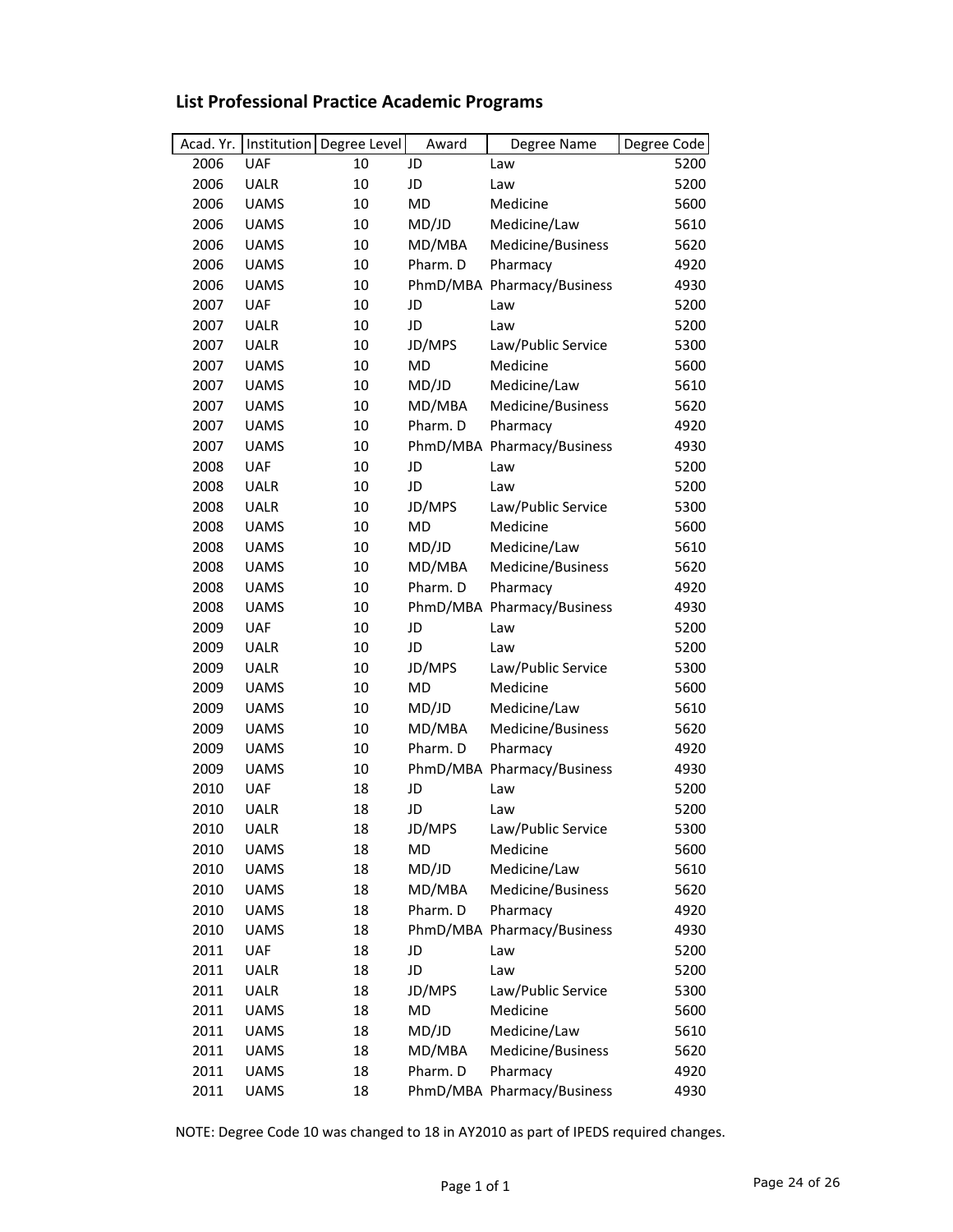|           |             |                            |           |                           |      |      |        |       | <b>Gender Percent</b> |        |
|-----------|-------------|----------------------------|-----------|---------------------------|------|------|--------|-------|-----------------------|--------|
| Acad. Yr. |             | Institution Degree Level   | Award     | Degree Name Degree Code   |      | Male | Female | Total | Male                  | Female |
| 2006      | <b>UAF</b>  | 10                         | JD        | Law                       | 5200 | 255  | 197    | 452   | 56.4%                 | 43.6%  |
| 2007      | <b>UAF</b>  | 10                         | JD        | Law                       | 5200 | 246  | 195    | 441   | 55.8%                 | 44.2%  |
| 2008      | <b>UAF</b>  | 10                         | JD        | Law                       | 5200 | 251  | 162    | 413   | 60.8%                 | 39.2%  |
| 2009      | <b>UAF</b>  | 10                         | JD        | Law                       | 5200 | 243  | 165    | 408   | 59.6%                 | 40.4%  |
| 2010      | <b>UAF</b>  | 18                         | JD        | Law                       | 5200 | 238  | 169    | 407   | 58.5%                 | 41.5%  |
| 2011      | <b>UAF</b>  | 18                         | JD        | Law                       | 5200 | 219  | 174    | 393   | 55.7%                 | 44.3%  |
| 2006      | <b>UALR</b> | 10                         | JD        | Law                       | 5200 | 249  | 249    | 498   | 50.0%                 | 50.0%  |
| 2007      | <b>UALR</b> | 10                         | JD        | Law                       | 5200 | 233  | 221    | 454   | 51.3%                 | 48.7%  |
| 2008      | <b>UALR</b> | 10                         | JD        | Law                       | 5200 | 233  | 219    | 452   | 51.5%                 | 48.5%  |
| 2009      | <b>UALR</b> | 10                         | JD        | Law                       | 5200 | 239  | 223    | 462   | 51.7%                 | 48.3%  |
| 2010      | <b>UALR</b> | 18                         | JD        | Law                       | 5200 | 252  | 232    | 484   | 52.1%                 | 47.9%  |
| 2011      | <b>UALR</b> | 18                         | JD        | Law                       | 5200 | 272  | 227    | 499   | 54.5%                 | 45.5%  |
|           |             |                            |           |                           |      | 2930 | 2433   | 5363  | 54.6%                 | 45.4%  |
|           |             |                            |           |                           |      |      |        |       | <b>Gender Percent</b> |        |
| Acad. Yr. |             | Institution   Degree Level | Award     | Degree Name Degree Code   |      | Male | Female | Total | Male                  | Female |
| 2006      | <b>UAMS</b> | 10                         | <b>MD</b> | Medicine                  | 5600 | 336  | 246    | 582   | 57.7%                 | 42.3%  |
| 2007      | <b>UAMS</b> | 10                         | MD        | Medicine                  | 5600 | 336  | 260    | 596   | 56.4%                 | 43.6%  |
| 2008      | <b>UAMS</b> | 10                         | <b>MD</b> | Medicine                  | 5600 | 357  | 248    | 605   | 59.0%                 | 41.0%  |
| 2009      | <b>UAMS</b> | 10                         | <b>MD</b> | Medicine                  | 5600 | 369  | 242    | 611   | 60.4%                 | 39.6%  |
| 2010      | <b>UAMS</b> | 18                         | MD        | Medicine                  | 5600 | 363  | 255    | 618   | 58.7%                 | 41.3%  |
| 2011      | <b>UAMS</b> | 18                         | MD        | Medicine                  | 5600 | 373  | 255    | 628   | 59.4%                 | 40.6%  |
|           |             |                            |           |                           |      | 2134 | 1506   | 3640  | 58.6%                 | 41.4%  |
|           |             |                            |           |                           |      |      |        |       | Gender Percent        |        |
| Acad. Yr. |             | Institution   Degree Level | Award     | Degree Name   Degree Code |      | Male | Female | Total | Male                  | Female |
| 2006      | <b>UAMS</b> | 10                         |           | Pharm. D Pharmacy         | 4920 | 120  | 244    | 364   | 33.0%                 | 67.0%  |
| 2007      | <b>UAMS</b> | 10                         |           | Pharm. D Pharmacy         | 4920 | 146  | 248    | 394   | 37.1%                 | 62.9%  |
| 2008      | <b>UAMS</b> | 10                         |           | Pharm. D Pharmacy         | 4920 | 163  | 267    | 430   | 37.9%                 | 62.1%  |
| 2009      | <b>UAMS</b> | 10                         |           | Pharm. D Pharmacy         | 4920 | 171  | 294    | 465   | 36.8%                 | 63.2%  |
| 2010      | <b>UAMS</b> | 18                         |           | Pharm. D Pharmacy         | 4920 | 185  | 298    | 483   | 38.3%                 | 61.7%  |
| 2011      | <b>UAMS</b> | 18                         |           | Pharm. D Pharmacy         | 4920 | 184  | 304    | 488   | 37.7%                 | 62.3%  |
|           |             |                            |           |                           |      | 969  | 1655   | 2624  | 36.9%                 | 63.1%  |

## **Unduplicated Annual Enrollment of Professional Practice Academic Programs**